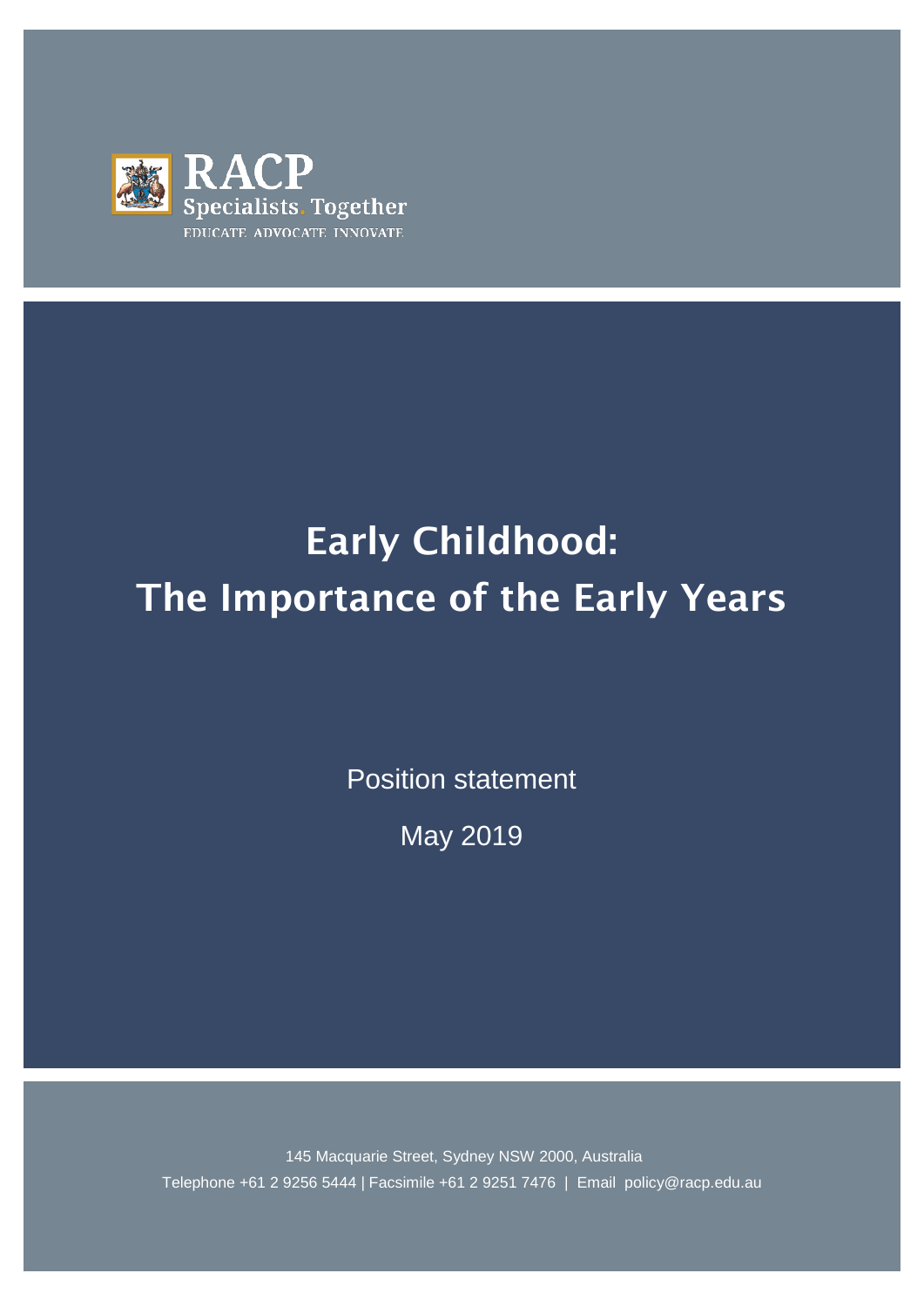## **Contents**

| 3. Advancing early childhood development in Australia and New Zealand 19     |  |
|------------------------------------------------------------------------------|--|
|                                                                              |  |
|                                                                              |  |
|                                                                              |  |
|                                                                              |  |
|                                                                              |  |
|                                                                              |  |
|                                                                              |  |
|                                                                              |  |
|                                                                              |  |
|                                                                              |  |
|                                                                              |  |
|                                                                              |  |
|                                                                              |  |
| 4. Access to health, education and social services in a safe environment 30  |  |
|                                                                              |  |
|                                                                              |  |
| Universal and targeted child health services (proportionate universalism) 31 |  |
|                                                                              |  |
|                                                                              |  |
|                                                                              |  |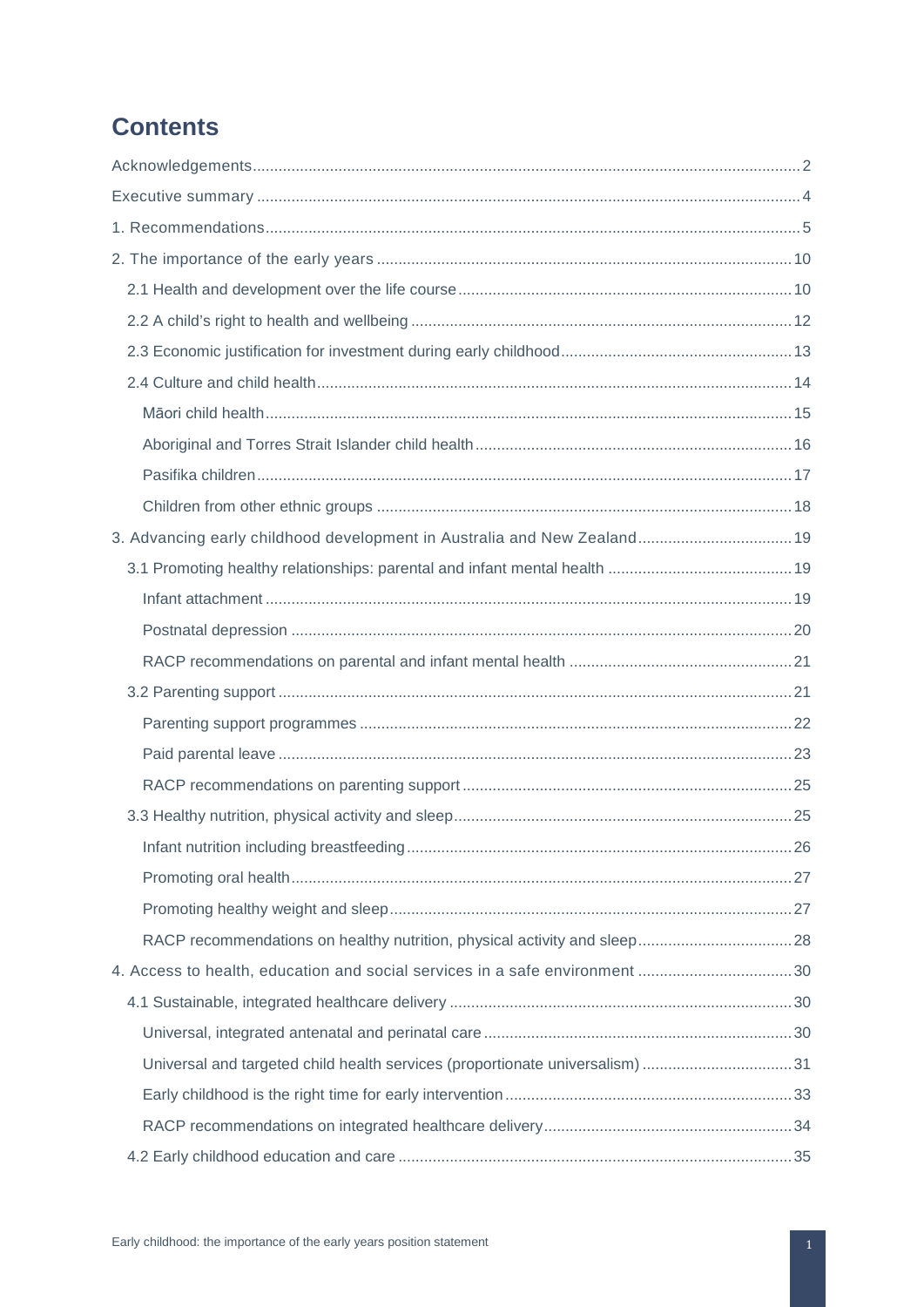## <span id="page-2-0"></span>Acknowledgements

This Position Statement was produced by a working group of the RACP's Paediatric Policy and Advocacy Committee, comprised of:

Dr Pat Tuohy (Chair) Associate Professor John Eastwood Dr Katrina Hannan Dr Vanessa Sarkozy Dr Lydia So Dr Simon Rowley Dr Nitin Rajput

Research, policy and editorial assistance:

Ms Yvonne Gritschneder, Policy Officer, Policy & Advocacy Ms Louise Hardy, General Manager, Policy & Advocacy Ms Veronica Le Nevez, Manager, Policy & Advocacy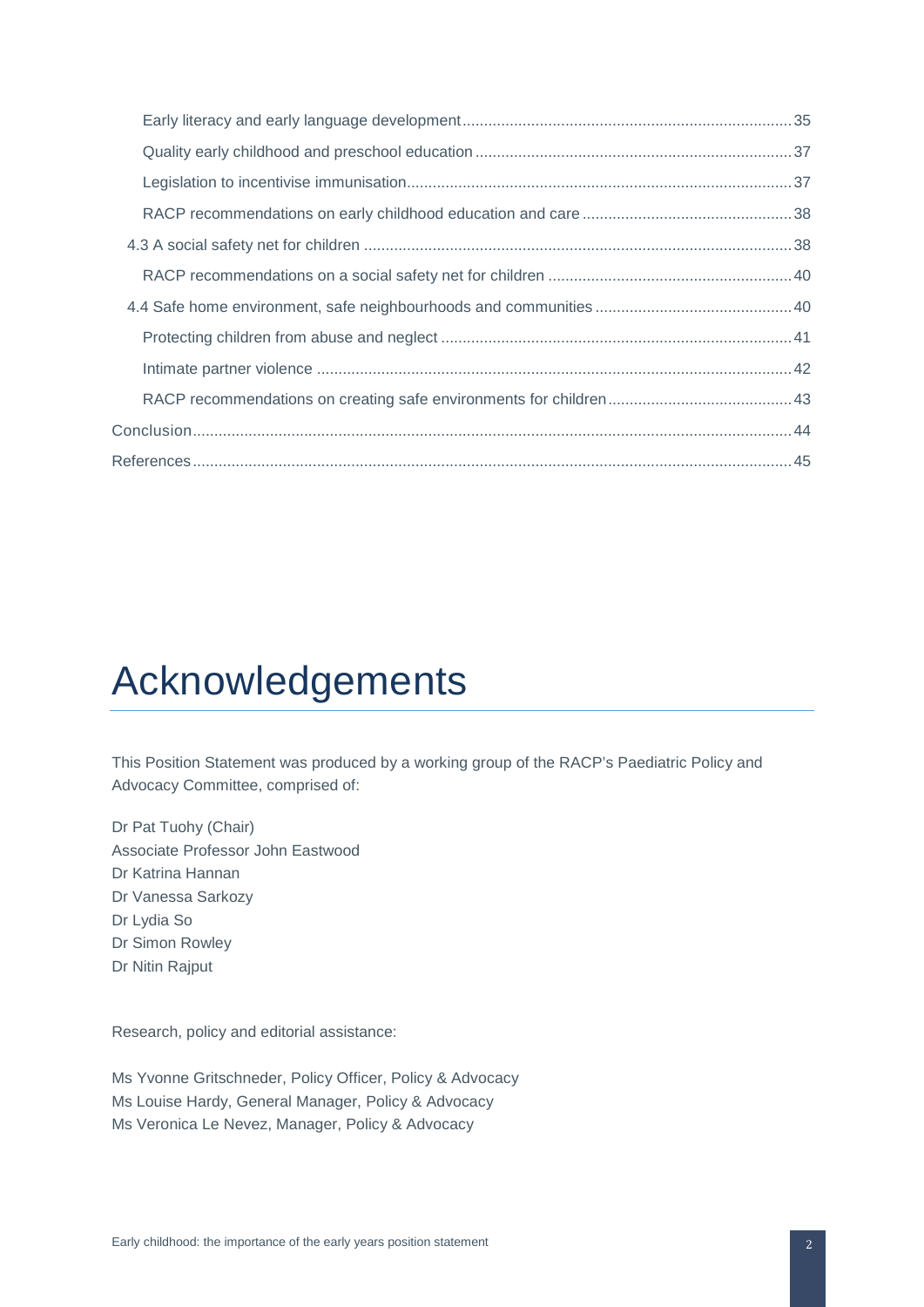## Glossary of Māori language terms used in this document

| iwi              | tribal grouping          |
|------------------|--------------------------|
| korowai          | cloak                    |
| mātauranga Māori | Māori knowledge          |
| mokopuna         | child (grandchild)       |
| oranga           | health/healthy           |
| rangatahi        | young person             |
| tamariki         | child                    |
| te Āo Māori      | the Māori world (view)   |
| whānau           | extended family grouping |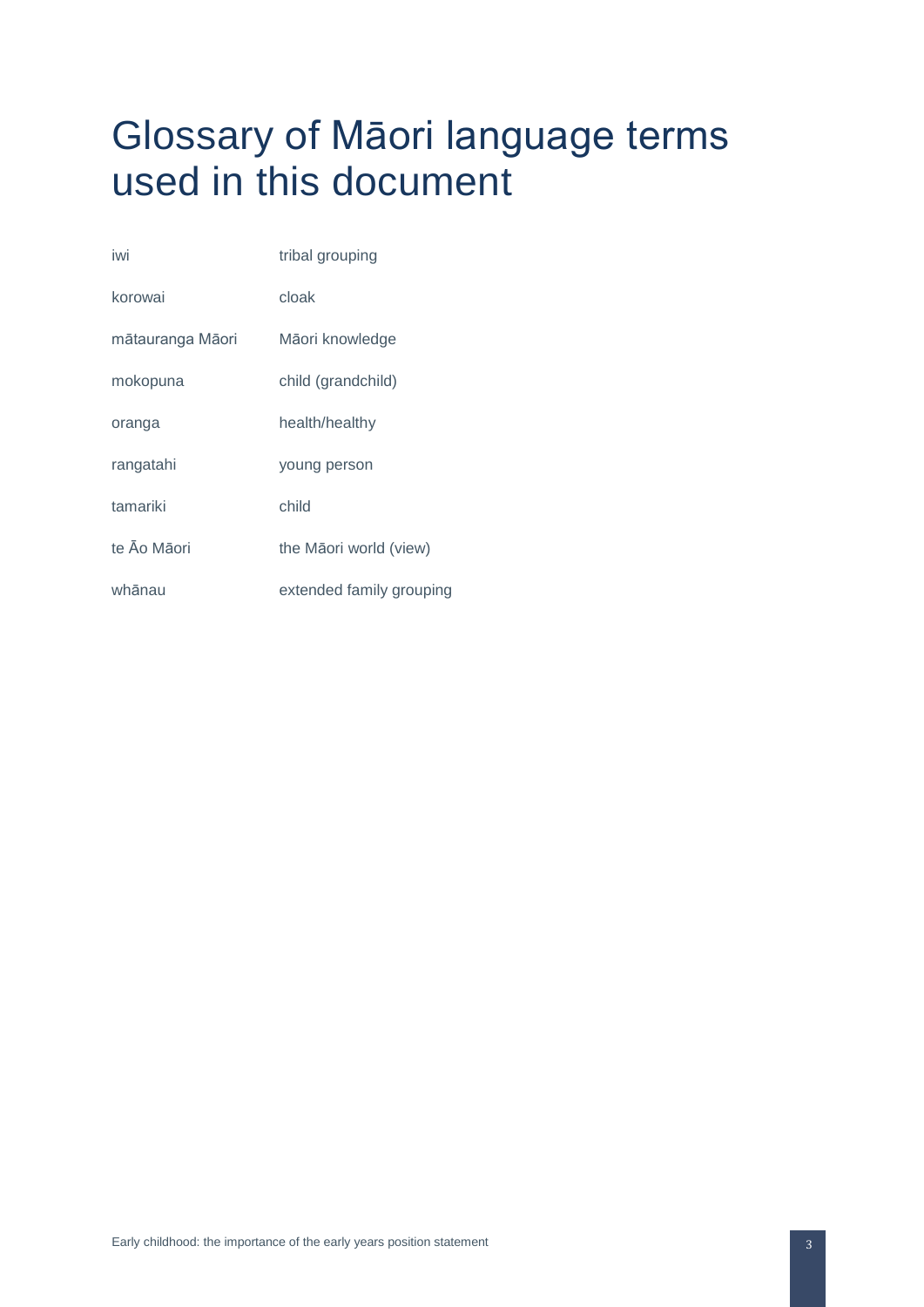## <span id="page-4-0"></span>Executive summary

There is substantial evidence that investment in the early years of children's health, development and wellbeing is the most cost-effective means of tackling long-term health conditions and health inequity. Investing in the early years offers the possibility of shifting the trajectory of a person's health over the course of their life and disrupting intergenerational cycles of disadvantage. The antenatal period is included because of the unequivocal evidence for the influence of fetal wellbeing on the life course.

Significant populations of children and young people in Australia and New Zealand are at risk of poorer developmental outcomes due to entrenched and often intergenerational disadvantage. For children, the effects of disadvantage can result in less satisfactory early development before and after birth. It can lead to fewer opportunities for education and later employment, less opportunity to learn about healthy nutrition and lifestyles, and unhealthy behaviours such as smoking and heavy alcohol use. The RACP believes that a comprehensive, coordinated and long-term strategic approach to identifying and addressing disadvantage and vulnerability in children and infants should be considered by all tiers of government to ensure that every child receives the best possible start in life.

This position statement highlights policy priorities that are vital to improving early childhood development in Australia and New Zealand. It can assist policymakers and health professionals working with children and families with the development of local and national policies, programmes and interventions that focus on early child development to protect and promote healthy life-course trajectories.

The statement describes the services and the physical, psychosocial and social environment required to promote optimum infant and child development from conception through pregnancy and during the preschool years, as indicated by current research and experience. While it refers to established theories and concepts about the importance of the early years, it is not intended to be an exhaustive review of the evidence.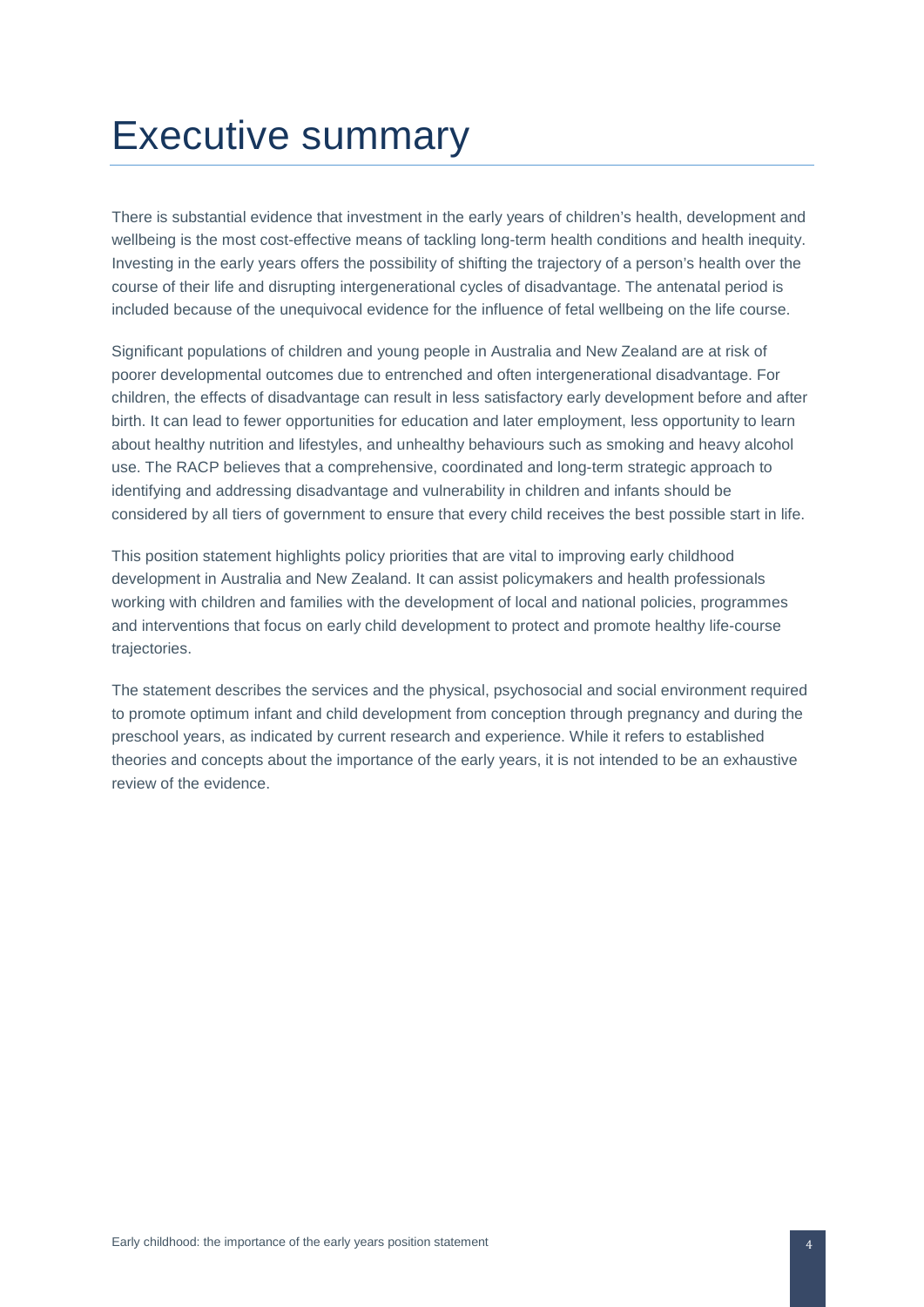## <span id="page-5-0"></span>1. Recommendations

## **Parental and infant mental health**

The RACP recommends that:

- 1. State and Territory Governments in Australia and the Government of New Zealand implement a universal sustained postnatal home visiting programme, providing support to all parents for the first 10 days after birth, with the possibility to extend to the infant health check at 6 weeks, to support early childhood social, emotional and cognitive development.
- 2. State and Territory Governments in Australia and the Government of New Zealand focus on early identification of parental antenatal and postnatal depression, supported by training for health professionals in offering support and evidence-based interventions.
- 3. State and Territory Governments in Australia and the Government of New Zealand provide centre-based parenting support programmes to support child and caregiver wellbeing.
- 4. State and Territory Governments in Australia and the Government of New Zealand develop, implement and appropriately fund better coordination between primary/secondary and specialist mental health services for infants and children, including funding for promotion, prevention, early intervention and treatment if required.
- 5. Healthcare staff who work with primary caregivers and babies are trained in the promotion of infant–caregiver attachment and early identification and referral when there are concerns about parental or infant mental health.

## **Parenting support**

- 6. The Australian Government extends its paid parental leave policy to provide up to 6 months (26 weeks) of paid parental leave (taken by either parent) to facilitate caregiver–infant attachment and continued breastfeeding in working mothers.
- 7. The Australian Government introduces the right for working parents and caregivers to access up to 5 additional sick leave days per year to facilitate return to work after parental leave.
- 8. The Australian Government ensures that flexible, high-quality, accessible and affordable childcare services that suit families and workplaces are available across the country.
- 9. The Australian Government continues to fund the childcare support system to assist families with the cost of child care and to ensure that lower income families will not be disadvantaged.
- 10. The New Zealand Government complements its parental leave schemes by funding flexible, high-quality, accessible and affordable childcare services that suit families and workplaces.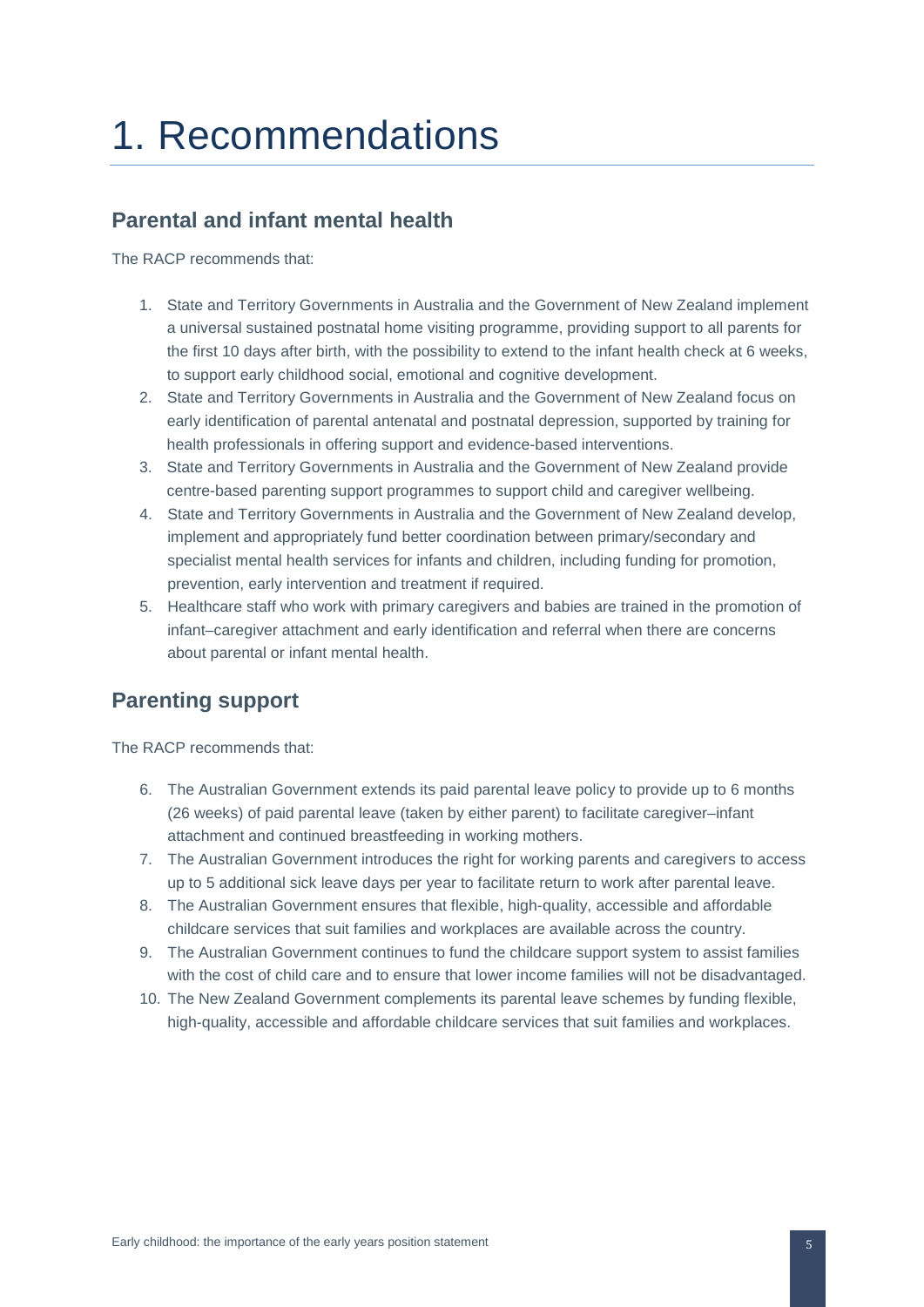## **Healthy nutrition, physical activity and sleep**

The RACP recommends that:

- 11. Governments in Australia and New Zealand introduce mandatory regulations to restrict the marketing of unhealthy diets to children and young people.
- 12. Governments in Australia and New Zealand implement an effective tax on sugar-sweetened beverages to reduce consumption – and use the revenue thus generated to facilitate access to healthy diets and culturally relevant initiatives to improve health equity.
- 13. Governments in Australia and New Zealand provide antenatal and postnatal parental education about foods, micronutrients and other items which carry risks to the fetus, as well as infectious food-borne organisms such as Listeria.
- 14. Governments in Australia and New Zealand advise and support pregnant women to abstain from alcohol, tobacco and illicit drug use during pregnancy and breastfeeding to prevent fetal and infant harm.
- 15. Australia and New Zealand implement the updated National Breastfeeding Strategies and Action Plans for Australia and New Zealand by:
	- o promoting community awareness of the benefits of breastfeeding through multi-tiered early childhood programmes;
	- o building the capability of maternity care staff to support mothers to breastfeed;
	- o providing incentives and support for workplaces to become breastfeeding friendly;
	- o providing antenatal education on establishing and maintaining breastfeeding.
- 16. Governments in Australia and New Zealand develop and implement national programmes promoting the importance of healthy nutrition and activity programmes in the early years, including evidence-informed advice and support for parents on achieving the recommended sleep duration for infants and children.

The RACP encourages paediatricians, physicians and other health professionals to:

17. Educate parents/caregivers on reducing the risk of obesity and tooth decay due to sugar in their children's diets, especially from hidden sugars in processed foods and sugar-sweetened beverages.

## **Integrated healthcare delivery**

- 18. The Governments fund the development, implementation, evaluation and scaling up of integrated early childhood programmes designed to improve access to child and allied health, as well as social care services, which are important for vulnerable children and disruption of the intergenerational cycle of disadvantage.
- 19. The next generation of Australian primary healthcare reforms include a specific focus on integrated child and family health services, updating the Health Care Homes model.
- 20. The Australian Government creates Medicare Benefits Schedule (MBS) items for paediatric specialists to communicate expert advice to GPs, other specialists and other health professionals through mechanisms other than face-to-face patient consultations.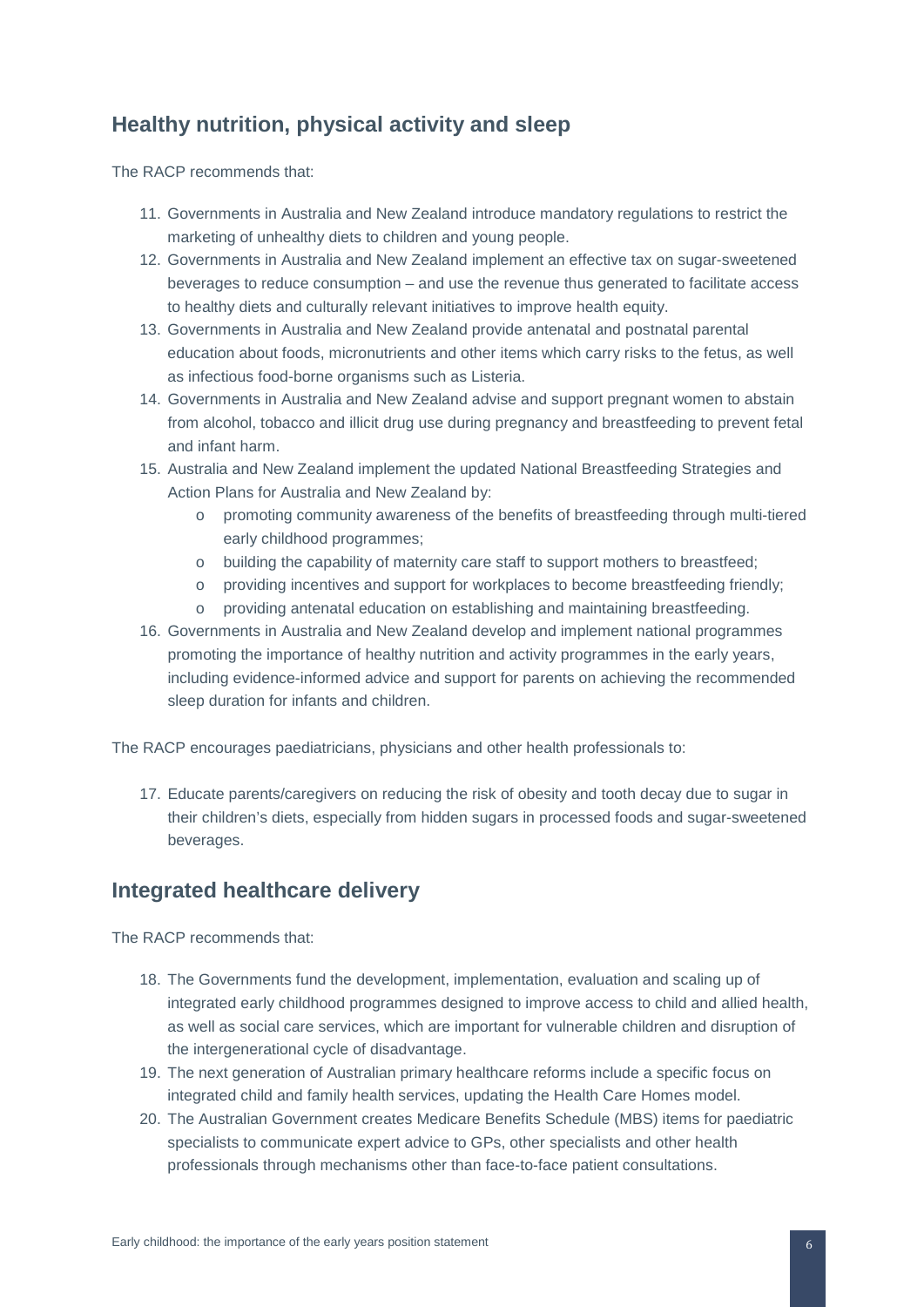- 21. The Australian Government funds and supports the implementation of *Healthy, Safe and Thriving: National Strategic Framework for Child and Youth Health (2015)* and the forthcoming *National Action Plan for the Health of Children and Young People*.
- 22. The Australian Government fund the provision of a minimum schedule of universal preventative healthcare interventions, to be delivered at point of vaccination to both babies and mothers, including links to the relevant maternity and immunisation registers and MBS items designed to be used at the time of immunisation.
- 23. The New Zealand Government reviews how to best integrate community Well Child Tamariki Ora services within a broader Primary Health Care model, which includes maternity care.
- 24. The New Zealand Government undertakes further work to define a minimum schedule of universal preventative child health care, improve the level and equity of uptake and improve information systems around these programmes.
- 25. State and Territory Governments in Australia and the Government of New Zealand establish and fund dedicated non-clinical leadership roles to coordinate and integrate the local delivery of health and social services for children, from pre-conception until school age.
- 26. State and Territory Governments in Australia and the Government of New Zealand fund and implement evidence-based sustained nurse home visiting early years programmes for high need families and their children.
- 27. State and Territory Governments in Australia and the Government of New Zealand fund more integrated early childhood programmes, with funding allocated proportionally to identified needs (proportionate universalism).
- 28. State and Territory Governments in Australia and the Government of New Zealand fund and improve access to developmental assessment and therapy, audiology, speech–language therapy, and primary and secondary paediatric mental health services, especially for vulnerable families.

## **Early childhood education and care**

- 29. The Australian Government commits to long-term, sustainable funding of the National Partnership on Universal Access to Early Childhood Education beyond 2020–21 for all Australian children, and expands it to starting at three years old.
- 30. The Australian Government continues to fund early childhood education through the Child Care Subsidy programme.
- 31. The Australian Government conducts a full, independent evaluation and review of its 'no jab, no pay' policy, including both its impact on immunisation rates and any effect on access to early childhood education.
- 32. State and Territory governments in Australia review the effect of 'no jab, no play' policies on equity of access to early childhood education, and do not implement further 'no jab, no play' measures until reviews have been completed.
- 33. The Australian Government provides funding and support to develop national early language and literacy interventions based on current evidence in collaboration with experts in early childhood education and healthcare professionals as well as educators.
- 34. The New Zealand Government continues its 20 hours per week Early Childhood Education (ECE) subsidy programme, and extends this programme for vulnerable children.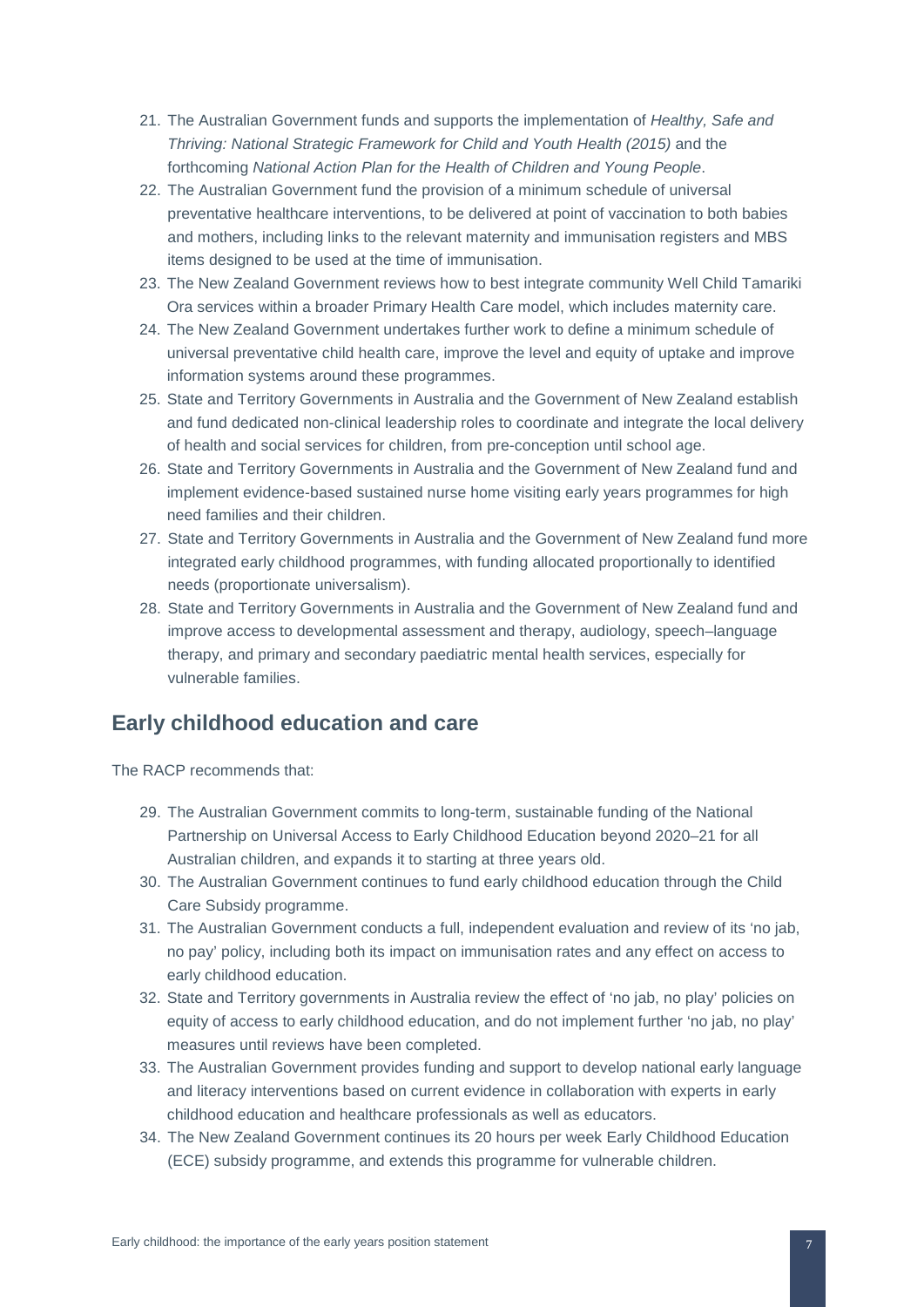The RACP recommends that paediatricians, physicians and other health professionals:

35. Incorporate early language and literacy promotion into routine encounters such as regular health checks with children and their families in the primary and specialist healthcare setting. Paediatricians, physicians and other health professionals should support early language and literacy development through anticipatory guidance.

### **A social safety net for children**

The RACP recommends that:

- 36. The Australian and New Zealand Governments provide high-quality universal health services for children and young people while including measures to ensure that financial and cultural social barriers do not impede access to these services.
- 37. The Australian and New Zealand Governments provide adequate, child focused income support where there are dependent children of parents who are unemployed or living with a disability which prevents them from working.
- 38. State and Territory Governments in Australia and the New Zealand Government prioritise and provide mental health and drug, alcohol and gambling addiction services for parents with dependent children.
- 39. The Australian and New Zealand Governments investigate innovative ways such as financial incentives for pregnant women who regularly attend antenatal and postnatal health checks and seek professional support to quit smoking, for example, as a way of supporting and protecting child development, health and wellbeing.

## **Creating safe environments for children**

- 40. Governments in Australia and New Zealand consider the safety and wellbeing of children as being a paramount factor in all policy and legislative decisions taken by State and Federal/National governments.
- 41. The Australian Government updates and refreshes the *National Injury Prevention and Safety Promotion Plan: 2004–2014*.
- 42. The Australian Government continues implementation of the *Protecting Children is Everyone's Business: National Framework for Protecting Australia's Children 2009–2020*.
- 43. The Australian Government amends the legal defences in Australia for the use of corporal punishment to state that all forms of corporal punishment are unlawful so that the law protects children from assault to the same extent that it does adults.
- 44. The Australian Government develops health promotion activities encouraging parents to use more effective, non-violent methods of parenting by explaining early childhood social, emotional and cognitive development.
- 45. Trauma informed mental health services are developed and provided to families where there has been significant exposure to family violence, child abuse and neglect, and other traumatic experiences in childhood.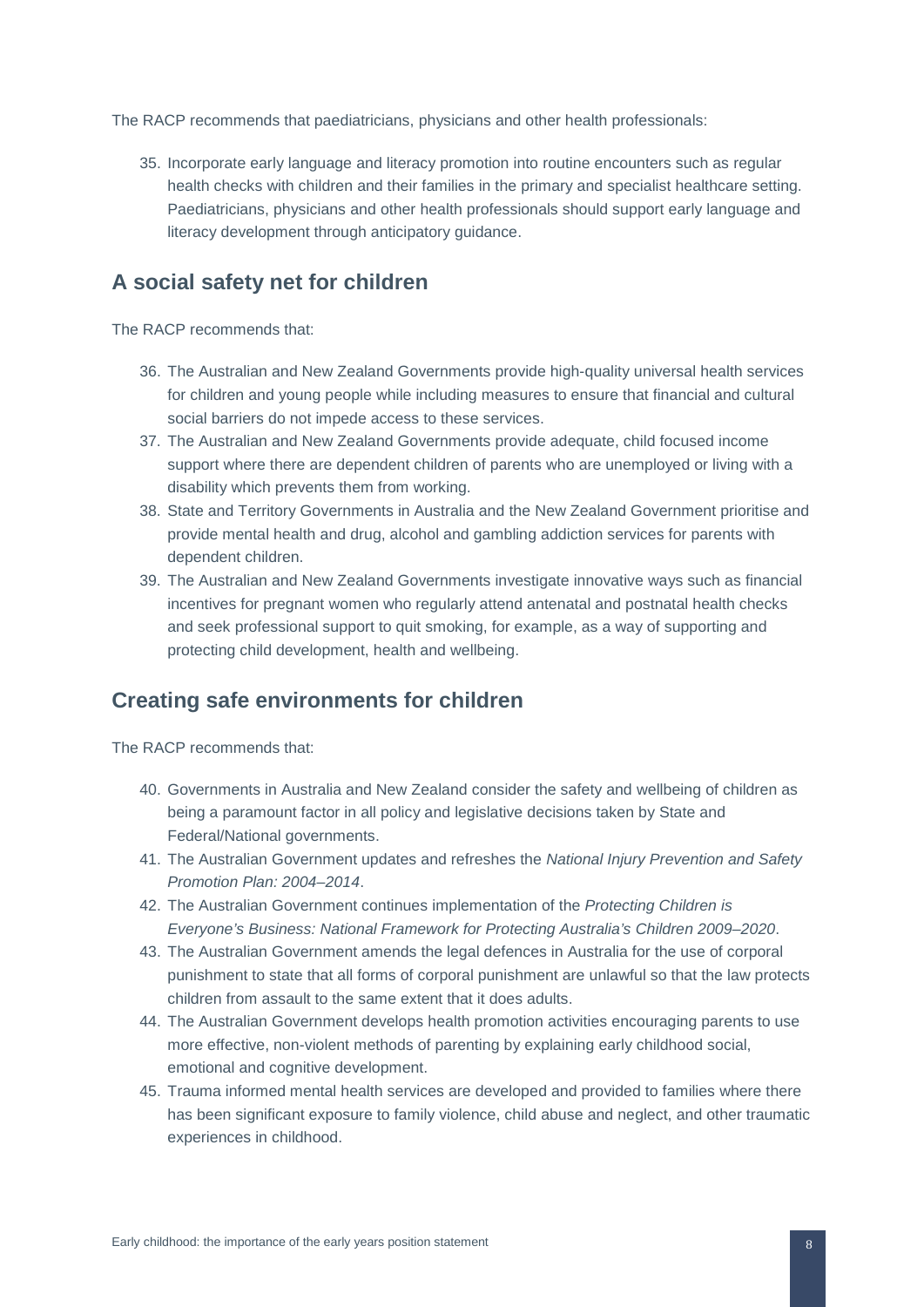The RACP recommends that paediatricians, physicians and other health professionals:

- 46. Use their skills and access to families to promote safe, nurturing environments for families and acknowledge that the protection of children from abuse and early detection of abusive environments is vital to the safety of children and their families.
- 47. Are trained in safe and sensitive enquiry about intimate partner violence (IPV) and required to apply it in their daily practice as part of their assessment of children in the context of their families.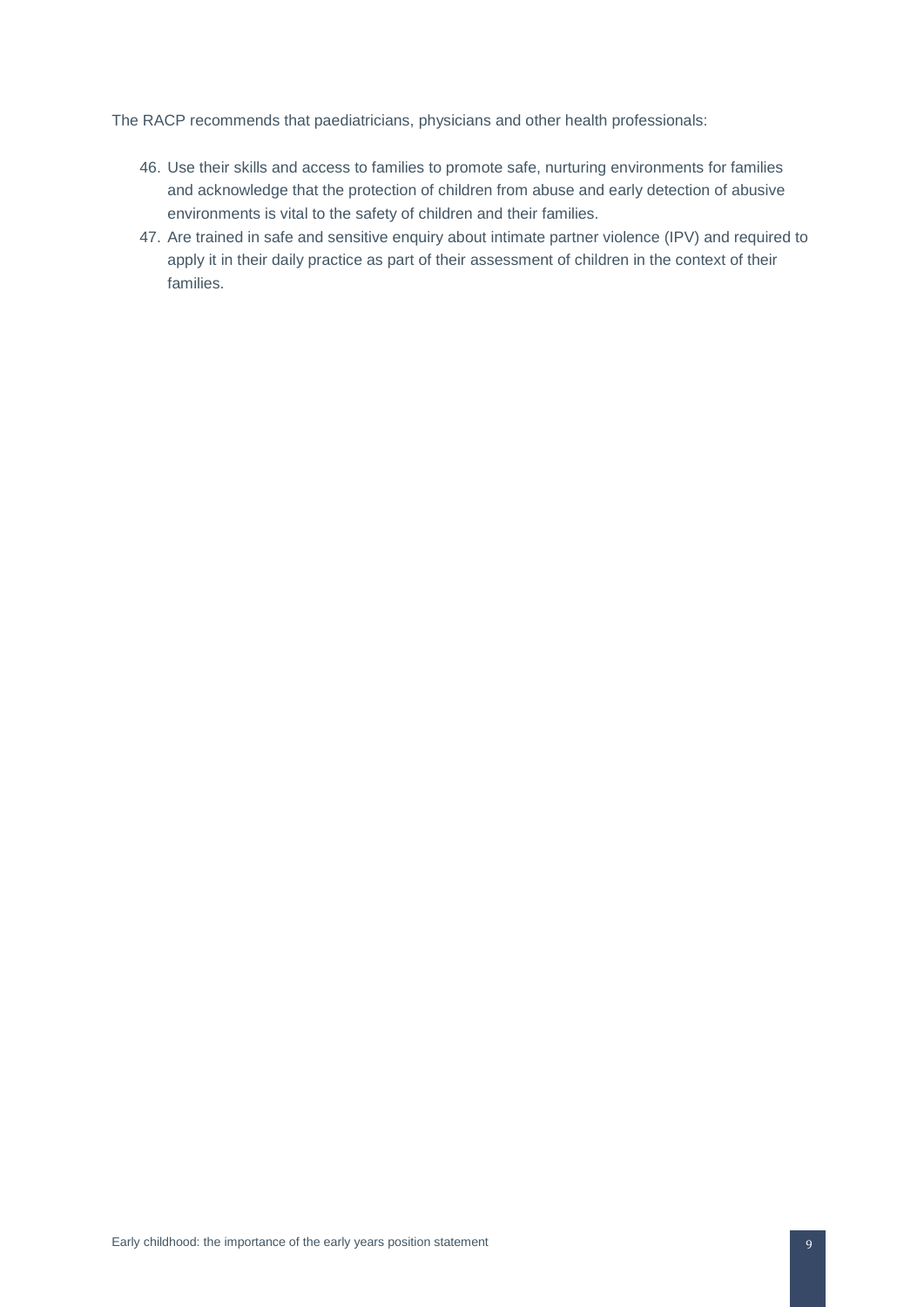# <span id="page-10-0"></span>2. The importance of the early years

Over the last four decades, there has been considerable research in early childhood development, and a clearer picture is emerging of the impact of pregnancy and the early years on a person's life course. [1](#page-45-1)

This position statement focuses on the importance of the early years from three perspectives:

- health and developmental benefits over the life course;
- the right of a child to health and wellbeing; and
- the economic justification for investment in the early years.

It draws on the bio-ecological model, including developmental plasticity, and the developmental life-course approaches to understanding early childhood development. [2,](#page-45-2) [3](#page-45-3), [4,](#page-45-4) [5](#page-45-5), [6,](#page-45-6) [7](#page-45-7)

### <span id="page-10-1"></span>**2.1 Health and development over the life course**

A developing child's genetic make-up and their environment interact as she or he is exposed to new experiences. The brain's most dramatic development occurs during pregnancy and in the first five postnatal years, with the neural pathways being laid down then for a child's future learning, health and behaviour. "Developmental plasticity" refers to the observation that life-course trajectories can often be modified, although the long-term consequences of severe adverse childhood experiences (ACEs) are not always preventable.



**Figure 1: Shonkoff's bio developmental framework diagram (Source: Silburn et al (2011) [8](#page-45-8))**

The developmental life-course approach arises from the increasing recognition that early life events have favourable or adverse effects, which may persist in later life through modification of life trajectories. Recent research<sup>[9](#page-45-9)</sup> shows that it is possible to predict, using a set of risk factors and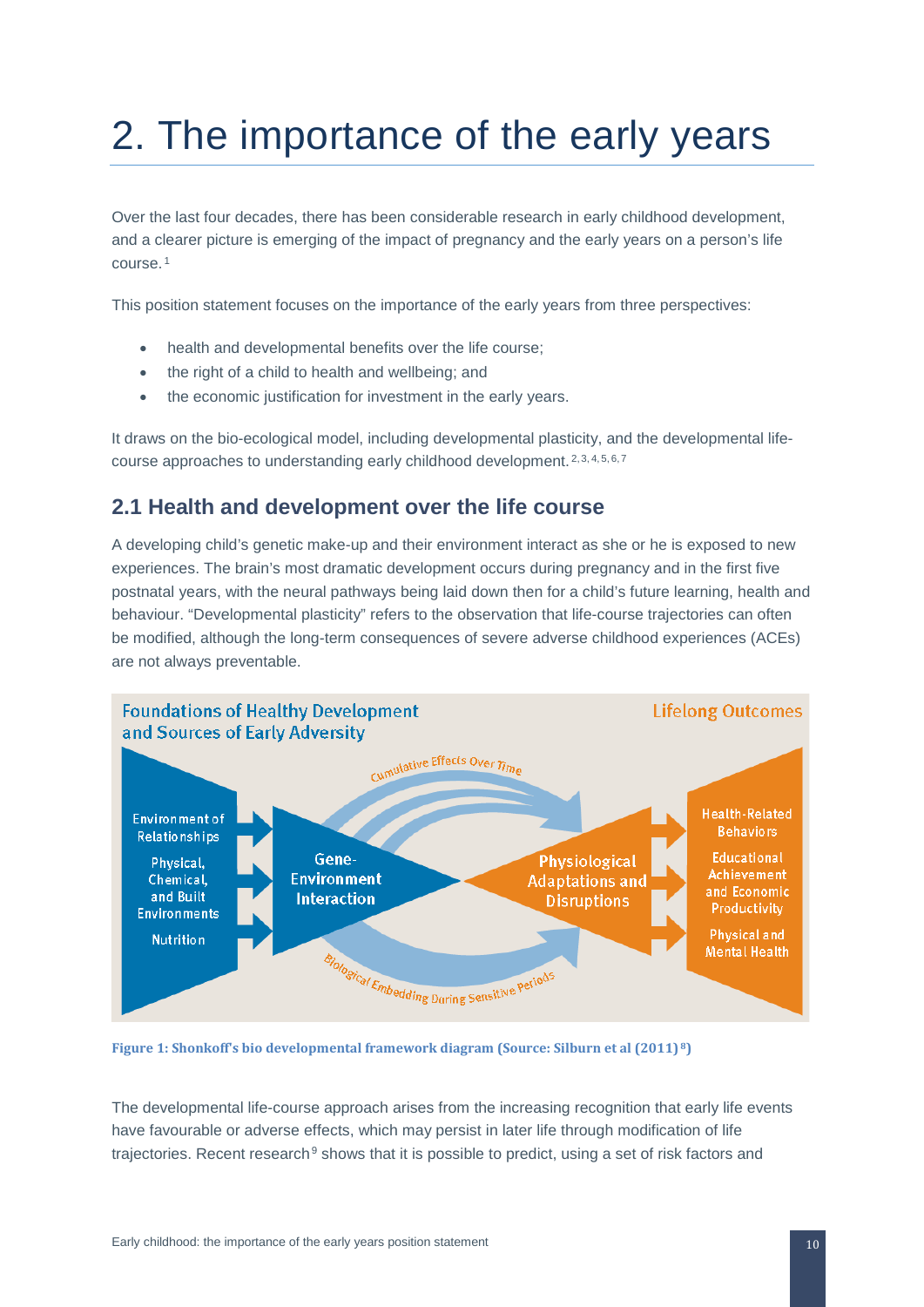assessment of brain health status at three years of age, poor health and social outcomes in adulthood with a significant degree of accuracy.

These risk factors for a child include:

- growing up in a socioeconomically deprived environment;
- experiencing maltreatment; and
- cognitive impairments and/or emotional delays.

A fundamental concept of the life-course approach is the existence of critical periods and sensitive stages of development. *Critical periods*, which predominantly affect sensory development (vision and hearing), occur when exposure (or lack thereof) to specific environmental experiences irreversibly affects health and healthy growth potential through structural or epigenetic alteration of anatomical structures and metabolic systems. *Sensitive developmental stages* in childhood and adolescence are times when specific key (normative) developmental tasks are easier to acquire. Although achievement of these developmental stages is essential for long-term development, there is a degree of latitude and the possibility that some deficits can be remediated at a later stage. This is commonly referred to as *developmental plasticity*. [10](#page-46-0)

Adverse Childhood Experiences (ACEs) can be a significant driving factor for a range of common long-term conditions over the life course. [11](#page-46-1) Most of these ACEs commence in childhood and adolescence, but some may begin as early as fetal life<sup>[12](#page-46-2)</sup> and even in the peri-conception period. While many events affect the developing brain and result in alterations in cognition, behaviour and executive functioning, some lead to widespread somatic epigenetic changes, which may also affect gametes and therefore be transmissible to future generations.



**Figure 2: Sensitive periods in early brain development (Source: Thevenon & Adema (2016) [13\)](#page-46-3)**

Biological and social factors, however, can also prevent or ameliorate long-term risks to health and wellbeing in adverse situations. These factors bring in the concept of *resilience*, defined as *"*the process of harnessing biological, psychosocial, structural and cultural resources to sustain wellbeing."<sup>[14](#page-46-4)</sup> These resources can be within an individual (e.g. executive control skills) or external to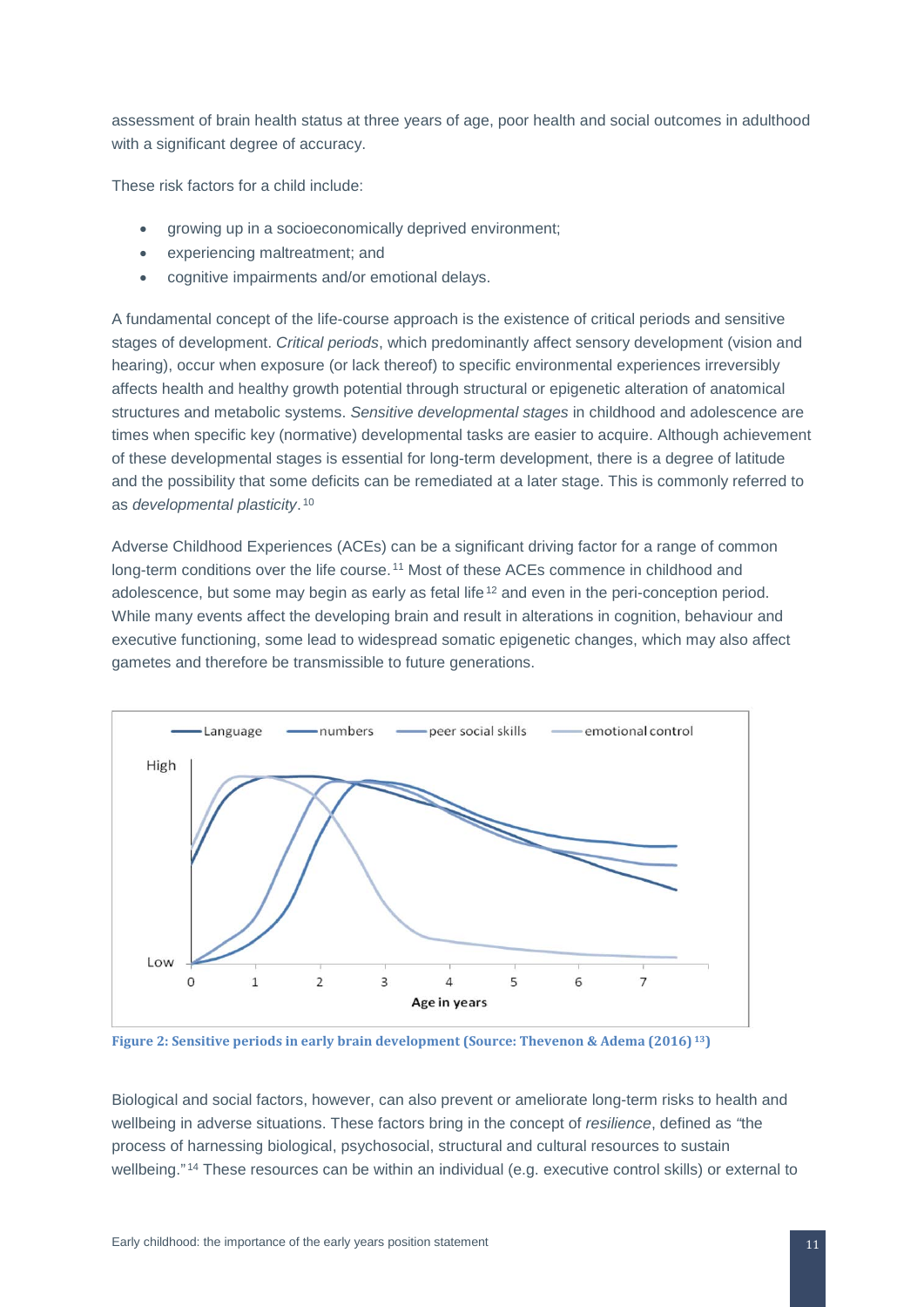the individual (e.g. family/whānau wellbeing) and they can include social/emotional or material resources.

A life-course approach is not limited to individuals within a single generation but "should intertwine biological and social transmission of risk across generations. [15](#page-47-0) This approach includes the potential role of household, neighbourhood and national influences acting across time and individuals. The lifecourse developmental approach implies that the biological, psychological and social experiences of a child's parents, extended family and others in their world will have an impact on the child's life course. For example, parental experience of psychological trauma, poverty, malnutrition and other adverse experiences will have both biological and psychological impacts on a child's development. These effects can be seen at a number of levels. At the first level may be simultaneous environmental effects on multiple generations, as is seen in a famine or disaster context. Physical and psychological effects, such as parental stress and anxiety associated with a family's experience of a natural disaster, may lead to infant and child psychological difficulties. There may also be adverse effects on individuals which are transmitted intergenerationally through epigenetic changes, such as is seen in artificial insemination using ICSI techniques [16](#page-47-1), or maladaptation of family functioning such as intimate partner violence.

Consequently, early childhood policies and programme interventions must address this historical context through family, neighbourhood and broader social approaches, and should be sustained across generations. It is of critical importance to identify current and previous parental adverse life experiences early in pregnancy and utilise family-focused, multi-generational approaches to optimise the child's life course. The use of a life-course framework is of considerable advantage for health and social interventions, as it incorporates interdisciplinary knowledge and activities and allows both social and biological factors across the lifespan to be considered in the explanation of health wellbeing or disease.

Evidence informed interventions for healthy life-course trajectories are described in the following sections. Communities, families, parents, carers and children require a range of supports and services to remain healthy and enable them to participate fully in society. These services should be provided by a variety of agencies, including Non-Governmental Organisations (NGOs), community organisations, local authorities and government agencies, in addition to informal supports through families and communities.

### <span id="page-12-0"></span>**2.2 A child's right to health and wellbeing**

There are moral, ethical and economic arguments for investing in children. Children make up around a fifth of our current population, but 100% of our future. A social justice lens, applied to our investment in children, shows clearly the inequitable distribution of resources, and the consequent disparities in health, social and economic outcomes.<sup>[17](#page-47-2)</sup> The issue of inequity in childhood is covered in the RACP's position statement on [inequities in child health.](https://www.racp.edu.au/docs/default-source/advocacy-library/racp-inequities-in-child-health-position-statement.pdf?sfvrsn=6ceb0b1a_6) [18](#page-47-3)

Every child has the right to health and wellbeing from before birth. The early years of a child's life present a unique opportunity to get them off to a healthy start. A child's right to health and wellbeing is articulated in The United Nations Convention on the Rights of the Child ([19](#page-47-4)90)<sup>19</sup>, which was ratified by Australia in 1990 and New Zealand in 1993. This Convention formulates children's rights around health and wellbeing over their lifetime, and the responsibilities of parents, broader society and its institutions to ensure that children have the best possible outcomes. Unfortunately, in Australia and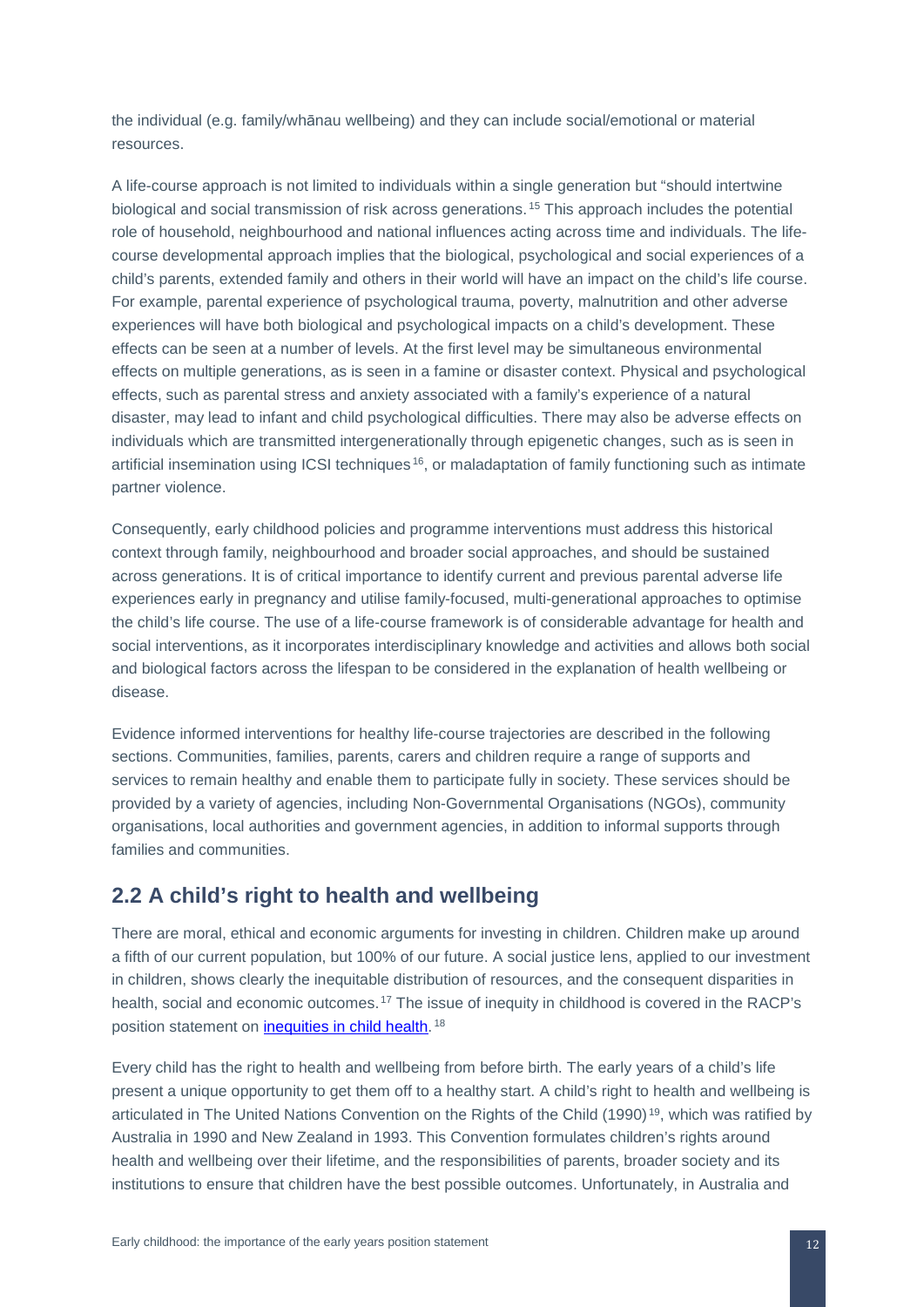New Zealand, many children have poor health, development and wellbeing outcomes. These outcomes could be improved if the State parties increased their commitment to Article 12 (Right of children to participate in decision making), Article 24 (Right to health and health services), Articles 26 and 27 (Right to a good standard of living), Article 30 (Cultural rights), Right 31 (Right to play – cultural, sporting and recreational activities) and Articles 33–39 (Right to be protected from harm) of the UN Convention. Poor outcomes may become intergenerational due to environmental, behavioural and epigenetic influences on subsequent generations.

## <span id="page-13-0"></span>**2.3 Economic justification for investment during early childhood**

Nobel Laureate and economist James Heckman has shown that programmes based on fundamental principles of human growth and development, delivered in the early years, offer the best return on investment. <sup>[20](#page-48-0), [21](#page-48-1), [22](#page-48-2)</sup> This is well demonstrated in the graphical representation in Figure 3, which shows that the highest economic return to society accrues to investments in the earliest years of life. Heckman demonstrated that high-quality early childhood intervention can produce a return on investment of 13 percent per annum.<sup>23</sup>

Evidence from other Organisation for Economic Co-Operation and Development (OECD) nations also shows that investing in early childhood development is highly cost-effective.<sup>[24](#page-48-4)</sup> The Australian Research Alliance for Children and Youth (ARACY) has suggested that reducing rates of childhood vulnerability, as measured by the Australian Early Development Census (AEDC), could result in as much as a 7.35 percent increase in GDP over sixty years. [25](#page-48-5)



**Figure 3: The Heckman Curve (Source: The Heckman Equation 2019**[26](#page-48-6)**)**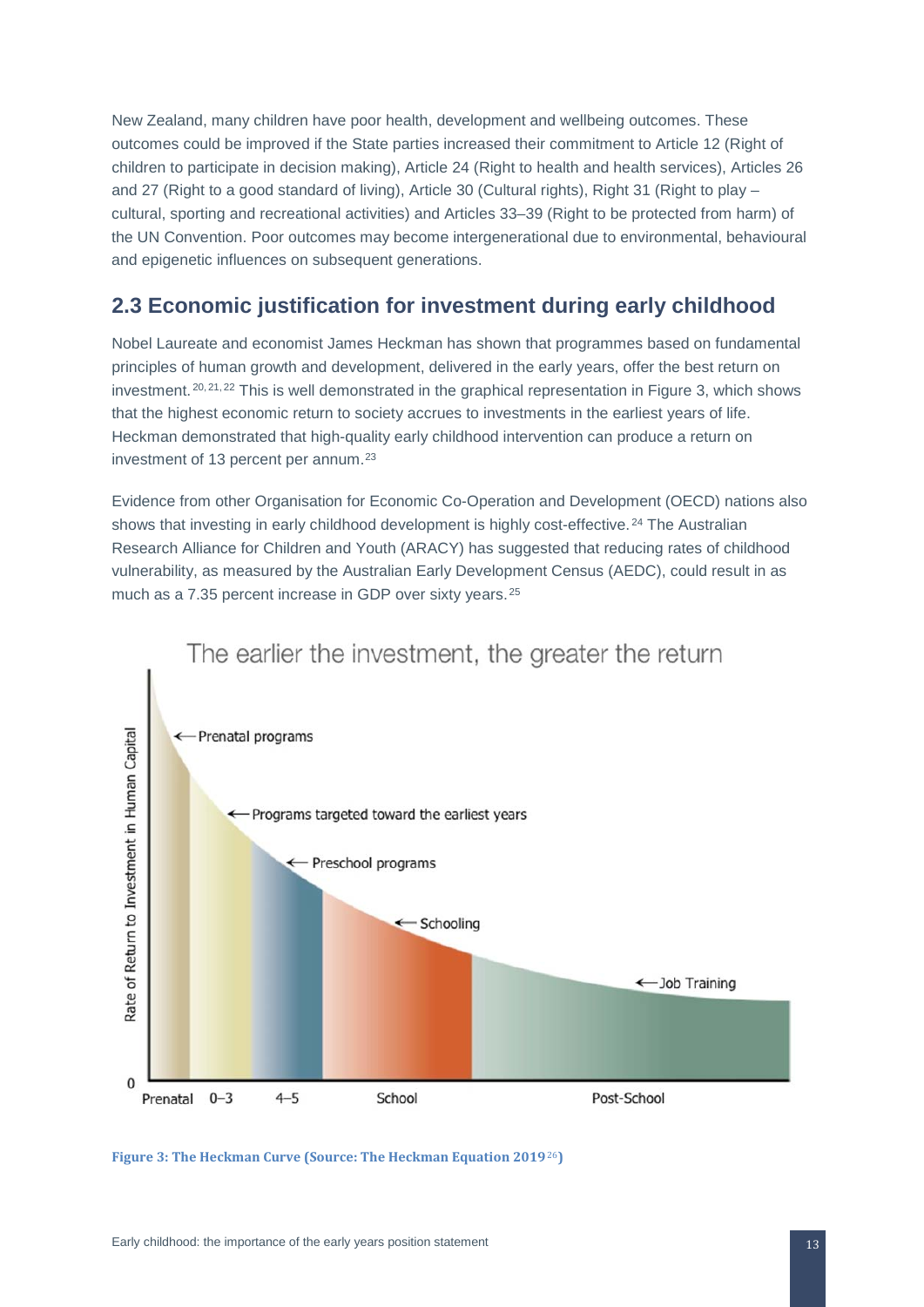Early childhood risk factors define the economic burden children and society will face. Timely investment in effective and high-quality early interventions is capable of significantly reducing the economic burden and will provide positive returns on investment. [27](#page-49-0)

Existing early childhood resources can be utilised more effectively, and in this position statement we make recommendations on steps needed to support this. Resources should be devoted to strategic investment in early childhood as a way of deriving maximum benefit from taxpayer dollars spent on health and wellbeing.

## <span id="page-14-0"></span>**2.4 Culture and child health**

The RACP is committed to embedding a profound and respectful recognition of the importance of family, whānau, history and culture for Indigenous children in our health advocacy activities and to advocating for the improved health of Indigenous children and young people in Australia and New Zealand. We acknowledge that healthy child development is influenced by culture, which must be recognised as we strive to bring an expert, experienced and evidence-based voice to issues that affect the health and wellbeing of developing children and young adults. There are clear inequitable health access issues and outcomes. These include inequitable access to primary, secondary and tertiary health care<sup>[28](#page-49-1)</sup>, including physical and mental health care. The RACP recognises the need for Indigenous-led health advocacy. The College has a strong commitment to equitable health outcomes for Indigenous peoples in Australia and Aotearoa/New Zealand. [29](#page-49-2)

Aboriginal and Torres Strait Islander peoples and Māori experience significantly higher burdens of ill health and shorter life expectancies, in comparison to non-Indigenous populations. A focus on early life experiences and environments is key to reducing adverse health outcomes – from childhood mortality to early and ongoing poor health – and improving life expectancy.

Racism – systemic, organisational and interpersonal – is a contributing reason for the continuing gap in health outcomes between Indigenous and non-Indigenous Australians, including by its effect on the ability of Aboriginal and Torres Strait Islander peoples to access culturally appropriate health services.<sup>[30](#page-49-3)</sup> The need for culturally appropriate, trauma informed care at systemic levels as well as at the individual clinical level is therefore plain: systemically racist systems must be transformed into systems and services of "cultural sanctuary". [31](#page-49-4)

The health of Aboriginal and Torres Strait Islander and Māori children and young people is a pressing concern. The RACP has convened a working group on Indigenous child health, including early childhood development, to develop a position statement on Indigenous child health.

This position statement on early childhood does not attempt to provide an exhaustive review, and therefore issues specific to particular populations are not discussed in depth, but summarised below to provide context. Other relevant RACP policy positions providing more information are referenced below.

This position statement is also unable to replicate the work the RACP is doing on improving equitable access to health care for Indigenous people in Australia (via the Medical Specialist Access Framework [32](#page-49-5)) or to canvass the ways in which the College is equipping our trainees and Fellows to provide culturally safe and competent services.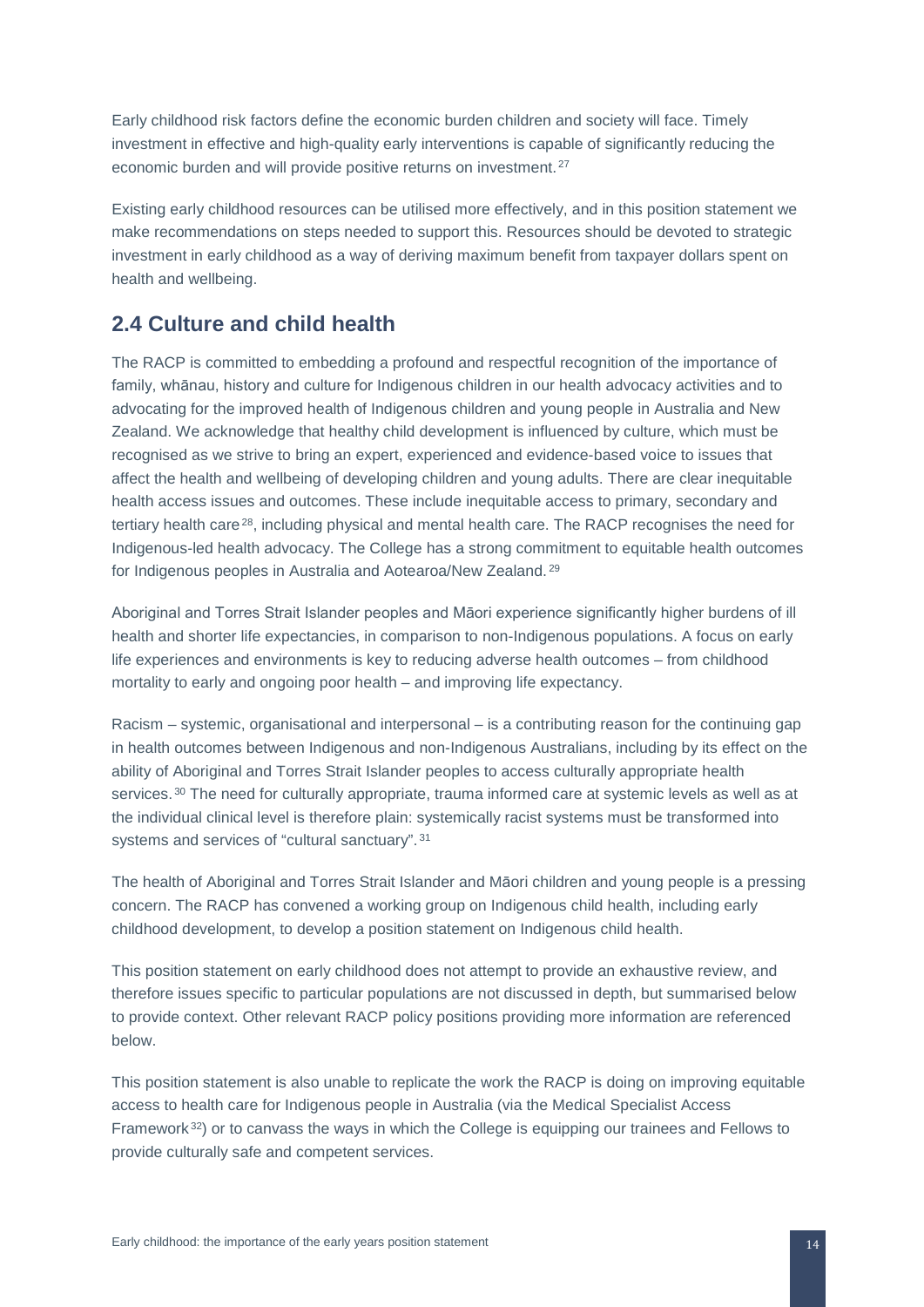#### <span id="page-15-0"></span>*Māori child health*

Tamariki (children) and rangatahi (young people) Māori have historically experienced poorer health and education outcomes than the general New Zealand population.<sup>[33](#page-50-0)</sup> They are over-represented in care and protection, and youth justice statistics. [34](#page-50-1) The Treaty of Waitangi (Te Tiriti) forms the basis for the expectation that tamariki and rangatahi Māori have the right to equitable health, education, social and employment outcomes, and equal treatment under the care and protection as well as the justice system.

Current and historical New Zealand Child Health Strategies have identified both Māori and Pasifika children as groups that were more likely to experience poor health outcomes and to have specific health needs. This inequity takes on added significance when considering evidence that the disparity in health outcomes experienced in adulthood has a strong association with the adverse health status and risk factors experienced in childhood. In 2016, the New Zealand Ministry of Health published its refreshed Health Strategy<sup>[35](#page-50-2)</sup>, which references the Māori Health Strategy (He Korowai Oranga)<sup>[36](#page-50-3)</sup> and states that:

"*He Korowai Oranga focus on whānau as self-managing, living healthy lifestyles and confidently participating in Te Ao M*ā*ori (the Māori world) and society.*"

He Korowai Oranga provides a blueprint for ongoing improvement of the health of Māori through enhancing community development, increasing Māori participation in the workforce, ensuring the provision of effective, culturally appropriate health services for Māori, and taking a sector-wide approach to improving Māori health.

Across the broader social sector, New Zealand has begun to develop New Zealand's first Child and Youth Wellbeing Strategy<sup>[37](#page-50-4)</sup>, which takes a cross-sectoral approach and draws on the experience and expertise of professionals, communities, caregivers, young people, children and whānau. This whole of system transformation uses a child-centred and child-rights based approach, identifying the following five wellbeing domains that are sought for all children in New Zealand as they contribute to a person's overall wellbeing: safety, security, connectedness, wellness and development. The strategy's vision is for New Zealand to be the best place for children in the world. The RACP supports the intention of the Strategy as it is in line with the RACP's Make it the Norm campaign, which advocates that Aotearoa New Zealand recognises and works towards equity by addressing the social determinants of health 38

The Ministry for Children (Oranga Tamariki) was established on 1 April 2017 and is concerned about Māori and Pasifika children as well as all New Zealand children. The new Ministry is tasked with the oversight and implementation of the 'programme, which seeks to embed Te Āo Māori (the Māori worldview) and mātauranga Māori (Māori knowledge)' in all its work. This reform programme builds on and complements Whānau Ora, an already established and inclusive interagency approach to providing health and social services to enhance the capacity of Māori whānau in need. [39](#page-50-6) It empowers whānau as a whole rather than focusing separately on individual members and their issues. Some whānau will arrange support for themselves by working with the organisations available to them. Others will seek help from specialist Whānau Ora providers.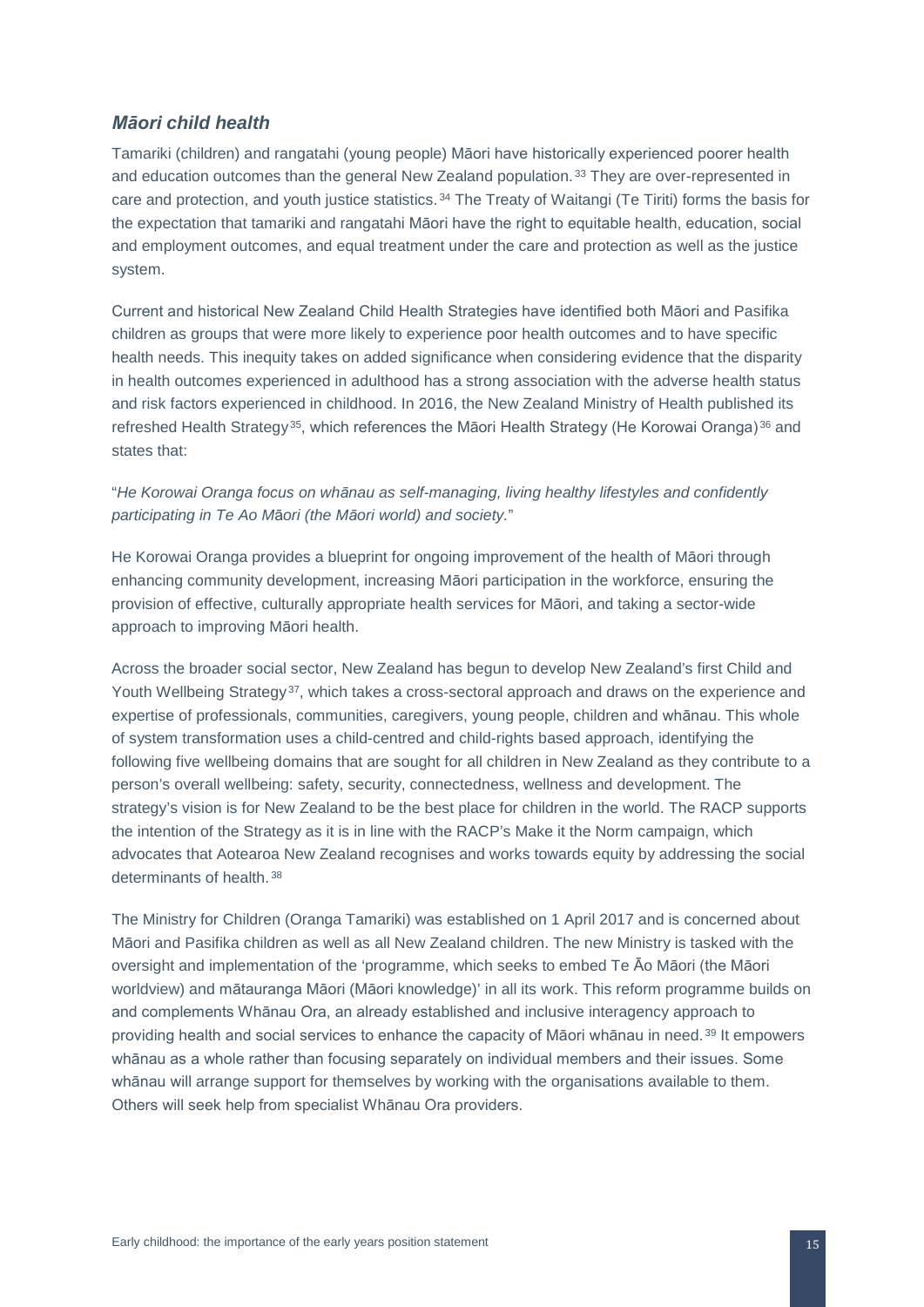#### <span id="page-16-0"></span>*Aboriginal and Torres Strait Islander child health*

The impact of colonisation, dispossession and exclusion continues, with disparities in health and social outcomes for First Peoples. Indigenous health inequities are closely related to powerlessness, racism and a slow process of reconciliation alongside limited recognition of human, land and sovereign rights. <sup>[40](#page-51-0)</sup> This is of deep concern to health professionals and health organisations who strive for healing and contentment in the families and communities they serve as well as their own families and communities. It is this common goal of wellness that provides a way forward to actively redress disparities and to do so in a manner that respects social justice, self-determination and reconciliation.

Aboriginal and Torres Strait Islander children and young people have poorer health outcomes than the general population, due in large part to preventable illnesses. Aboriginal and Torres Strait Islander children's experience of stressful life events has also been recently linked to higher rates of dementia and some disorders of mental health in adulthood. [41](#page-51-1) Major national initiatives have tried to address this, and yet disparities remain. The RACP acknowledges and supports the First 1000 Days Australia movement to strengthen Aboriginal and Torres Strait Islander families so they can address their children's needs from pre‐conception to two years of age, thereby laying the best foundation for their future health and wellbeing. [42](#page-51-2)

In 2006, the RACP was a founding member of the Close the Gap (CTG) campaign, a national campaign by Australia's peak Indigenous and non-Indigenous health bodies, NGOs and human rights organisations working together to achieve health and life expectation equality for Australia's Aboriginal and Torres Strait Islander peoples, within a generation.

In response to the Close the Gap campaign in 2008, the Council of Australian Governments (COAG) set targets aimed at eliminating the gap in outcomes between Indigenous and non-Indigenous Australians. The *National Integrated Strategy for Closing the Gap on Indigenous Disadvantage* – or colloquially "Closing the Gap" (as opposed to "Close the Gap" – set targets aimed at improving longstanding disparities in health, education and employment outcomes between Indigenous and non-Indigenous Australians. All States and Territories have been working with the Australian Government towards these targets, with varying effectiveness and success.

While some progress has been made, overall progress has been unsuccessful, and the gap has widened in some areas. The CTG targets the need to address the intergenerational trauma experienced by children when exposed to multiple stressors, including violence within families and communities.

The 2019 Closing the Gap progress report<sup>[43](#page-51-3)</sup> outlines the latest data on CTG targets, with the following two of seven targets declared on track to be met: "to have 95 percent of all Indigenous four-year-olds enrolled in early childhood education by 2025" and "to halve the gap in Year 12 attainment by 2020". Other targets such as "to halve the gap in child mortality rates by 2018", "to close the gap in school attendance by 2018" and "to close the gap in life expectancy by 2031" are not on track. There is no new national data available for these three targets and their status remains the same as in the 2018 report.

As four of the seven CTG targets were due to expire in 2018, the Australian Government (on behalf of COAG) has worked with Aboriginal and Torres Strait Islander people, state and territory governments, and other stakeholders, including the RACP, to revise the targets and governance arrangements for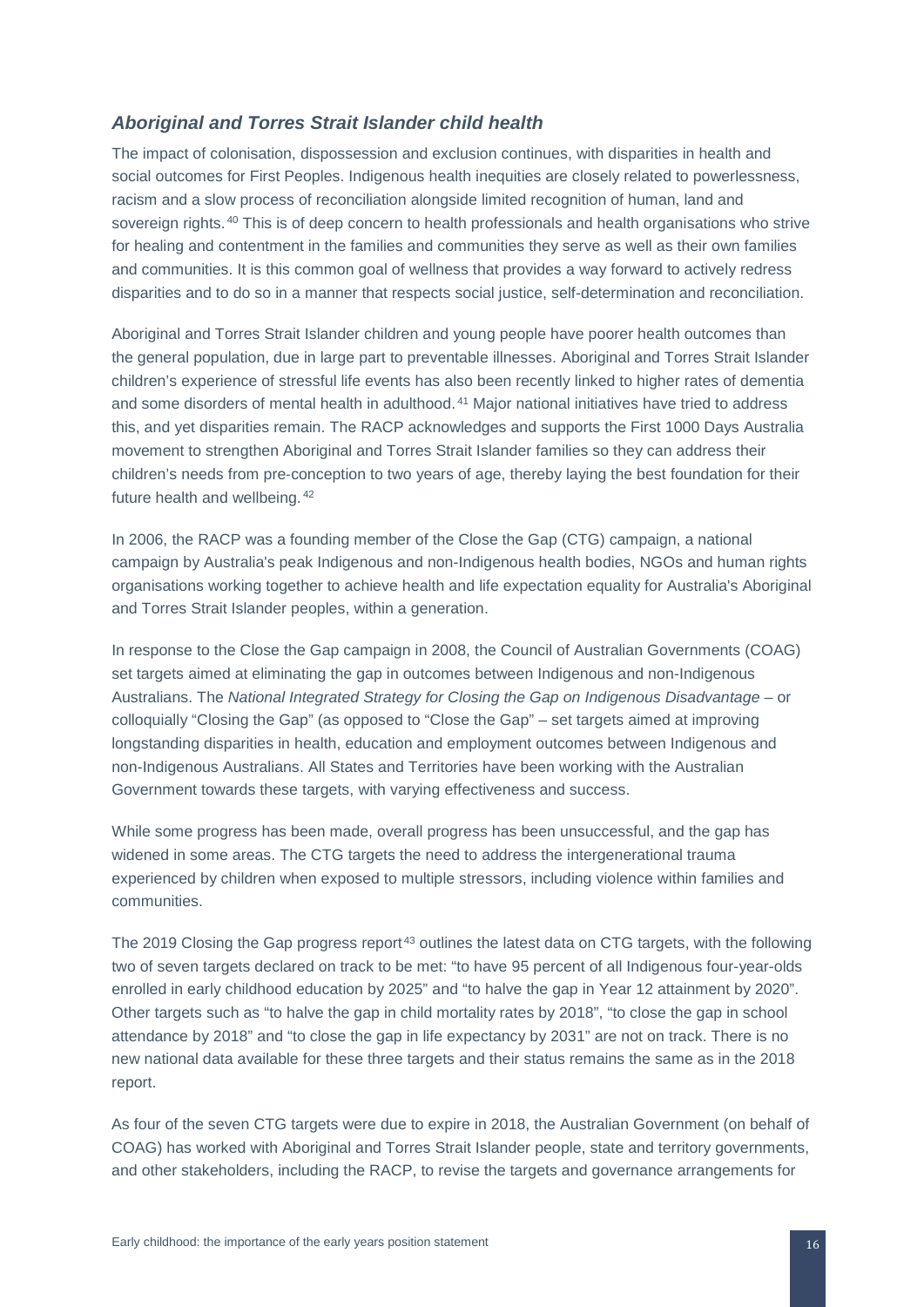Closing the Gap. RACP's work with the Close the Gap campaign continues, along with our own advocacy for secure, long-term legislated funding for Aboriginal and Torres Strait Islander health, whether within or outside the Closing the Gap funding streams.

Successive Commonwealth, State and Territory Governments have used varied approaches to reduce inequities for Aboriginal and Torres Strait Islander children, with mixed success. The Northern Territory, for example, has refocused early childhood health services on improving the caregiving that young infants in the Northern Territory receive. The Northern Territory Government has recently developed an early childhood development plan to build an equitable, high-quality and culturally responsive early childhood development system over the next decade (2018–2028). The plan includes investing in a range of support programmes for families in need as well as doubling the number of home visiting family partnerships over four years. [44](#page-52-0)

However, concern has been expressed that many early childhood health and development programmes/services are not developed with appropriate Indigenous community leadership and may not be tailored to the needs of Indigenous Australians, and thus could jeopardise the transmission of Aboriginal and Torres Strait Islander values and culture. Cultural safety and non-discriminatory service systems and practices are essential to the improvement of Aboriginal and Torres Strait Islander health outcomes. The RACP supports the COAG-endorsed partnership model, based on mutual respect between parties, genuine partnership, and Indigenous leadership for Closing the Gap implementation.

In 2018 the RACP developed an [Aboriginal and Torres Strait Islander Health Position Statement,](https://www.racp.edu.au/docs/default-source/advocacy-library/racp-2018-aboriginal-and-torres-strait-islander-health-position-statement.pdf?sfvrsn=cd5c151a_4) which sets out the RACP's policy contribution, our principles and positions, and our partnerships and advocacy with valued sector partners. [45](#page-52-1)

#### <span id="page-17-0"></span>*Pasifika children*

Pasifika children are significantly more likely to experience poorer health, educational and social outcomes than other New Zealand or Australian children. According to the 2013 NZ Census, Pasifika make up 7.4% of the New Zealand population, with around one-third under the age of 15 years. In Australia, Pasifika make up 1% of the population, with a similar demographic distribution. [46](#page-52-2) While 98% of New Zealand Pasifika parents believed their children were in good health, this group experience higher infant mortality rates than non-Māori and non-Pasifika infants, particularly from sudden unexpected death in infancy (SUDI). Pasifika children also experience higher rates of ambulatory sensitive hospitalisation (ASH), predominantly for skin and respiratory infections, dental decay and rheumatic fever. There is no doubt that poverty and poor-quality and overcrowded housing are significant contributing factors to the health outcomes of these children. <sup>[47,](#page-52-3) [48](#page-52-4)</sup> It is also noteworthy that almost half of Pasifika residing in Australia are not citizens, which has implications for access to social security benefits, including Medicare, and early intervention services.<sup>[49](#page-52-5)</sup>

According to the New Zealand Ministry of Health's *Pathways to Pacific Health and Wellbeing*[50,](#page-52-6) Pasifika families' experience of health care is influenced by Pacific worldviews, cultural beliefs and values. Family, expressed in the various languages of the Pacific as "aiga, kaiga, magafaoa, kopu tangata, vuvale, famili [sic] is the centre of the community and way of life." "*Family provides identity, status, honour, prescribed roles, care and support. Pacific peoples have a holistic view of health, disabilities and wellbeing*."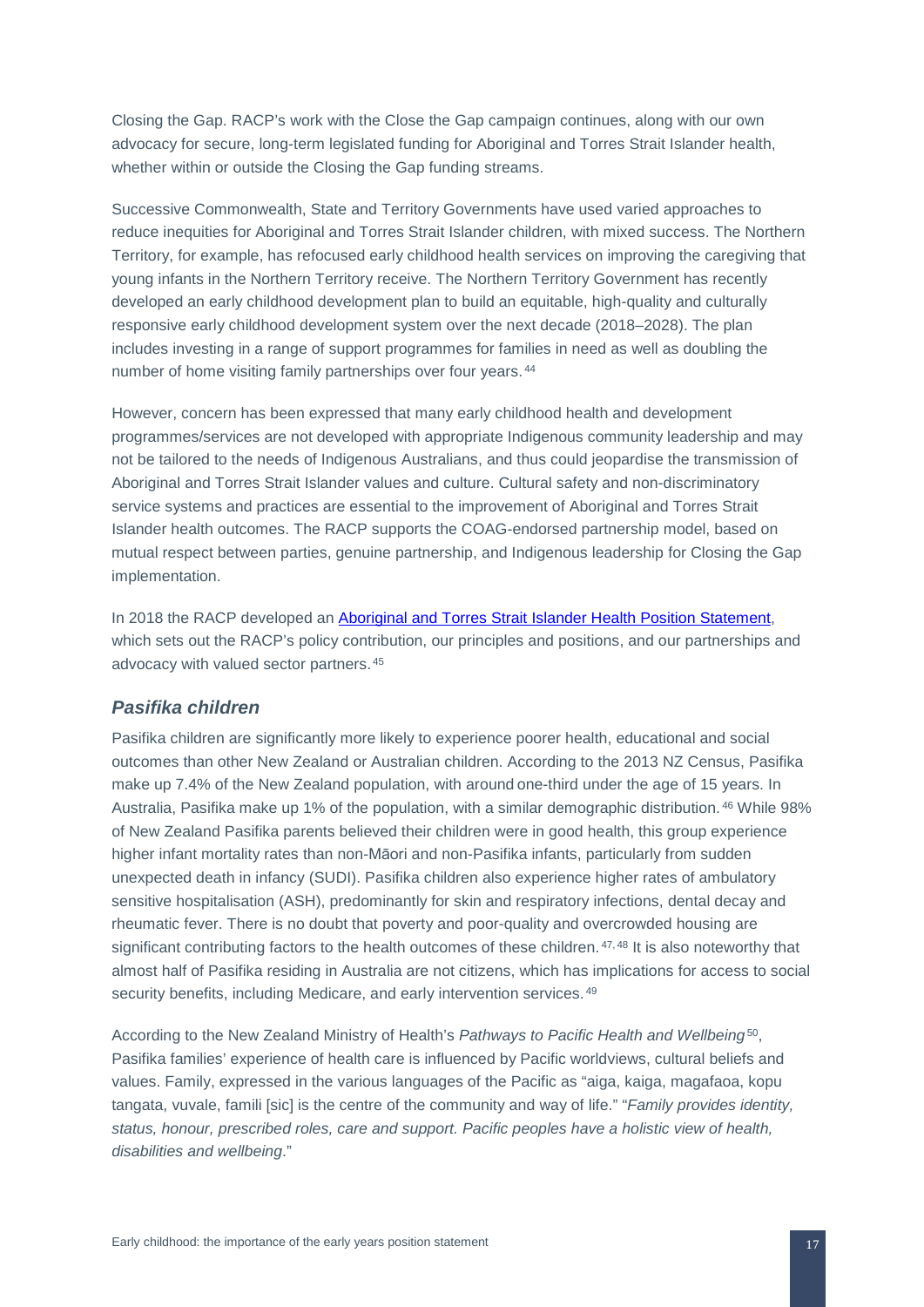To address the health outcomes for Pasifika children and families a multipronged approach involving poverty reduction and improved housing is critical and needs to be addressed urgently. The health sector needs to work in partnership with the Pasifika community to focus on workforce development, improved health literacy, and increasing access to services.

#### <span id="page-18-0"></span>*Children from other ethnic groups*

A range of children and young people, their families and carers (called in Australia "culturally and linguistically diverse" (CALD)) often face some additional challenges in accessing early childhood services due to lack of English language proficiency and variable degrees of understanding and acceptance of cultural differences within health services. Low proficiency in the English language often isolates people from CALD backgrounds, preventing them from accessing mainstream health and specialist services.<sup>[51](#page-53-0)</sup> All health professionals, including paediatricians and physicians, need to be aware of cultural sensitivities around child care and recognise the possibility of developmental delay, and should use interpreter services, where available, to communicate appropriately with this patient group.

The RACP is committed to promoting cultural awareness and acceptance amongst our members through our professional development work such as *[Supporting Physicians'](http://sppp-guide.racp.edu.au/#sppp) Professionalism and [Performance \(SPPP\) Guide](http://sppp-guide.racp.edu.au/#sppp)* and the [Australian Aboriginal, Torres Strait Islander and Māori Cultural](https://elearning.racp.edu.au/)  [Competence](https://elearning.racp.edu.au/) eLearning resource.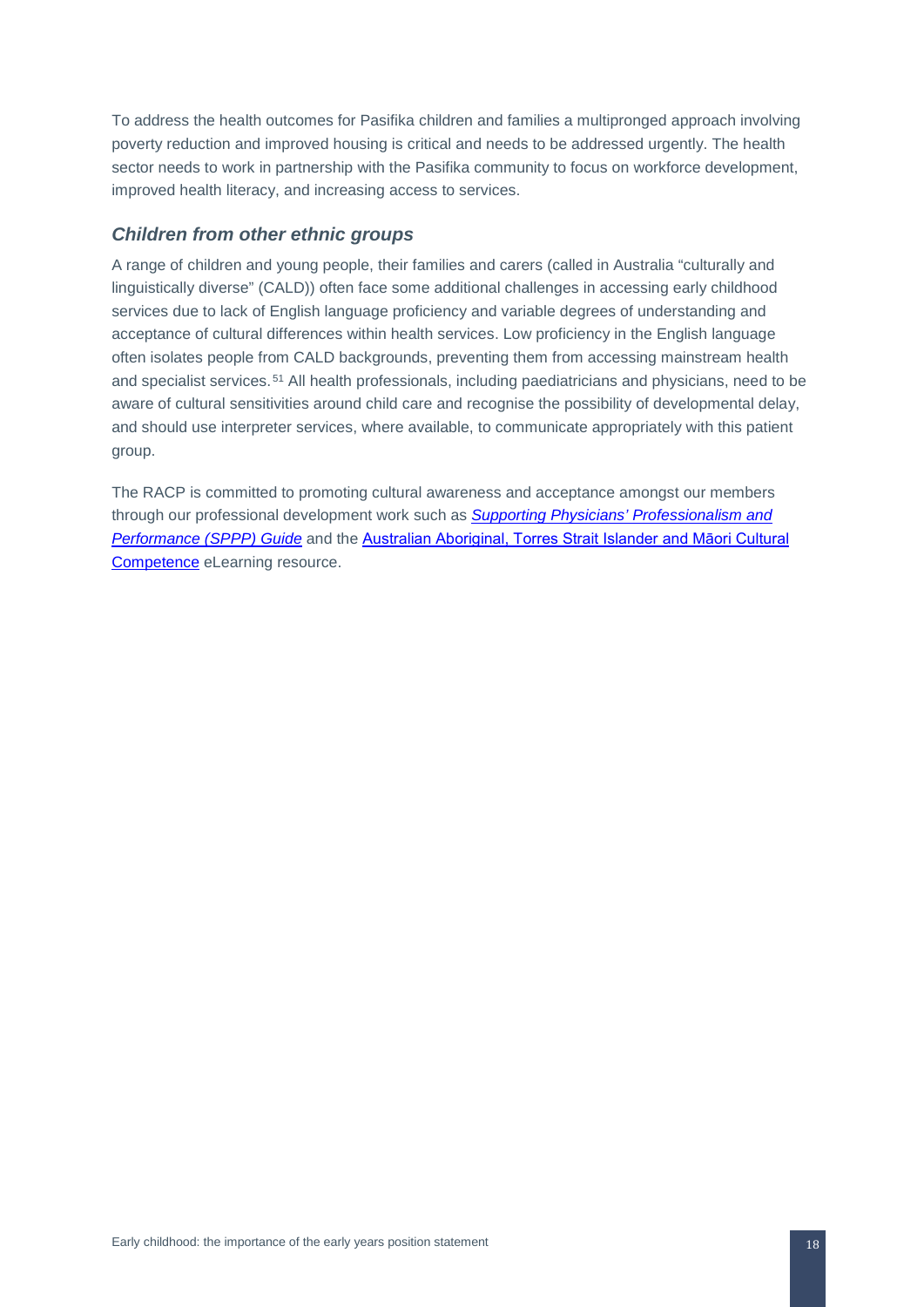## <span id="page-19-0"></span>3. Advancing early childhood development in Australia and New Zealand

## <span id="page-19-1"></span>**3.1 Promoting healthy relationships: parental and infant mental health**

The early years of a child's life are critical, as genetics and environment interact with the developing child as they are exposed to new experiences.  $52,53$  $52,53$  $52,53$  The brain's most dramatic development occurs in the first three years with the neural pathways being laid down for a child's future learning, health and behaviour. [54,](#page-53-3) [55,](#page-53-4) [56](#page-53-5) The young child faces several critical developmental stages, which include developing the capacity to experience, regulate and express emotions and to form close and secure interpersonal relationships. [57](#page-53-6) Healthy infant behavioural and emotional development, self-regulation and attachment are recognised as fundamental building blocks for adolescent and adult mental wellbeing and healthy relationships with others.

Infant mental health has a critical dependency on parental mental health and emotional wellbeing. The implications of failure to prevent, identify and treat parental mental health problems are felt not only in the current family but are also intergenerational.

Parental stress, anxiety and depression, particularly postpartum depression in mothers and fathers, has the potential to have a negative impact on the ability of that adult and child to form a healthy attachment. A child's experience of interpersonal violence within the family also has a significant effect on attachment.<sup>[58](#page-53-7)</sup>

#### <span id="page-19-2"></span>*Infant attachment*

The attachment relationship refers to the special relationship that exists between a child and their caregiver(s) and it is through this that a child learns to form relationships with the vital people in his or her life. [59](#page-53-8) The way infants attach to others influences not only the quality of their relationships but also how they see and respond to the world. This relationship evolves through time spent together in social interaction, e.g. nappy changing, feeding, playing, bathing and cuddling. The quality of attachment is determined mainly by the predictable availability, consistency, sensitivity and responsiveness of the caregiver. Healthy attachment results in a mutually satisfying and profoundly involved relationship, and there are specific brain changes that occur in the developing brain of the infant because of this attachment relationship. [60](#page-53-9)

In most circumstances, attachment starts in the antenatal period and is well established by 6–7 months, although the process may extend out to 18–24 months. The usual first and primary attachment figure is the mother, and attachment occurs as part of the unique mother–infant dyad that is biologically essential for survival. The primary caregiver role may not fall to the biological mother or father but may be allocated to or shared with other biological relatives or biologically unrelated people. This allocation of roles within the family, whānau or clan group is especially relevant to Indigenous families in New Zealand and Australia. Family structures are diverse, both across and within cultures,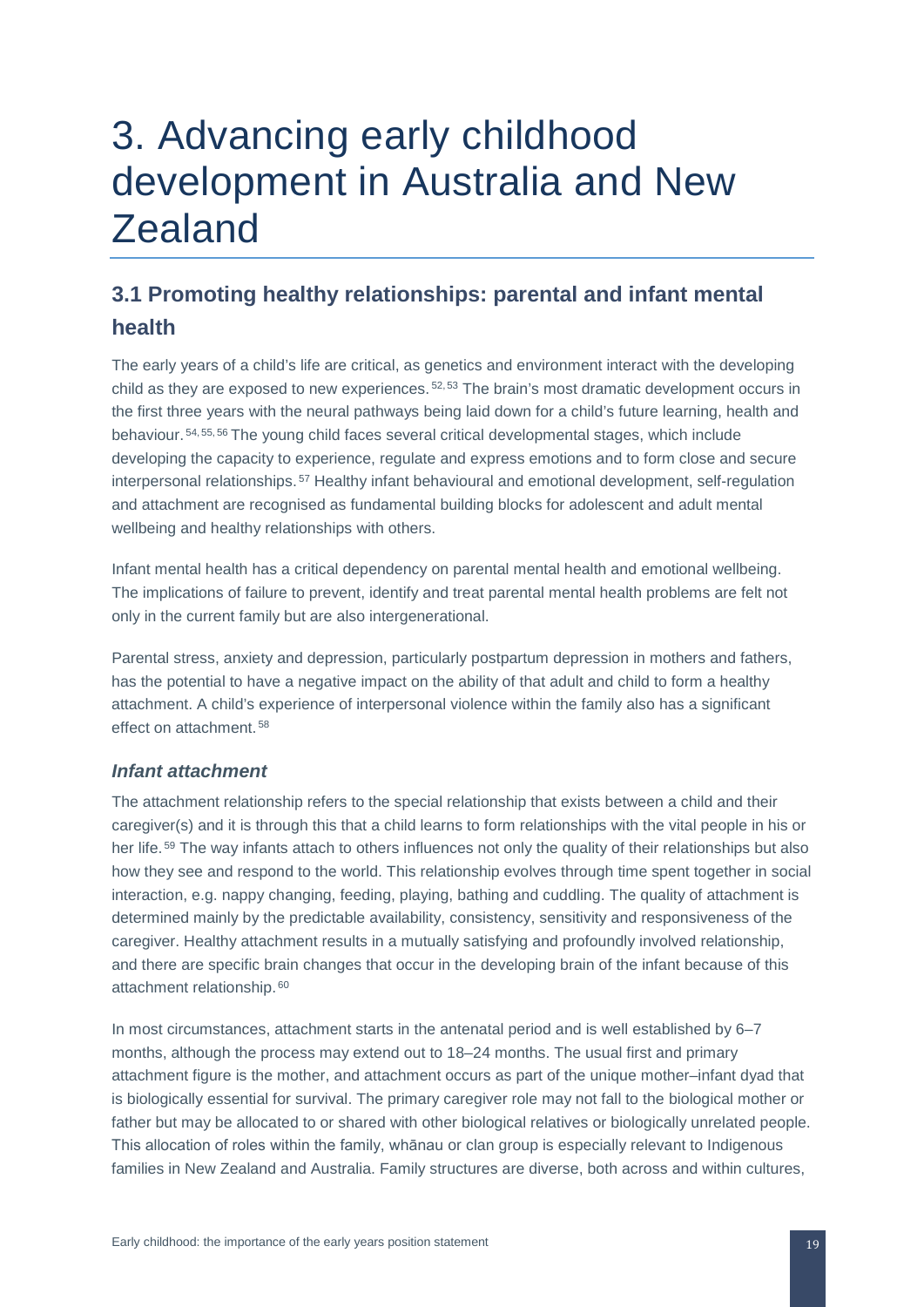and this diversity must be accepted and reflected in services for children and their families. [61](#page-53-10) Regardless of the genetic relationship of the primary caregiver to the infant, the psychological wellbeing of the caregiver/s and security of attachment with the infant remain of utmost importance. The primary attachment relationship then becomes the template (an internal working model) for subsequent relationships throughout life.

In the presence of a sensitive and attuned caregiver, a baby is usually able to be calmed in stressful situations and can thus avoid the excessive and/or prolonged secretion of cortisol, adrenaline, noradrenaline and dopamine as well as stimulation of all of the body's sympathetic nervous systems. This chain of events, while not problematic in brief situations, can become toxic in large or repetitive doses. The hypothalamic-pituitary axis (HPA), which is involved in state regulation, is calibrated in these crucial first months of life. [62](#page-53-11) Attachment relationships are therefore crucial not only for psychological wellbeing but also mental and physical health.

Securely attached children can move out into their world knowing that they are safe and that the adult to whom they are attached will protect them from harm. Such an attachment can serve as a protective factor in situations of extreme stress. The ability to self-regulate and therefore avoid either hyperarousal or dissociation is tied in with the attachment relationship. Securely attached children appear to have an enhanced capacity to be resilient to adverse events experienced in later childhood or adult life. Conversely, children who experience other attachment styles (in particular disorganised attachment) have higher rates of psychopathology in adulthood. The early attachment experience is not determinative, but it provides a context for further relationship approaches. [63](#page-53-12)

Lack of a secure attachment in infancy is a risk factor for poorer adult outcomes and is associated with an increase in neglect and abuse of their own children. In its latest report, the National Health and Medical Research Council (NHMRC) concludes that there is enough evidence for universal implementation of interventions (programmes) providing antenatal and postnatal education and support as this will help enhance parental sensitivity and attachment security. <sup>[64](#page-53-13)</sup>

#### <span id="page-20-0"></span>*Postnatal depression*

Postnatal Depression (PND) is a common condition affecting around 13 to 14 percent of women in New Zealand and Australian women<sup>[65](#page-53-14)</sup> when assessed using the Edinburgh Postnatal Depression Scale (EPDS). <sup>[66](#page-53-15)</sup> There are significant differences in sociodemographic and ethnic prevalence, with Asian women and those living in relative poverty more likely to experience PND.

Between 1 and 25 percent of fathers also experience PND; the rate among fathers increases if the mother is also depressed. [67](#page-53-16) Development of postnatal depression has profound and widespread effects on the parent, parental relationship, parent–infant relationship, infant development and family wellbeing, which can result in impairment in breastfeeding, sleep, infant healthcare, infant safety, infant self-regulatory skills, infant and later childhood development, and intergenerational transfer of risk.

There is still considerable controversy regarding the best approach to intervention in PND. Approaches which reliably improve maternal mood do not always result in improvements in child outcomes, even if they demonstrate improvements in the dyadic (parent/child) relationship. Nevertheless, these interventions are essential, and the variability in effectiveness needs to be further studied, and services refined following consideration of new knowledge. It is possible that the impact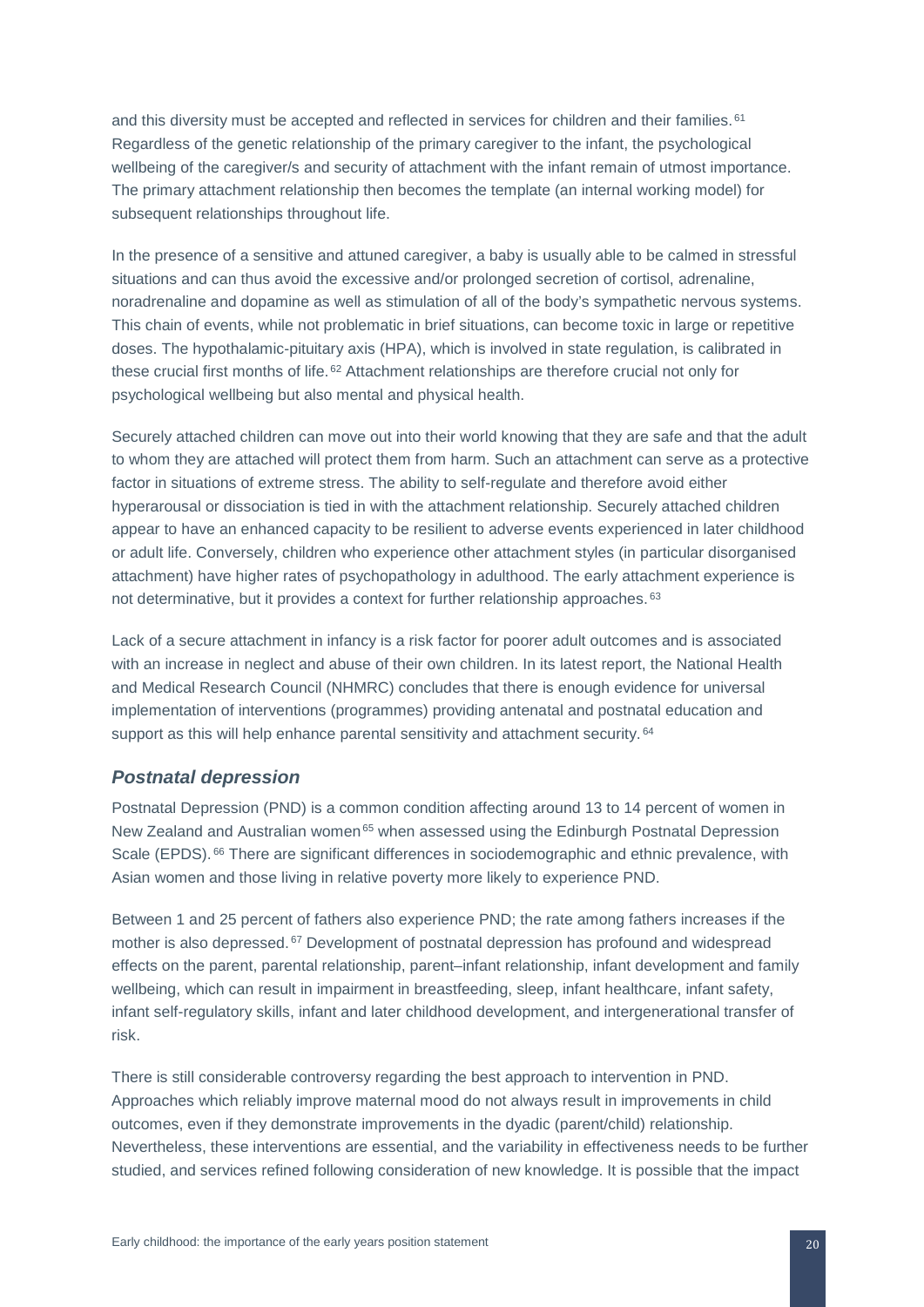of a stressful intra-uterine environment cannot be adequately addressed postnatally with current interventions, and that interventions need to be researched and trialled during pregnancy.

A recent study<sup>[68](#page-53-17)</sup> examined psychotherapeutic, psychological and pharmacological interventions that have been shown to improve the quality of the dyadic relationship. They found that interventions which focused on the relationship (Mother-Infant Therapy and a coaching intervention) were most effective at reducing symptoms of PND but had smaller effects on the dyadic relationship.

Maternal mood was significantly improved by behavioural coaching, psychodynamic psychotherapy, cognitive behavioural therapy (CBT), and nondirective counselling. Antidepressant therapy for eight weeks with nortriptyline and sertraline provided significant symptom reduction. Baby massage was not shown to have significant benefits to maternal mood. Regarding parent–infant interaction, interpersonal therapy was considered to be helpful, but the results were mixed with some studies showing only limited effects. Studies of other interventions including Baby Triple P, CBT, and baby massage had inconsistent effects on child development.

#### <span id="page-21-0"></span>*RACP recommendations on parental and infant mental health*

The RACP recommends that:

- 1. State and Territory Governments in Australia and the Government of New Zealand implement a universal sustained postnatal home visiting programme, providing support to all parents for the first 10 days after birth, with the possibility to extend to the infant health check at 6 weeks, to support early childhood social, emotional and cognitive development.
- 2. State and Territory Governments in Australia and the Government of New Zealand focus on early identification of parental antenatal and postnatal depression, supported by training for health professionals in offering support and evidence-based interventions.
- 3. State and Territory Governments in Australia and the Government of New Zealand provide centre-based parenting support programmes to support child and caregiver wellbeing.
- 4. State and Territory Governments in Australia and the Government of New Zealand develop, implement and appropriately fund better coordination between primary/secondary and specialist mental health services for infants and children, including funding for promotion, prevention, early intervention and treatment if required.
- 5. Healthcare staff who work with primary caregivers and babies are trained in the promotion of infant–caregiver attachment and early identification and referral when there are concerns about parental or infant mental health.

### <span id="page-21-1"></span>**3.2 Parenting support**

A child's natural ecological setting is the family, and providing support to families in the early years for prevention or early remediation of problems promotes positive outcomes and is cost-effective. A broad range of chronic physical and mental health conditions in adulthood are strongly associated with or moderated by childhood experiences  $69, 70, 71, 72, 73$  $69, 70, 71, 72, 73$  $69, 70, 71, 72, 73$  $69, 70, 71, 72, 73$  $69, 70, 71, 72, 73$  $69, 70, 71, 72, 73$  $69, 70, 71, 72, 73$  $69, 70, 71, 72, 73$ , fetal exposures  $74, 75, 76$  $74, 75, 76$  $74, 75, 76$  $74, 75, 76$  $74, 75, 76$  or genetic variability. [77,](#page-53-26) [78](#page-53-27)

Parents require both perceptiveness and flexibility to adapt and respond to the changing needs of their children, demonstrating a mixture of both warmth and control. [79](#page-53-28) Supporting parents to be "good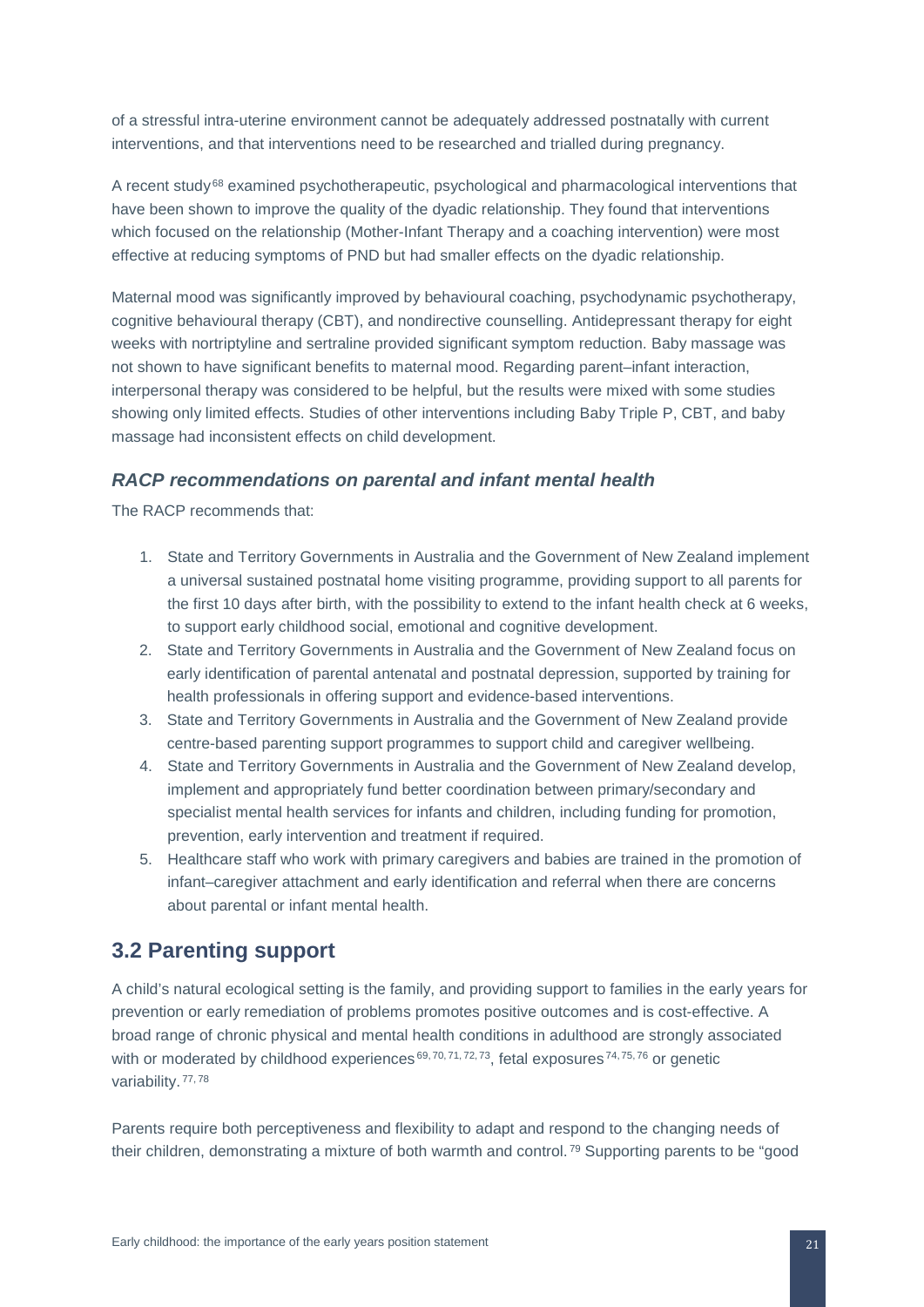enough parents"<sup>[80](#page-53-29)</sup> should be the role of paediatricians and other health professionals regularly seeing children.

#### <span id="page-22-0"></span>*Parenting support programmes*

Parenting support programmes and interventions assist parents in gaining or improving their parenting knowledge, behaviour or cognition, resulting in improved child health and wellbeing outcomes. In New Zealand and Australia, there are formal and informal services which offer parenting programmes to families. Universal programmes such as the Well Child Tamariki Ora programme and PlunketLine in New Zealand and similar state-based services in Australia provide resources and oneon-one or phone-based advice and support to parents. There is a range of referral-based parenting programmes available to parents who are experiencing difficulties, but these are patchy in distribution and not always evidence based.

A recent NHMRC evidence review identified that parenting education provided to expectant or new parents can improve their infant's cognitive, motor and social development, and mental health. It also improves parental mental health, parenting quality and couple adjustment, and reduces the risk of child maltreatment. [81](#page-53-30) These factors are known to be significantly associated with a healthy life-course trajectory for the child. [82](#page-53-31) Nurse Home Visitation programmes have sufficient evidence base to recommend them to support high need pregnant women and, postnatally, to support parenting of their babies and toddlers. [83](#page-53-32)

There is substantial evidence that parenting programmes which are predominantly based on "behavioural" and cognitive behavioural approaches are effective in changing parenting attitudes and behaviours, leading to improvements in children's behaviour and adjustment. [84,](#page-53-33) [85](#page-53-2)

"Behavioural" parenting programmes are based on social learning theory. This theory describes how children learn from observing and imitating people around them, and how behaviours can be reinforced through observing consequences of the behaviour.

Examples of parenting programmes based on a "behavioural" approach, with strong evidence supporting their effectiveness, include: [86](#page-53-3), [87](#page-53-4)

- *The Incredible Years;*
- *Parent Child Interaction Therapy (PCIT); and*
- *Triple P (Positive Parenting Programme).*

Each of these programmes includes four components which have been associated with large effect on parenting skills and/or child behaviour and adjustment. These components teach parents skills related to emotional communication, positive interaction with the child, responding to behaviours with consistent consequences, and real-life practice with the child. [88](#page-53-5)

Parenting programmes with a "relationship-based" approach are built on attachment theory (see Infant Attachment) and include attachment strategies that increase the availability and responsiveness of the carer, thereby enhancing the child's sense of security. Some well-respected attachment-based parenting programmes are Circle of Security; Watch, Wait and Wonder; and Tuning in to Kids. Tuning in to Kids has been rated as "supported by evidence" by the California Evidence-Based Clearinghouse for Child Welfare (CEBC). [89](#page-53-6) However, most attachment-based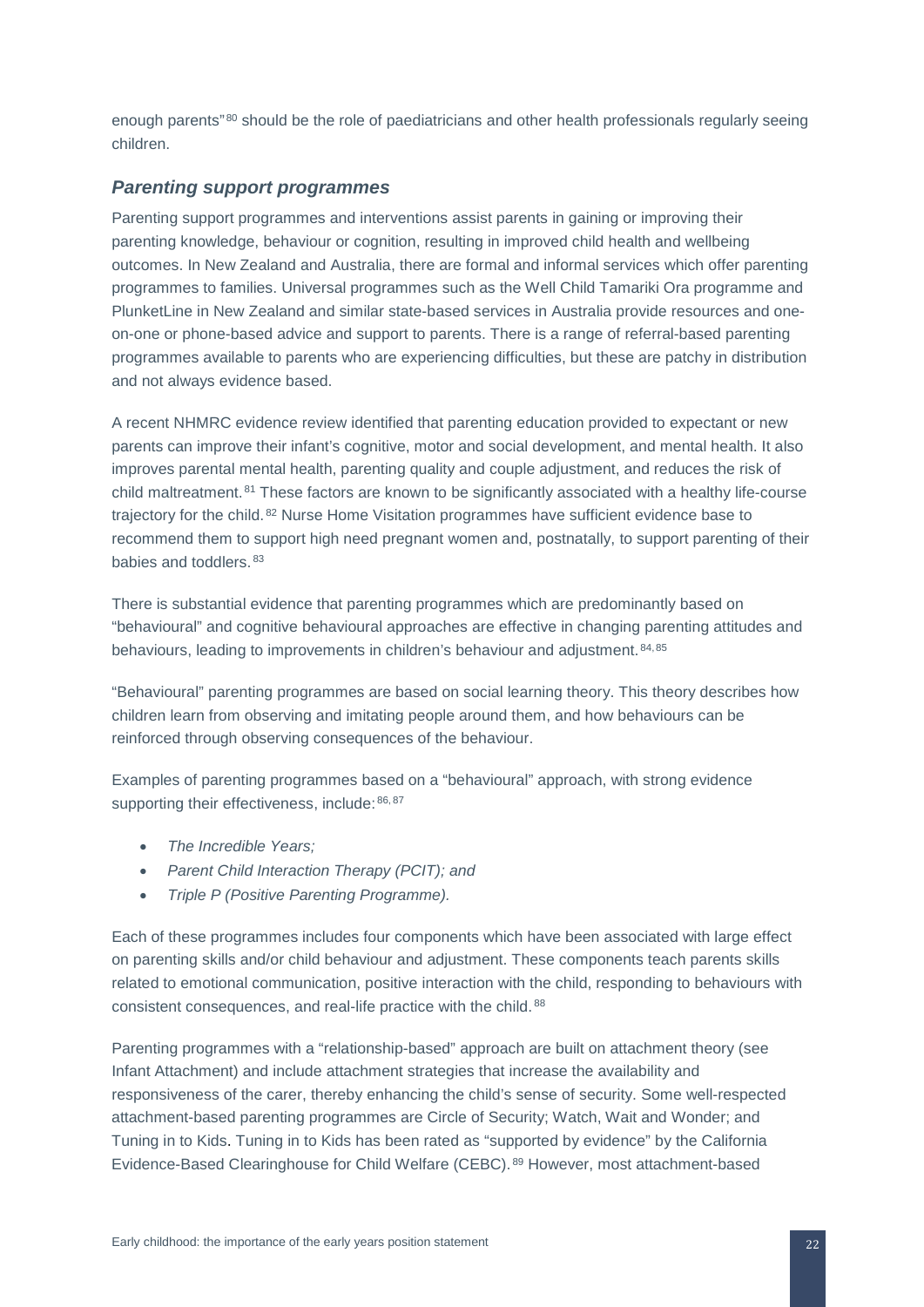programmes have a limited evidence base, with small studies, small effect sizes and lack of generalisability. [90](#page-53-7)

Parenting education programmes assisting families with specific vulnerabilities may be standard programmes, modified programmes or programmes that are customised for families with particular needs. Some studies have shown that standard parenting programmes are effective with culturally and linguistically diverse families, although there is ongoing work to 'customise' existing evidencebased programmes for culturally diverse groups of families. Parents who are most in need of parenting support tend to be the least likely to access parenting support. [91](#page-53-34)

Often the families who are most difficult to engage or retain in parenting programmes are those experiencing economic disadvantage and/or social isolation. [92](#page-53-35) A parent who is preoccupied with "survival", for example, due to fears about housing or job instability, will be at high risk of either not accessing or not sustaining engagement with offered parenting support. An important component of parenting support is assisting parents in identifying and accessing strategies to give themselves sufficient safety, time and "mental space" to meaningfully engage with parenting advice. Considering this, the RACP is concerned about the impacts of compulsory government welfare programmes [93,](#page-53-36) requiring people to participate in pre-employment activities such as story-time at the local library in order to receive government benefits and their welfare payments. The obligations risk further marginalisation of families with the highest needs.

Apart from family-level factors, potential barriers to engagement may also exist at the level of service delivery, for example, cost, location and availability of appointments, outreach and childcare services; and at the interpersonal level, service providers' level of cultural awareness or parents' lack of confidence in interacting with professionals. [94](#page-53-12) It is crucial that service providers endeavour to identify and address these barriers in their specific context where possible.

Research has found that strategies resulting in increased attendance at parenting interventions include motivational enhancement strategies (providing information about the importance of attending, eliciting motivational statements from parents about attendance and developing plans to overcome barriers to participation), reminder calls and financial incentives. [95](#page-53-13) Service providers could provide additional information tailored to GPs and relevant specialists servicing the area on the content, benefits and expected outcomes of the programmes. This would assist GPs and specialists to provide more reassurance to their patients that the programmes are useful. Parents are more likely to be motivated to enrol in programmes if encouraged by health professionals with whom they have an established relationship of trust. There is also some evidence that the inclusion of fathers in parent training programmes can produce stronger positive effects on child behaviour and parenting practices. [96](#page-53-37)

#### <span id="page-23-0"></span>*Paid parental leave*

Paid parental leave is generally defined as paid time away from work with the right to return to work after having a child or adopting a child. There is a growing body of international evidence which affirms the benefits of extended paid maternity and parental leave for women, children and workplaces.

Several studies have found positive associations between paid parental leave and better maternal and child health, with outcomes including higher rates of breastfeeding<sup>[97](#page-53-38)</sup> and use of preventative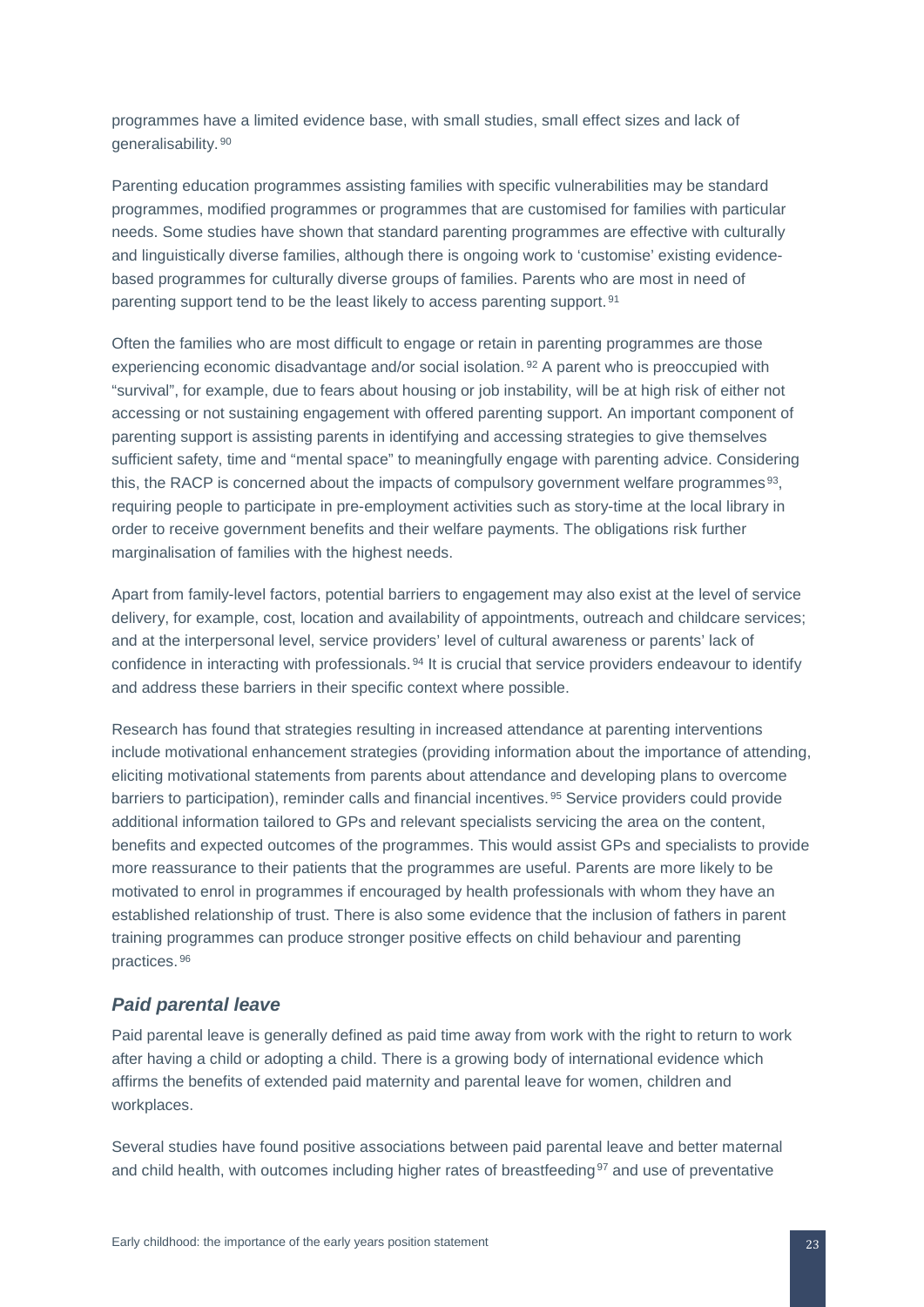health care<sup>98</sup>, and lower rates of maternal depression<sup>[99](#page-53-40)</sup>, infant mortality <sup>[100](#page-53-41)</sup> and low birth-weight babies. [101](#page-53-42)

Following extensive submissions and literature reviews, the Australian Productivity Commission report on Paid Parental Leave<sup>[102](#page-53-43)</sup> found extensive evidence in support of paid parental and maternity leave on the grounds of child and maternal welfare. The report concluded that there was compelling evidence that six months exclusive parental care fosters improved developmental outcomes in children, with strong evidence for unfavourable outcomes with early initiation of non-parental care, extended childcare hours and low-quality child care. Further, the Productivity Commission reported that there is evidence that paternity leave has emotional benefits for fathers, positively affects children's emotional and educational achievement, and facilitates support for the mother.

The New Zealand Government has prioritised extending state-funded paid parental leave to 6 months in two phases. Paid parental leave increased to 22 weeks in July 2018 and this is expected to rise to 26 weeks (6 months) by 2020. The Australian Government provides paid parental leave for 18 weeks for the carer of a newborn or newly adopted child as well as two weeks paid *Dad and Partner Pay*. [103](#page-53-44)

International outcomes following institution of paid parental leave suggest that paid parental leave may be an effective intervention for reducing inequities in health and child achievement and promoting an extended period of breastfeeding. For example, in the decades following Norway's conversion from 12 weeks of unpaid leave to 18 weeks of paid job-protected leave, a range of benefits in child achievement was observed. Improvements were seen across the population; however, importantly, the benefits were most marked (approximately doubled) in children of disadvantaged mothers. [104](#page-53-45)

Paid parental leave schemes and flexible working arrangements need to be complemented by highquality, affordable and accessible childcare services across Australia and New Zealand allowing parents to return to work with the confidence that their child is cared for by trained staff in the best possible manner.

Childcare and early learning centres should also be incentivised to have a low staff to child ratio, low staff turnover, and highly qualified staff who understand the importance of, and whose practice reflects, their contribution to the emotional stability of infants in their care. The RACP welcomes the New Child Care Package<sup>[105](#page-53-46)</sup> which was introduced by the Australian Government in July 2018 replacing the existing Child Care Benefit and Child Care Rebate, but is concerned about reports [106](#page-53-47) that some families might receive less or no assistance under the new package compared to the old system.

Working parents and employees with young children should be further supported in the workplace by the provision of additional paid leave for the illness of a dependent child. With regard to such paid leave, OECD countries differ in terms of the number of available days and the maximum age of the child. OECD countries such as Germany, Austria, Netherlands, Poland, Portugal, Spain and Sweden provide additional paid leave days per year at a reduced pay rate to care for young children who are sick.<sup>[107](#page-53-48)</sup> In Australia there is no additional leave for illnesses of children, and parents and carers have to use their mandated personal sick leave, which covers both personal illness and caring for a sick child. [108](#page-53-49) Once the quota of 10 days of paid personal leave per year for full-time employees is depleted, working parents and caregivers often resort to taking unpaid leave to look after a sick child,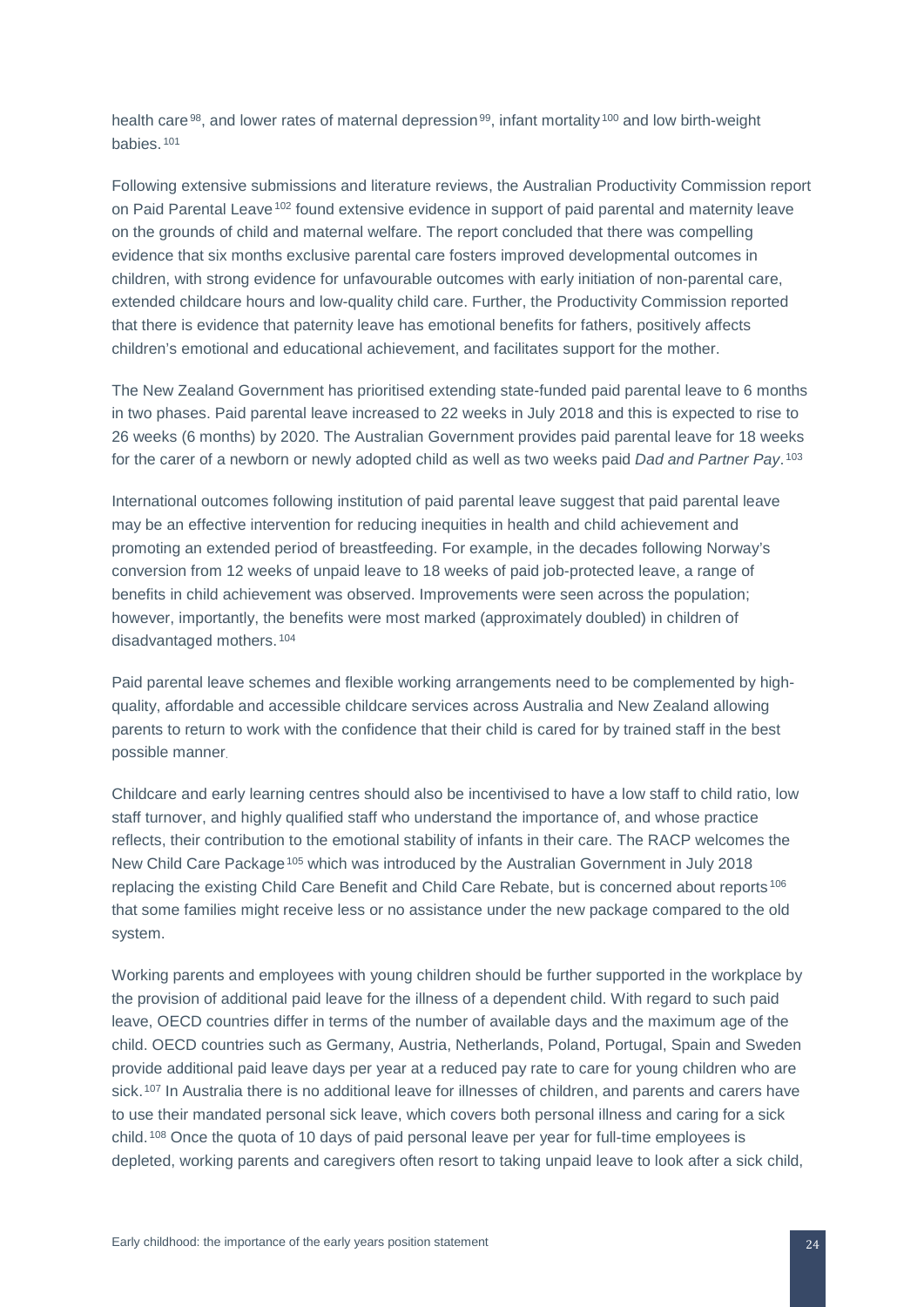adding to their financial burden and making it harder to juggle between reduced working hours, the cost of child care and other living expenses.

New Zealand provides only 5 days of paid personal leave which can be taken for personal illness, caring for a sick child or family emergencies. The RACP advocates that the Australian and New Zealand Governments should introduce the right for working parents and caregivers to access up to 5 additional sick leave days per year, allowing them to look after sick dependents without increasing financial burden.

#### <span id="page-25-0"></span>*RACP recommendations on parenting support*

The RACP recommends that:

- 6. The Australian Government extends its paid parental leave policy to provide up to 6 months (26 weeks) of paid parental leave (taken by either parent) to facilitate caregiver–infant attachment and continued breastfeeding in working mothers.
- 7. The Australian Government introduces the right for working parents and caregivers to access up to 5 additional sick leave days per year to facilitate return to work after parental leave.
- 8. The Australian Government ensures that flexible, high-quality, accessible and affordable childcare services that suit families and workplaces are available across the country.
- 9. The Australian Government continues to fund the childcare support system to assist families with the cost of child care and to ensure that lower income families are not disadvantaged.
- 10. The New Zealand Government complements its parental leave schemes by funding flexible, high-quality, accessible and affordable childcare services that suit families and workplaces.

### <span id="page-25-1"></span>**3.3 Healthy nutrition, physical activity and sleep**

Nutrition and lifestyle factors throughout pre-conception, pregnancy, infancy and early childhood have a profound influence on a child's development and long-term health. The fetus may experience direct toxic effects, including exposure to viruses such as rubella, exogenous toxins such as alcohol (Fetal Alcohol Spectrum Disorder), tobacco, drugs such as anticonvulsants (Fetal Anticonvulsant Syndrome), endogenous threats such as maternal stress (high cortisol), and environmental toxins including radiation or pollution (especially mercury and lead).

Maternal deficiencies of crucial micronutrients such as folate and iodine have been proven to adversely affect the healthy development of the fetus (spina bifida, impaired brain development and cognitive impairment). Healthy maternal nutrition from conception is a critical factor in promoting optimal fetal growth and development and preventing the onset of a range of diseases and conditions in the unborn child. During pregnancy, healthy nutrition for the mother involves ensuring an adequate, balanced diet with consideration given to energy and micronutrient intakes, particularly folic acid, iodine, iron and vitamin D.

Greater efforts must be made to educate both parents to avoid toxins, such as alcohol, tobacco, illicit drugs and infectious food-borne organisms such as Listeria and supporting pregnant women to access healthy food and beverage choices. Alcohol use during pregnancy can harm prenatal development and may cause Fetal Alcohol Spectrum Disorders (FASD). While there is no cure for FASD, early intervention treatment services can improve a child's development. [109](#page-53-50) The RACP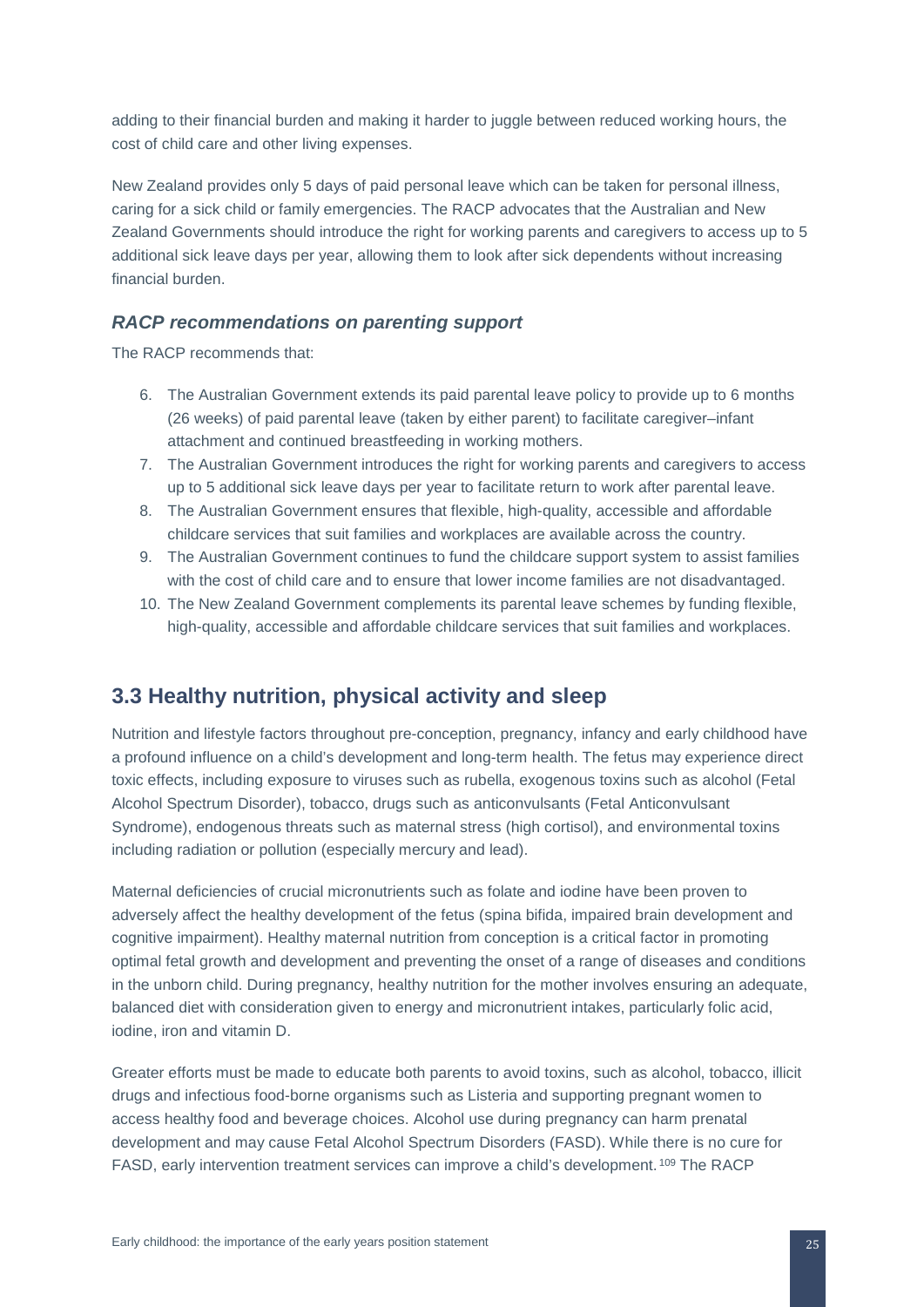supports the implementation of the Australian National Fetal Alcohol Spectrum Disorder Strategic Action Plan 2018–2028<sup>[110](#page-53-51)</sup> and the New Zealand FASD Action Plan<sup>[111](#page-53-52)</sup> which aim to improve the quality of life for Australian and New Zealand children and adults who experience FASD.

Additionally, emerging evidence suggests that the composition of maternal macronutrient intake in pregnancy influences the programming of appetite and food preferences in the child.<sup>[112](#page-53-30)</sup> There is good evidence for the use of short brief interventions (SBIs) in primary care to engage with women and their partners, screen them for unsafe drinking levels and provide interventions to reduce or stop drinking during pregnancy.<sup>[113,](#page-53-53) [114](#page-53-54)</sup>

#### <span id="page-26-0"></span>*Infant nutrition including breastfeeding*

Once the child is born, the promotion of healthy and balanced maternal nutrition should continue. Exclusive breastfeeding of the infant for around six months with ongoing breastmilk after the introduction of solid foods ideally until one year of age should be recommended. A recent NHMRC funded review<sup>[115](#page-53-55)</sup> of effective interventions showed that home visiting interventions improved breastfeeding at three months [116.](#page-53-2) The benefits of breastfeeding have been well documented. However, more research is needed as to the optimum time and circumstances for the introduction of solids and sometimes highly allergenic foods. Emerging research suggests that early introduction of a range of solid foods (between 4–6 months of age), in association with ongoing breastfeeding, may be more effective at prevention of food allergy than introduction at a later age. <sup>[117](#page-53-56)</sup> The WHO has identified breastfeeding as a component of a multidimensional approach towards reducing obesity in children. [118](#page-53-57)

The RACP acknowledges that breastfeeding is the best infant feeding option for optimal health outcomes for mother and child and should be the preferred feeding option. However, should breastfeeding not be possible for any reason, non-breastfeeding mothers should receive professional, non-judgemental support from health professionals and education about safe mixing of infant formula and bottle feeding their baby.

Evidence from international breastfeeding trials suggests that the success of breastfeeding support intervention was dependent on maternal BMI and the duration of the intervention. Successful interventions included additional home-based and telephone support by lactation experts over a relatively extended period of time (from approximately 5 weeks to 6 months), additional face-to-face postnatal breastfeeding education 3 days after birth, written and verbal information in both the prenatal and postnatal periods, self-observation via a breastfeeding log, education and support of fathers/partners, and paid parental leave. [119](#page-53-58)

Research has shown that breastfeeding education interventions are more likely to be successful if they are started after the third postnatal day, delivered at home, involve peer support and have an antenatal component which can influence the intention to breastfeed. However, there is considerable heterogeneity between the studies, which suggests these recommendations need to be evaluated in different settings. [120](#page-53-59)

The Australian National Breastfeeding Strategy 2010–2015 has provided a framework for priorities and action by governments at all levels working in partnership with the community to protect, promote, support and monitor breastfeeding throughout Australia. The RACP acknowledges that the Australian Government is developing a new high-level strategy to incorporate recent research on effective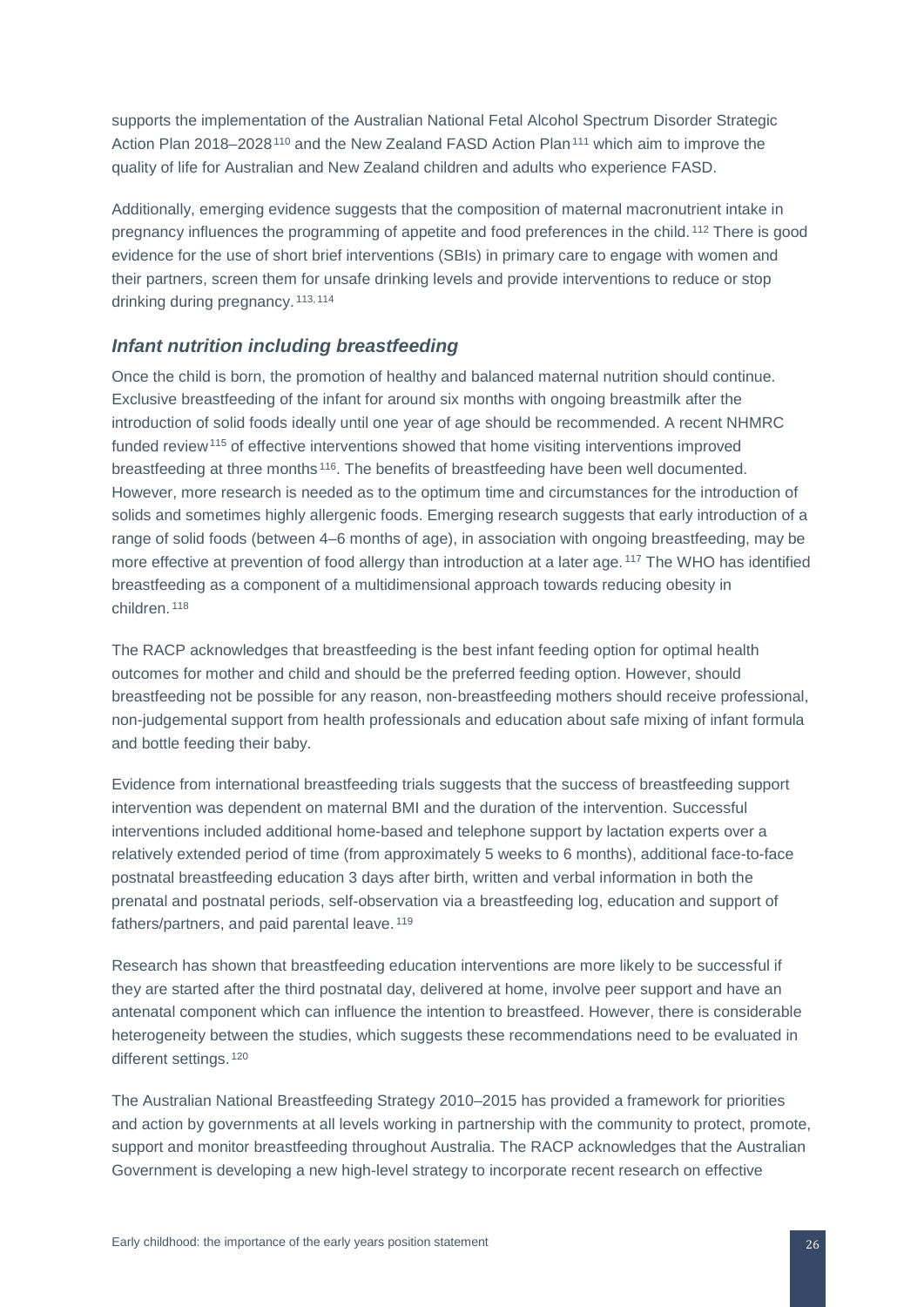strategies to support breastfeeding in Australia and to target key issues that are relevant to the current environment.

Further, to encourage exclusive breastfeeding in working mothers, workplace conditions which remove barriers to continued breastfeeding should be promoted and regulated. Examples of such conditions include part-time work, flexible working hours, workplace supports such as designated spaces for breastfeeding, and demonstrated support from colleagues and management. [121](#page-53-60) Paid parental leave (as mentioned above) has a well-established role in extending the duration of breastfeeding by working mothers [122,](#page-53-61) [123,](#page-53-35) [124](#page-53-36) and improving maternal–infant attachment. [125](#page-53-62).

In New Zealand, the National Strategic Plan of Action for Breastfeeding<sup>[126](#page-53-63)</sup> expired in 2012 and has not yet been revised, despite a renewed emphasis on breastfeeding as a core component of the Childhood obesity plan[127](#page-53-64). The RACP encourages the New Zealand Ministry of Health to review and implement this Strategic Plan to improve breastfeeding rates and maternal and infant health. [128](#page-53-65)

The RACP will continue to advocate for effective means of safeguarding breastfeeding as the best infant feeding option for optimal health outcomes, and ensuring infant formula is safe for those who need to use it.

#### <span id="page-27-0"></span>*Promoting oral health*

Early dental caries is a significant issue for some children. [129](#page-53-66) In New Zealand, among 2–4-year-old children, 80% had caries-free teeth in 2009. Rates of untreated decay among Māori and Pacific children were almost double that of non-Indigenous children, and a similar doubling of prevalence existed between children living in the highest deprivation areas (Dep 5) compared to those in the lowest (Dep 1). [130](#page-53-67) Decayed, missing or filled teeth (DMFs) for New Zealand children aged 2–4 were 1.5, and for children aged 5–11 were 1.9. The rates were approximately 50% higher for children of Māori or Pacific ethnicity and those living in more deprived neighbourhoods. A recent assessment of oral health in 5–10-year-old Australian children<sup>[131](#page-53-68)</sup> showed that around 40% of 5–6-year-old children had experienced caries. The inverse was true for Aboriginal and Torres Strait Islander children, with about 40% being free from decay in 2014–15. [132](#page-53-69) The rates were significantly higher for children of parents on a low income (4.3 DMFs), and for Indigenous children (5.9 DMFs).

Much of this decay is preventable through public water fluoridation, easy access to high-quality oral health care for children, regular tooth brushing and a healthy diet with minimal exposure to sugar-sweetened beverages.<sup>[133](#page-53-70)</sup> Please refer to RACP's position statement on oral health in children and [young people](https://www.racp.edu.au/docs/default-source/default-document-library/pa-pos-oral-health-in-children-and-young-people%20.pdf) for further recommendations.

#### <span id="page-27-1"></span>*Promoting healthy weight and sleep*

Overweight and obesity in adults and children are associated with significant health impacts and economic burdens. The National Health Survey for 2014–15 reports that 63.4% of Australians are overweight or obese and 27.4% of children aged 5–17 years are overweight or obese. [134](#page-53-71) These alarming figures mean a significant proportion of the population is at heightened risk of noncommunicable diseases (NCDs), including cardiovascular disease, osteoarthritis, diabetes and some cancers. [135](#page-53-72)

It is vital that health professionals promote healthy weight during all life stages of their patients but especially before conception and during pregnancy and breastfeeding. Achieving and maintaining a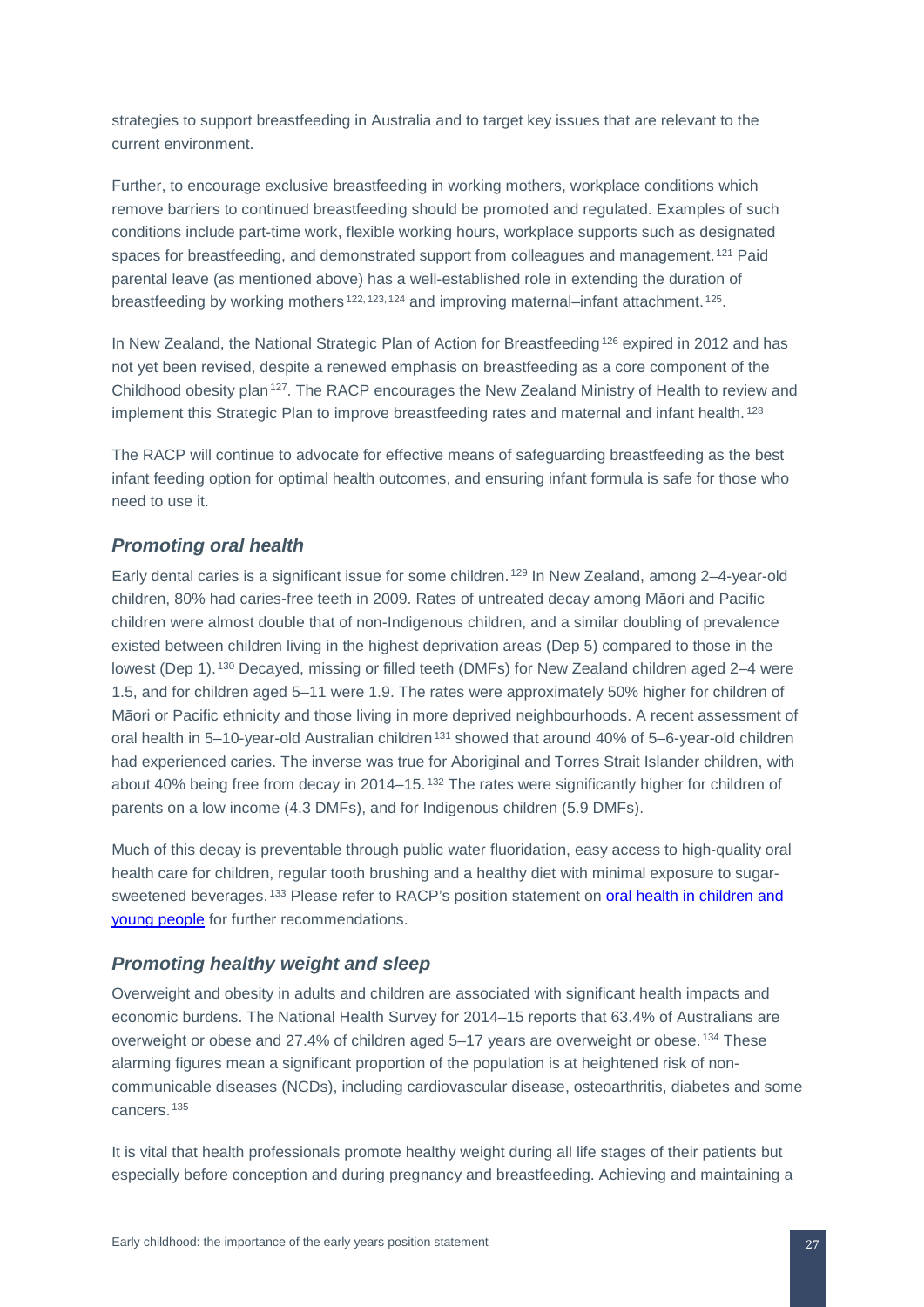healthy weight before and during pregnancy has positive implications for the mother's as well as the child's future health. A fetus exposed to excessive glucose in utero (for example, if the mother has gestational diabetes) is at risk of excessive weight gain and developing metabolic syndrome in adulthood. [136](#page-53-73) Rapid weight gain in the first four months of life has been associated with an increased risk of being overweight at the age of 7 regardless of the infant's birth weight and weight attained at the age of one year.<sup>[137](#page-53-74)</sup>

Nutrition and physical activity<sup>[138](#page-53-75)</sup> during the first years of life can impact on later disease risk. It is essential to educate parents to reduce the intake of sugar in their children's diets, especially from sugar-sweetened beverages. The consumption of sugar-sweetened beverages such as undiluted juices, soft drinks and cordials differs between the population groups, but the issue of higher than recommended sugar intake, weight gain and early childhood dental caries is significant in some population groups in Australia and New Zealand.

Children with obesity are more likely to experience NCDs in adulthood and may develop abnormal lipid profiles, impaired glucose tolerance and high blood pressure at a younger age. They also experience more musculoskeletal problems, asthma and mental health issues, and bullying. [139](#page-53-76) People who develop obesity as children are more likely to be obese as adults. For more information on the RACP's position on obesity, please refer to its [position statement](https://www.racp.edu.au/docs/default-source/advocacy-library/racp-obesity-position-statement.pdf?sfvrsn=6e3b0b1a_5) on obesity.<sup>[140](#page-53-77)</sup>

In addition to providing information on healthy nutrition, oral health care, sleep and physical activity to parents and prospective parents as early as feasible, continued parent support and education are essential after the child is born. Health professionals should promote the importance of a healthy weight to parents at various opportunities such as healthcare visits and check-ups.<sup>[141](#page-53-78)</sup> Recent evidence also suggests that parent education and support to promote adequate sleep in infancy halved the prevalence of excessive weight gain at the age of two years<sup>142</sup>, and this should be addressed with parents at every opportunity [143,](#page-53-80) [144](#page-53-81) as sleep issues are also a significant cause of parental stress. [145](#page-53-82)

The RACP position is that health promotion activities and education about nutrition for parents and children should regularly take place in settings outside the family home such as early childcare centres, preschools and primary schools. Preventative programmes should aim at improving the nutritional quality of the food supply in childcare centres, preschool and primary school. Parent support programmes should also include advice for parents on encouraging children to be more active, eat more nutritious food and spend less time on screen-based activities. [146](#page-53-83)

#### <span id="page-28-0"></span>*RACP recommendations on healthy nutrition, physical activity and sleep*

- 11. Governments in Australia and New Zealand introduce mandatory regulations to restrict the marketing of unhealthy diets to children and young people.
- 12. Governments in Australia and New Zealand implement an effective tax on sugar-sweetened beverages to reduce consumption – and use the revenue thus generated to facilitate access to healthy diets and culturally relevant initiatives to improve health equity.
- 13. Governments in Australia and New Zealand provide antenatal and postnatal parental education about foods, micronutrients and other items which carry risks to the fetus, including infectious food-borne organisms such as Listeria.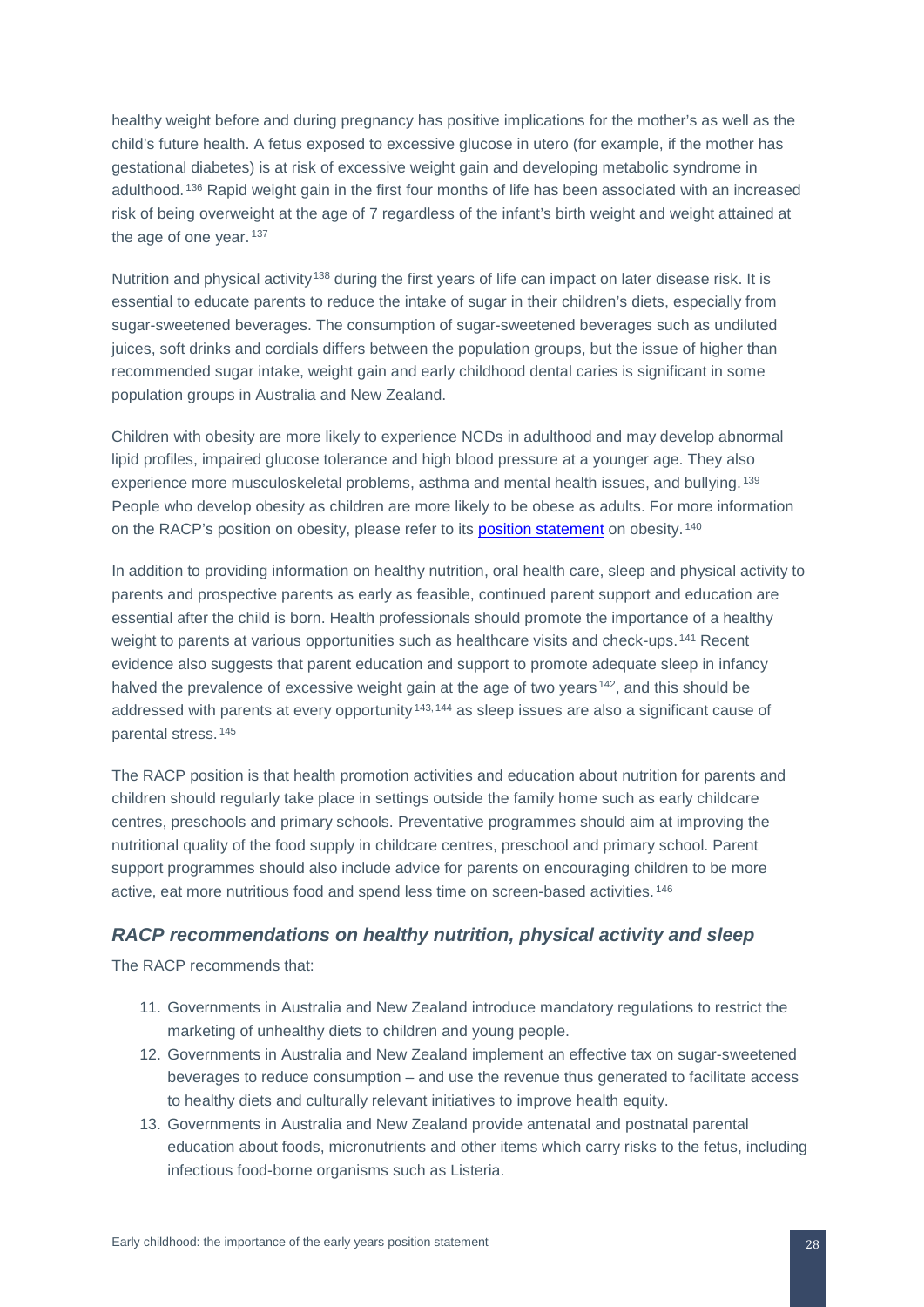- 14. Governments in Australia and New Zealand advise and support pregnant women to abstain from alcohol, tobacco and illicit drug use during pregnancy and breastfeeding to prevent fetal and infant harm.
- 15. Governments in Australian and New Zealand implement the updated National Breastfeeding Strategies and Action Plans for Australia and New Zealand by:
	- o promoting community awareness of the benefits of breastfeeding through multi-tiered early childhood programmes;
	- o building the capability of maternity care staff to support mothers to breastfeed;
	- o providing incentives and support for workplaces to become breastfeeding friendly;
	- o providing antenatal education on establishing and maintaining breastfeeding.
- 16. Governments in Australia and New Zealand develop and implement national programmes promoting the importance of healthy nutrition and activity programmes in the early years, including evidence-informed advice and support for parents on achieving the recommended sleep duration for infants and children.

The RACP encourages paediatricians, physicians and other health professionals to:

17. Educate parents/caregivers on reducing the risk of obesity and tooth decay due to sugar in their children's diets, especially from hidden sugars in processed foods and sugar-sweetened beverages.

Please refer to the RACP's position statement and evidence review on action to prevent obesity and [reduce its impact across the life course](https://www.racp.edu.au/advocacy/policy-and-advocacy-priorities/obesity) for further recommendations.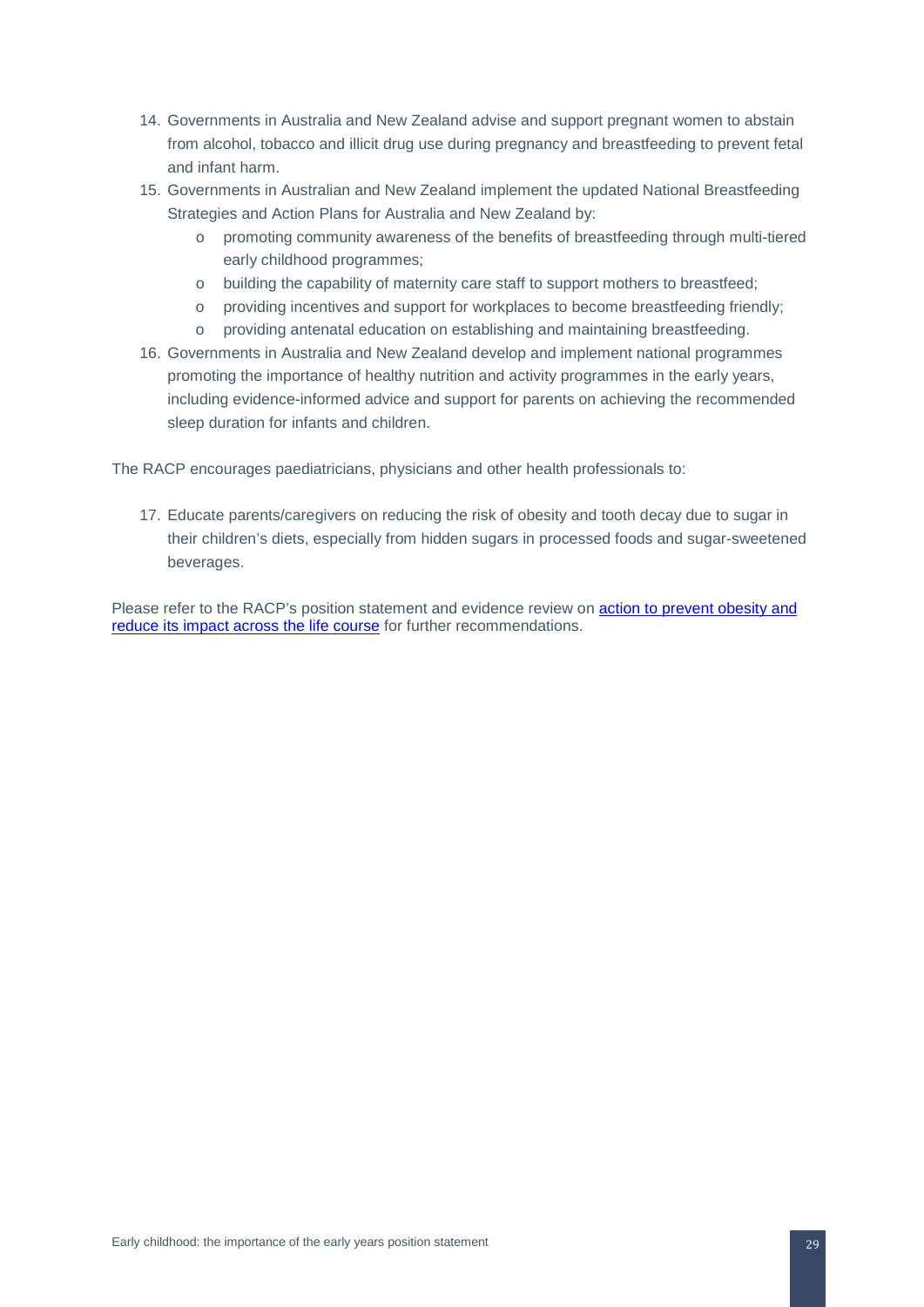## <span id="page-30-0"></span>4. Access to health, education and social services in a safe environment

## <span id="page-30-1"></span>**4.1 Sustainable, integrated healthcare delivery**

#### <span id="page-30-2"></span>*Universal, integrated antenatal and perinatal care*

Access to safe, high-quality and universal pregnancy and childbirth services is essential for ensuring that all children have the best possible outcomes and developmental trajectory. The World Health Organization, as part of the Sustainable Development Goals (SDGs) Target 3.8: Universal health coverage, recommends that every pregnant woman and newborn receive quality care during pregnancy, childbirth and the postnatal period. [147](#page-53-84) The provision of integrated high-quality antenatal care services, which include maternal mental health, is a critical part of achieving equitable, personcentred universal coverage. Australia and New Zealand have provided international leadership in the development of comprehensive models of integrated perinatal care (IPC). [148](#page-53-85)

There is increasing evidence that significant psychological stress during pregnancy has adverse effects on infant development in the short<sup>[149](#page-53-86)</sup> and long<sup>[150](#page-53-87)</sup> term. Underpinning most of these risks in pregnancy is the socioeconomic status of the parent. Financial stress and social exclusion have been found in an Australian study to be significant predictors of maternal depressive symptoms. [151](#page-53-88) Poverty is the most substantial risk factor causing early childhood disparities in health as well as multiple life-long effects. <sup>[152](#page-53-89)</sup> For more information on reducing inequities in child health please refer to RACP's position statement. [153](#page-53-90) Currently there is limited screening and intervention for the consequences of poverty and financial stress on pregnant women and their partners. The RACP recommends that socioeconomic stress should be assessed at the antenatal screening assessment and appropriate income support, housing, food security and "whole-of-family" social care interventions provided.

The RACP is concerned that not all pregnant women and their infants receive the recommended schedule of immunisation or supplementation with iron, iodine and folate during the pregnancy and childbirth period. Pre-pregnancy rubella immunity prevents against rubella embryopathy, and influenza and pertussis vaccinations during pregnancy are protective to the mother and newborn baby and should be provided at appropriate antenatal visits.

The RACP recommends that policy and interventions be developed to ensure that all pregnant women, and their infants, receive the recommended schedule of immunisation and micronutrient intake before, during and after pregnancy and childbirth.

All health professionals should also inform the mother (and father) about the risks to the fetus of smoking and alcohol and drug use during pregnancy. Information resources should advise that the incidence of miscarriage, intra-uterine growth restriction, low birth weight and prematurity are all increased by smoking and/or the consumption of drugs and alcohol. Although education and dissemination of this information in pregnancy is currently the responsibility of the lead maternity carer (midwife, obstetrician or General Practitioner), the RACP encourages all health and social care professionals working with pregnant women and their partners to work to mitigate these risks during and after pregnancy and childbirth.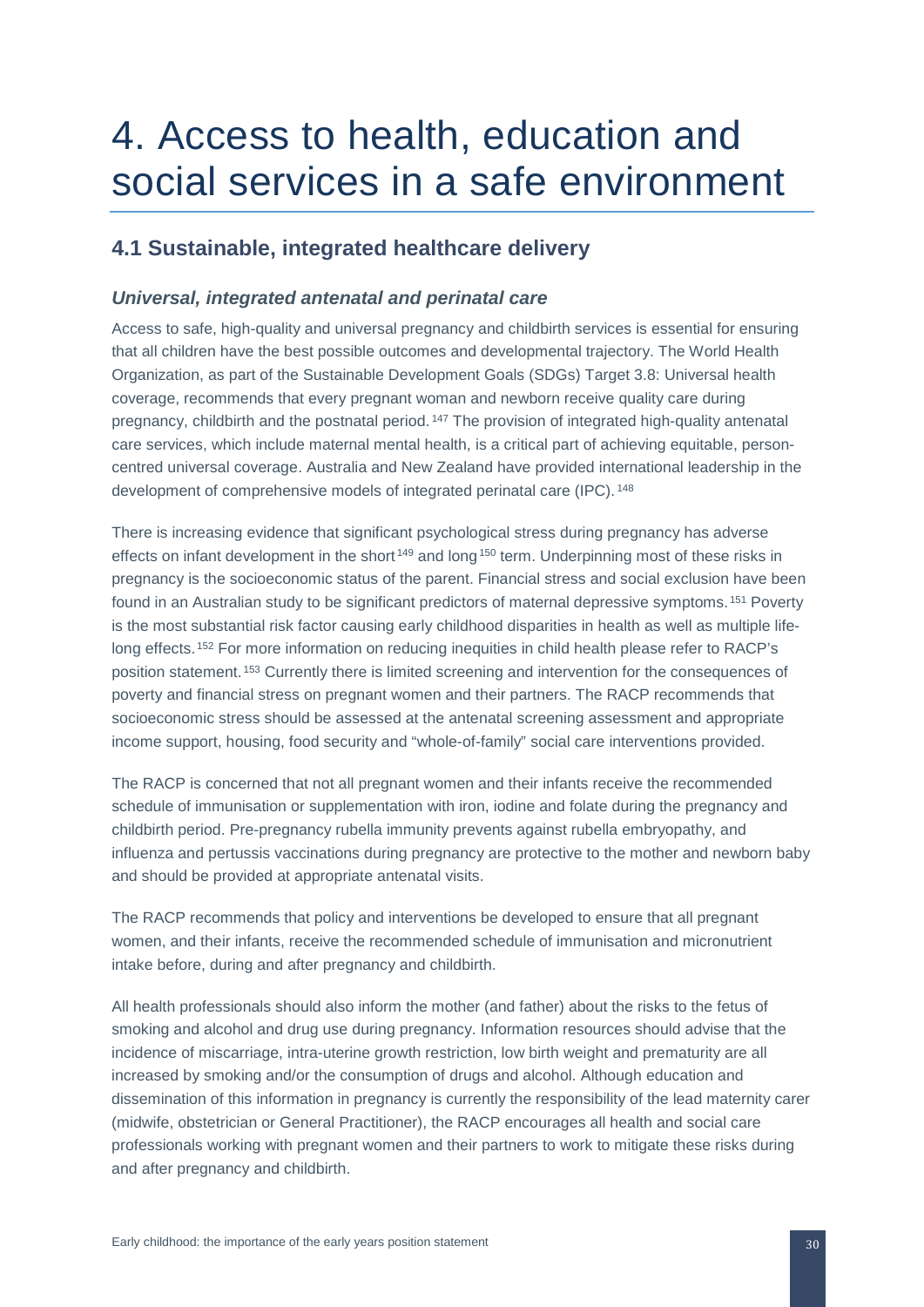All children and their families need a 'medical home', which is a primary medical care service with continuity of care (preferably from the same clinician), based in their local community. In both Australia and New Zealand, General Practitioners provide the long-term continuity of care beyond the pregnancy and childbirth period. A medical home provides an opportunity for family-based health care, incorporating health promotion, illness prevention, high-quality national immunisation programmes and illness care delivered by a well-organised team of health professionals. There is evidence that accessible, affordable and culturally appropriate child and family-friendly primary healthcare services have a positive effect on children's health and wellbeing. [154,](#page-53-91) [155](#page-53-92), [156](#page-53-93) The RACP recommends that the next generation of Australian primary healthcare reforms should include a specific focus on integrated child and family health services, updating the Health Care Homes model.

While significant advances have been made with the implementation of integrated perinatal care and perinatal coordination of the psychological and social needs of parents in many state and territories, some of these reforms seem to have only been partially implemented. System barriers to integration with non-government and private providers caring for vulnerable women and families are still relatively common. Efforts to implement evidence-based targeted parenting and nurse home visiting programmes in the ante- and perinatal period in some jurisdictions across Australia and New Zealand may also be hindered by privacy and workforce demarcation concerns. While efforts to coordinate services across the health and social sectors are currently underway in a number of districts, the RACP believes an integrated whole-of-system approach for a more seamless integration of health and social services provision from (pre-) conception until school age years is needed. The design and provision of such a service redesign requires system leadership on a local health district/Primary Health Network (PHN) and facility level looking at maternal, child and family health from a systems point of view. Therefore, the RACP advocates that dedicated non-clinical leadership roles with responsibility for system change and integrating these services through co-planning, co-design and co-commissioning should be established at a local health district and facility level across Australia and New Zealand.

#### <span id="page-31-0"></span>*Universal and targeted child health services (proportionate universalism)*

Community child health services are essential for the ongoing support of parents with young children and as a vehicle for accessing social support and information about childrearing through high-quality, evidence-based parenting programmes such as the Triple P and Incredible Years programmes. Such services do not stand alone and need to be well integrated with universal screening programmes for developmental hip dysplasia, red reflex, and undescended testes, as well as newborn metabolic and hearing screening, pregnancy and childbirth services, general practice, statutory child protection services, disability services, early childhood education and care, community allied health, family support providers, housing and income support, and other primary health, early childhood education and social care services based in the community.

There is convincing evidence that a flexible approach to service provision based on an ongoing needs assessment in partnership with parents provides better outcomes for more vulnerable families when nurses have the flexibility to augment the routine visits with high-intensity support. The RACP recommends that barriers such as the cost and distance to travel to appointments should be removed by providing local paediatric and allied health services, upscaling of telehealth facilities, and encouragement of responsive and personalised support by General Practitioners and paediatricians through recognition of itemised billing of phone consultations and advice provided to families. The RACP recommends that the current Australian review of the Medical Benefits Scheme should seek to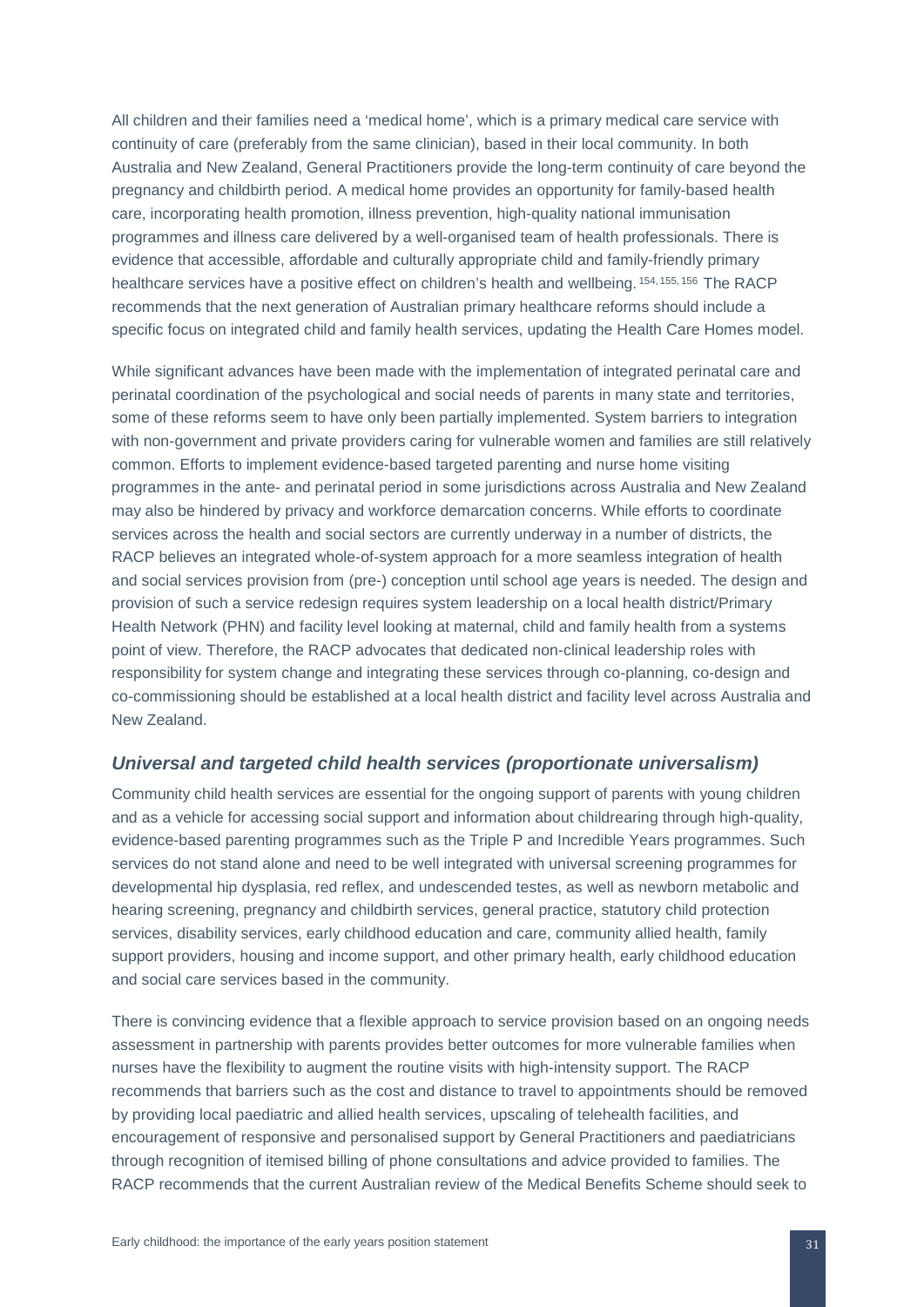address these barriers to access experienced by not only regional and remote areas but also underserved areas of the major cities.

One study of enhanced home visiting for vulnerable households [157](#page-53-94) indicated better health outcomes such as better immunisation rates, safety strategies, satisfaction with health care, a higher recall of anticipatory guidance and a lower incidence of infant obesity. Another study from Christchurch in New Zealand (Early Start Programme) showed significant benefits lasting up to 9 years of age with regard to reduced risk of hospital attendance for unintentional injury, lower risk of parent-reported harsh punishment, lower levels of physical punishment, higher parenting competence scores and more positive child behavioural adjustment scores. [158](#page-53-12)

Both Australia and New Zealand have well-accepted systems of free universal health services based on the principles of primary health care to meet the needs of pregnant women, children and families. The New Zealand Well Child/Tamariki Ora programme, incorporating home visitation as required, provides an opportunity for child health screening and surveillance, injury prevention, and early detection of maternal and infant mental health issues. [159](#page-53-13) This system is complemented by targeted, secondary level and specialist tertiary services for children and families with additional needs or an increased likelihood of poor health or developmental outcomes. [160](#page-53-95)

Both Australia and New Zealand aim to provide child health services, recognising the importance of these services and their support to families and children. There is extensive evidence<sup>[161](#page-53-38)</sup>, <sup>[162](#page-53-39)</sup> however, that the goals of the national and relevant jurisdictional policy frameworks fall short, with a significant proportion of the early childhood population not receiving the recommended schedule of universal preventative health services. Most Health Districts in New Zealand and some jurisdictions in Australia are yet to implement evidence-based, sustained and well-targeted nurse home visiting programmes such as the right@home<sup>[163](#page-53-96)</sup> and Nurse Family Partnership, or population-based parenting programmes such as Triple P or the Incredible Years programme for high need families. The RACP commends the state of Victoria, which recently announced the implementation of a state-wide sustained nurse home visiting programme and Queensland, which has implemented a state-wide population-based Triple P initiative. The Northern Territory Government has developed an early childhood development plan to build an equitable, high-quality and culturally responsive early childhood development system over the next decade, which includes investing in a range of support programmes for families in need as well as doubling the number of home visiting family partnerships over four years. [164](#page-53-97)

The RACP is concerned that in both New Zealand and Australia there are still families who are missing out on support or facing challenges which prevent them engaging with services, depriving their children and families of benefits. Disadvantage is exacerbated where families face challenges accessing services, particularly in rural and remote areas of Australia and New Zealand. While in many regional and urban areas appropriate services exist and are funded, some families cannot or do not access them due to factors such as health literacy, cultural or religious reasons or actual/perceived cost. Families in rural and remote areas of Australia struggle to access paediatric and allied health services in a timely manner as few services exist in remote communities. This means that children may have access to a paediatrician, but no supporting treatment services. This trend is particularly worrying for children living in remote communities in Australia. The RACP recommends that governments evaluate, fund and scale up innovative early childhood programmes to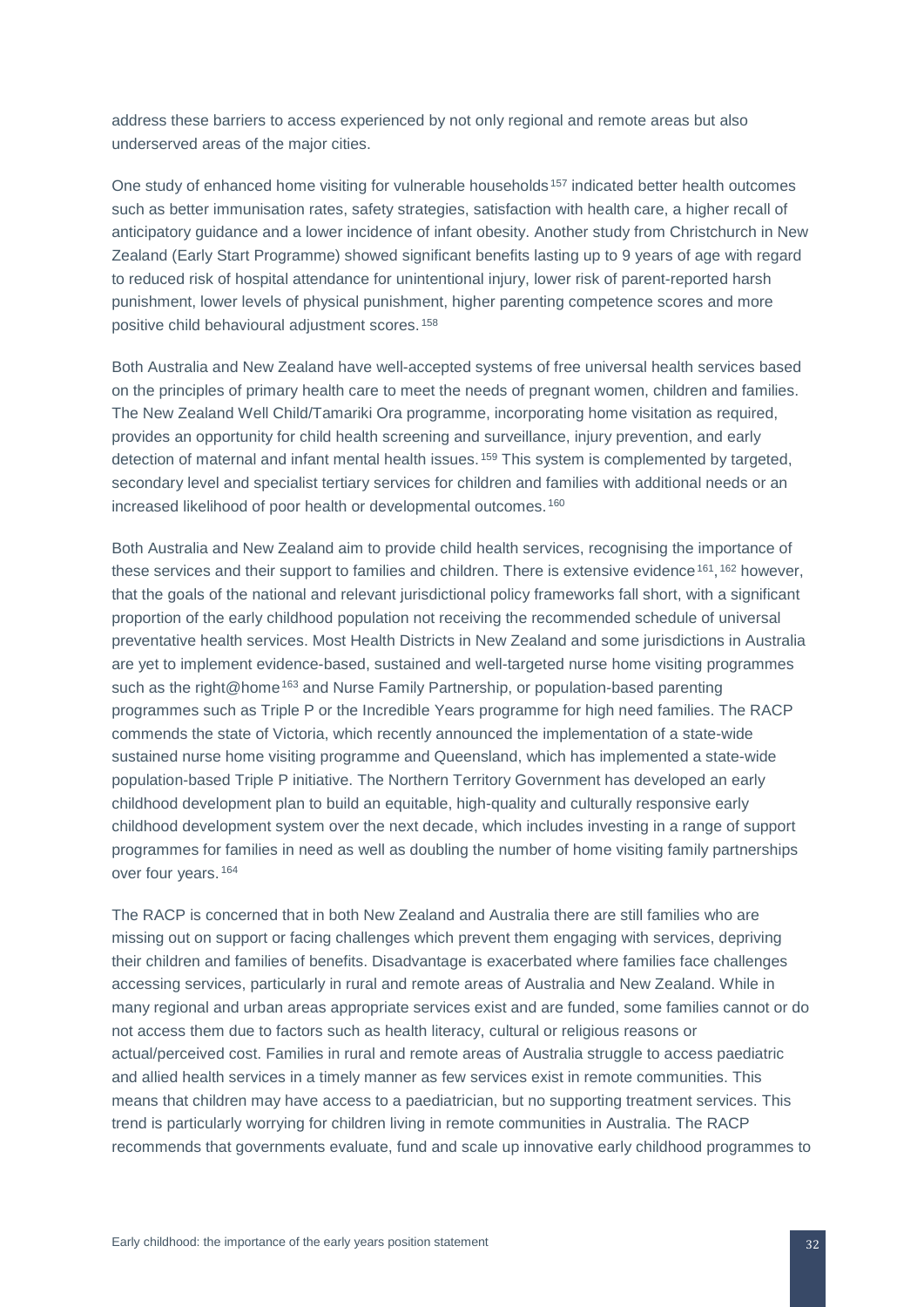improve access to child and allied health as well as necessary social services for vulnerable children to break the intergenerational cycle of disadvantage for their families.

While the RACP recognises the existing governmental commitment to strengthening families through quality early childhood services, there is a need for more integrated early childhood programmes providing a proportionate response to identified child and family need as well as universal access to services for all (proportionate universalism).

The RACP advocates for children's right to health care and therefore recommends that they receive a universal package of preventative health care. Such a package of care would consist of a minimum schedule of immunisation, health and development checks, and parental education and support as agreed in the New Zealand Well Child Tamariki Ora Schedule, the recently released New Zealand Health Strategy [165,](#page-53-98) and the Australian *National Framework for Universal Child and Family Health Services* (the framework) [166](#page-53-99). The 2011 framework recommends that the schedule of contacts be based on:

- Alignment to immunisation schedules to encourage participation in both programmes
- Critical periods of child development
- Opportunities to identify families at risk and offer timely family support services
- Opportunities for targeted anticipatory guidance (parental advice)
- Aligning contacts with the child's birthday (particularly over 18 months).

Both Australia and New Zealand have implemented robust policies to ensure that all children are immunised, but neither country has any provisions in place to ensure that pregnant women, infants and children receive the other components of the minimum preventative healthcare package. Policy approaches such as the USA Women Infant and Child (WIC) incentive programme have been shown to increase the uptake of essential preventative health care and could be investigated further to ensure universal coverage of woman and child focused support.

In Australia, a Medical Benefits Schedule (MBS) item is available for preventative health checks for Aboriginal and Torres Strait Islander children. In New Zealand, the Ministry of Health is working closely with other government departments including the Ministry for Children (Oranga Tamariki) and the Social Investment Agency to ensure that all children have access to a comprehensive Well Child Tamariki Ora programme.

The RACP supports these initiatives and recommends that further work should be undertaken in Australia and New Zealand to implement a policy to increase the delivery and uptake of a minimum schedule of universal preventative child health, including links to the relevant maternity and immunisation registers and MBS items designed to be used at the time of immunisation.

#### <span id="page-33-0"></span>*Early childhood is the right time for early intervention*

The RACP believes that integrated and cross-sector early childhood programmes should include entry points to early childhood early intervention programmes and supports. Timely review by an experienced paediatrician or other medical specialist is critical in identifying potentially treatable, reversible or life-threatening conditions that may be present in children with developmental delay. Intervention provided as early as possible will improve outcomes for children with developmental delay or at risk of delay because of another condition, such as epilepsy or hearing impairment.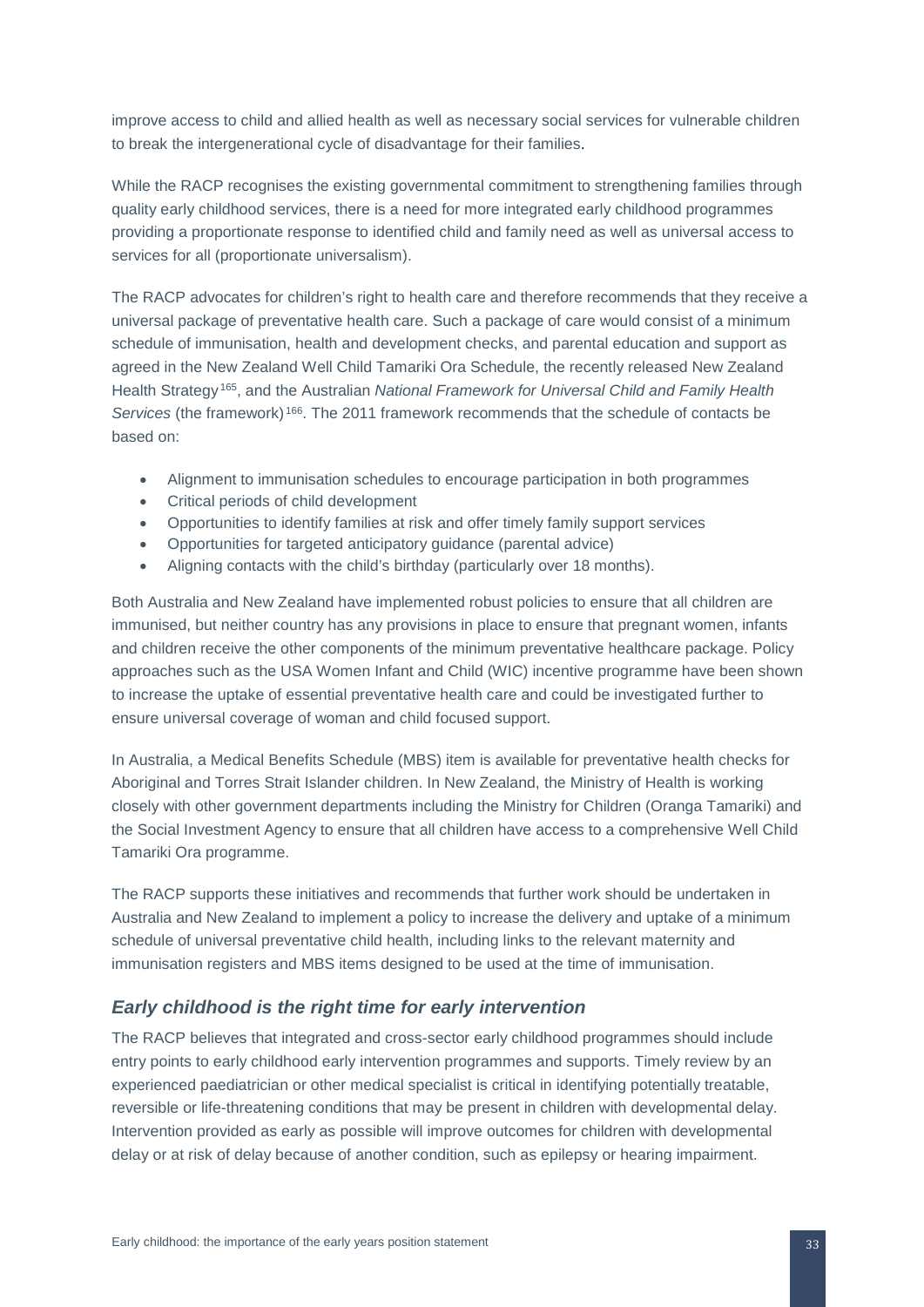Evidence has also shown that early intervention for children with a disability, which commences before a specific diagnosis is made, leads to improved functioning later in their lives and better health outcomes. [167](#page-53-21) Parents and carers of children with developmental delay often express concerns about their child's progress before health professionals confirm the delay.

In Australia, the National Disability Insurance Scheme (NDIS) has adopted an Early Childhood Early Intervention (ECEI) approach<sup>[168](#page-53-22)</sup> as part of its framework to address the specific needs of children aged six years and under who have been identified with or are at risk of developmental delay or disability. The RACP's [position statement on the NDIS](https://www.racp.edu.au/docs/default-source/advocacy-library/health-and-the-national-disability-insurance-scheme-position-statement.pdf?sfvrsn=6) recommends that the NDIA (National Disability Insurance Agency) should consider comprehensive assessments provided by paediatricians and multidisciplinary teams as part of the NDIS planning process, including the NDIS ECEI approach. Health services should engage with the NDIA and NDIS service providers to conduct and communicate the results of assessments and provide education around assessment interpretation and significance. [169](#page-53-100)

The RACP is concerned about reports of long waiting times for children and families to get access to early intervention services and subsequently to the NDIS. The RACP agrees with the findings of the Productivity Commission report on the cost of the NDIS recommending that the NDIA should "*remove the Performance Indicator Target placed on Early Childhood Early Intervention partners that seeks to ensure that less than 50 percent of children who connect with the partner are referred for access to the NDIS*." [170](#page-53-24)

In New Zealand, waiting times for developmental review and audiology and speech-language therapy are reported to be inappropriately long. The RACP strongly recommends that the New Zealand Government prioritises a reduction in these waiting times.

The RACP recommends that early literacy and language development should be included in early childhood services aimed at the child as well as the parents or caregivers. The RACP is concerned about reports from families who find it challenging to access government-funded Speech Pathology Services in Australia and often need to pay out-of-pocket for these services due to long waiting lists, delaying access and support for their child with speech, language and communication disorder. [171](#page-53-25) The RACP's position is to address these delays in access to allied healthcare services wherever possible.

#### <span id="page-34-0"></span>*RACP recommendations on integrated healthcare delivery*

- 18. The Australian and New Zealand Governments fund the development, implementation, evaluation and scaling up of integrated early childhood programmes designed to improve access to child and allied health services, as well as social services important for vulnerable children and in disrupting the intergenerational cycle of disadvantage.
- 19. The next generation of Australian and New Zealand primary healthcare reforms should include a specific focus on integrated child and family health services, updating the Health Care Homes model.
- 20. The Australian Government creates Medicare Benefits Schedule (MBS) items for paediatric specialists to communicate expert advice to GPs, other specialists and other health professionals through mechanisms other than face-to-face patient consultations.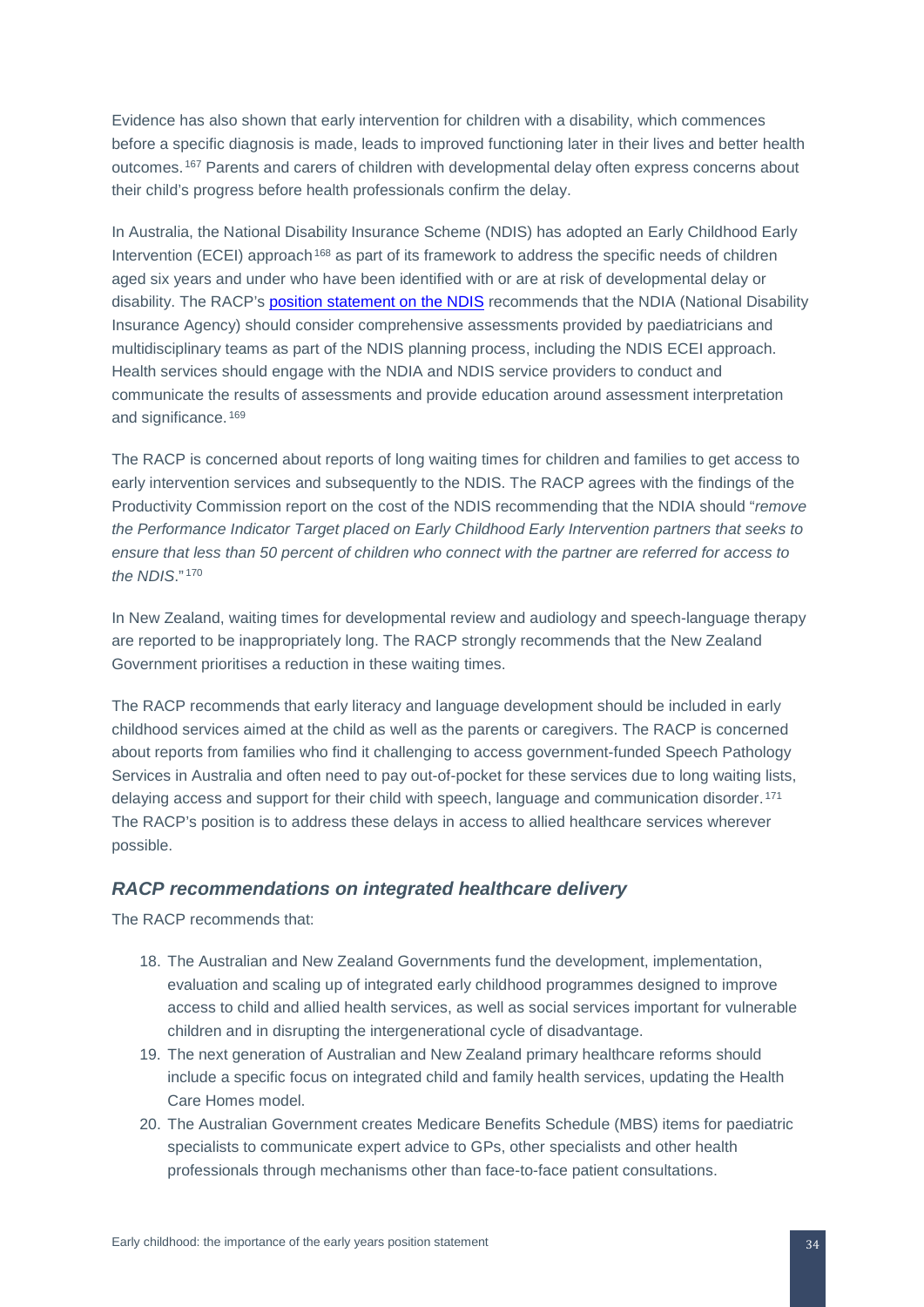- 21. The Australian Government funds and supports the implementation of *Healthy, Safe and Thriving: National Strategic Framework for Child and Youth Health (2015)* and the forthcoming *National Action Plan for the Health of Children and Young People*.
- 22. The Australian Government funds the provision of a minimum schedule of universal preventative healthcare interventions, to be delivered at point of vaccination to both babies and mothers, including links to the relevant maternity and immunisation registers and MBS items designed to be used at the time of immunisation.
- 23. The New Zealand Government reviews how to best integrate community Well Child Tamariki Ora services within a broader Primary Health Care model, which includes maternity care.
- 24. The New Zealand Government undertakes further work to define a minimum schedule of universal preventative child health care, improve the level and equity of uptake and enhance information systems around these programmes.
- 25. State and Territory Governments in Australia and the Government of New Zealand establish and fund dedicated non-clinical leadership roles to coordinate and integrate the local delivery of health and social services for children, from pre-conception until school age.
- 26. State and Territory Governments in Australia and the Government of New Zealand fund and implement evidence-based sustained nurse home visiting early years programmes for high needs families and their children;
- 27. State and Territory Governments in Australia and the Government of New Zealand fund more integrated early childhood programmes, with funding allocated proportionally to identified needs (proportionate universalism).
- 28. State and Territory Governments in Australia and the Government of New Zealand improve and fund access to developmental assessment and therapy, audiology, speech-language therapy, and primary and secondary paediatric mental health services, especially for vulnerable families.

## <span id="page-35-0"></span>**4.2 Early childhood education and care**

#### <span id="page-35-1"></span>*Early literacy and early language development*

Literacy is the ability to use printed and written information to function in society, to access knowledge, address challenges and achieve goals. [172](#page-53-101) Early literacy behaviours include knowledge of book handling, looking at and recognising pictures in books, memorising and repeating rhymes or story phrases and making up stories.<sup>[173](#page-53-102)</sup>

Evidence suggests that early literacy development should be grounded in positive early adult-child relationships. Literacy is dependent on language development<sup>[174](#page-53-80), [175](#page-53-103)</sup> with oral language development being a fundamental precursor to literacy development. [176,](#page-53-104) [177](#page-53-31)

Interactive relationships between a child and his/her primary caregiver are essential to brain, early language and literacy development. [178](#page-53-32) A secure environment and attachment to caregivers support early literacy development particularly in children from disadvantaged backgrounds. <sup>[179,](#page-53-1) [180](#page-53-105)</sup> Positive adult-child bonding activities in the initial years of a child's life help to build a healthy brain architecture. [181](#page-53-56) In many cultures grandparents take on a significant role in child support including promoting language and literacy in the early years. Activities including sharing rhymes, songs, books and stories are recommended daily from birth to foster foundations of learning, behaviour and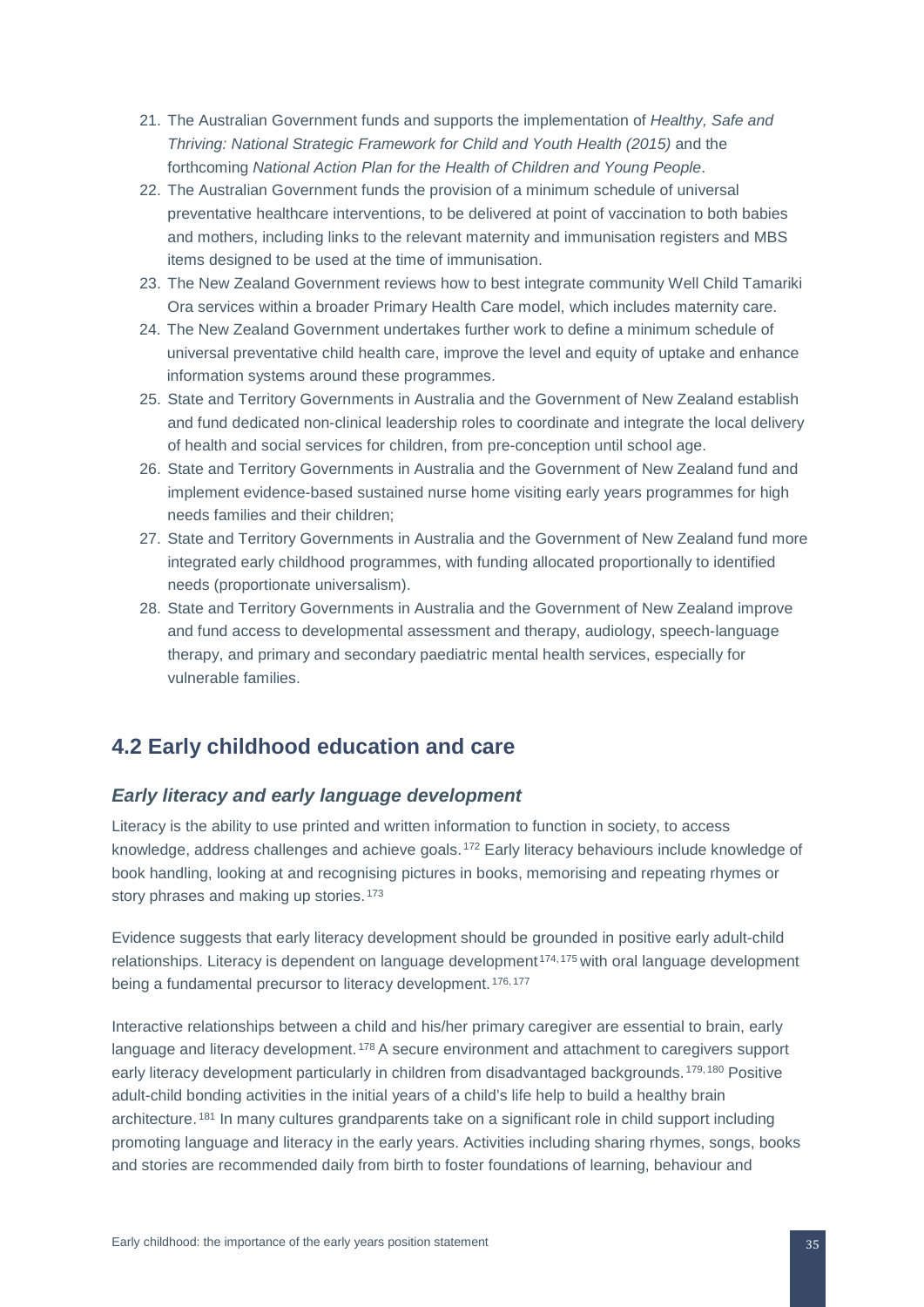health. <sup>[182](#page-53-106)</sup> Evidence shows that literacy programmes need to focus on developing skills such as phonemic awareness, phonics, fluency, vocabulary and comprehension. [183](#page-53-107)

Risk factors for difficulties with reading and literacy in early childhood include:

- Maternal education less than high school level
- Family income below the poverty threshold
- Living with fewer than two parents
- Culturally and linguistically diverse background.

Children with two or more risk factors are less likely than other children to show signs of emerging literacy. [184](#page-53-108) General Practitioners and paediatricians should educate parents/caregivers on the importance of limiting children's screen time<sup>[1](#page-36-0)</sup> (phones, ipads, computers, TVs etc.). The time spent by a child in front of a screen, as well as the quality of the content they are exposed to, has been linked to both positive and adverse health outcomes regarding their weight, sleep, communication skills and exposure to harmful content. Health professionals are concerned that screen time reduces the opportunity for communication between the infant/young child and their parents/carers, impacting negatively on language development and the development of social interaction. Positive health outcomes of screen time can include staying socially connected via video chatting with relatives and peers when relatives are not living close to the child, or the child is sick and in hospital, for example. [185](#page-53-109) The Australian Government recommends that children under two years of age should not spend any time watching television or using electronic media. For children aged 2–5 years, sitting and watching TV or using other electronic media should be limited to less than one hour per day. <sup>[186](#page-53-110)</sup> The New Zealand Government's recommendation similarly encourages parents to limit screen time as "*less is best!*" [187](#page-53-111)

Evidence shows that children raised in low socioeconomic care environments and remote communities are more likely to have poor literacy development in early childhood. [188](#page-53-12) Reading out loud to infants stimulates new neural pathways and strengthens existing ones.<sup>[189](#page-53-112)</sup> Reading with children from birth reinforces adult–child bonding (and attachment), promotes language and cognitive development, protects against future learning difficulties and supports emotional development. [190](#page-53-113) One in five Australian children start school behind their peers and are not ready to take advantage of learning opportunities at school.<sup>[191](#page-53-114)</sup> There is also an impact on health as poor literacy leads to decreased formal educational achievement, limited employment opportunities, lower income and reduced access to health care. [192,](#page-53-115) [193](#page-53-116) Literacy problems are also a risk factor for substance abuse, teenage pregnancy, reduced likelihood of breastfeeding, involvement in violent activity and poor health practices. [194](#page-53-41)

National early language and literacy interventions involving relevant stakeholders, including early childhood educators and care professionals, should be developed. The programmes which have proven impact on early language and literacy, such as Reach out and Read, Early Head Start, Abecedarian Approach, HIPPY and Project EASE, should be considered for national

 $\overline{a}$ 

<span id="page-36-0"></span> $1$  Screen time is a term used to describe the amount of time spent looking at a screen. Screens include TVs, computers, smartphones, tablets and video consoles.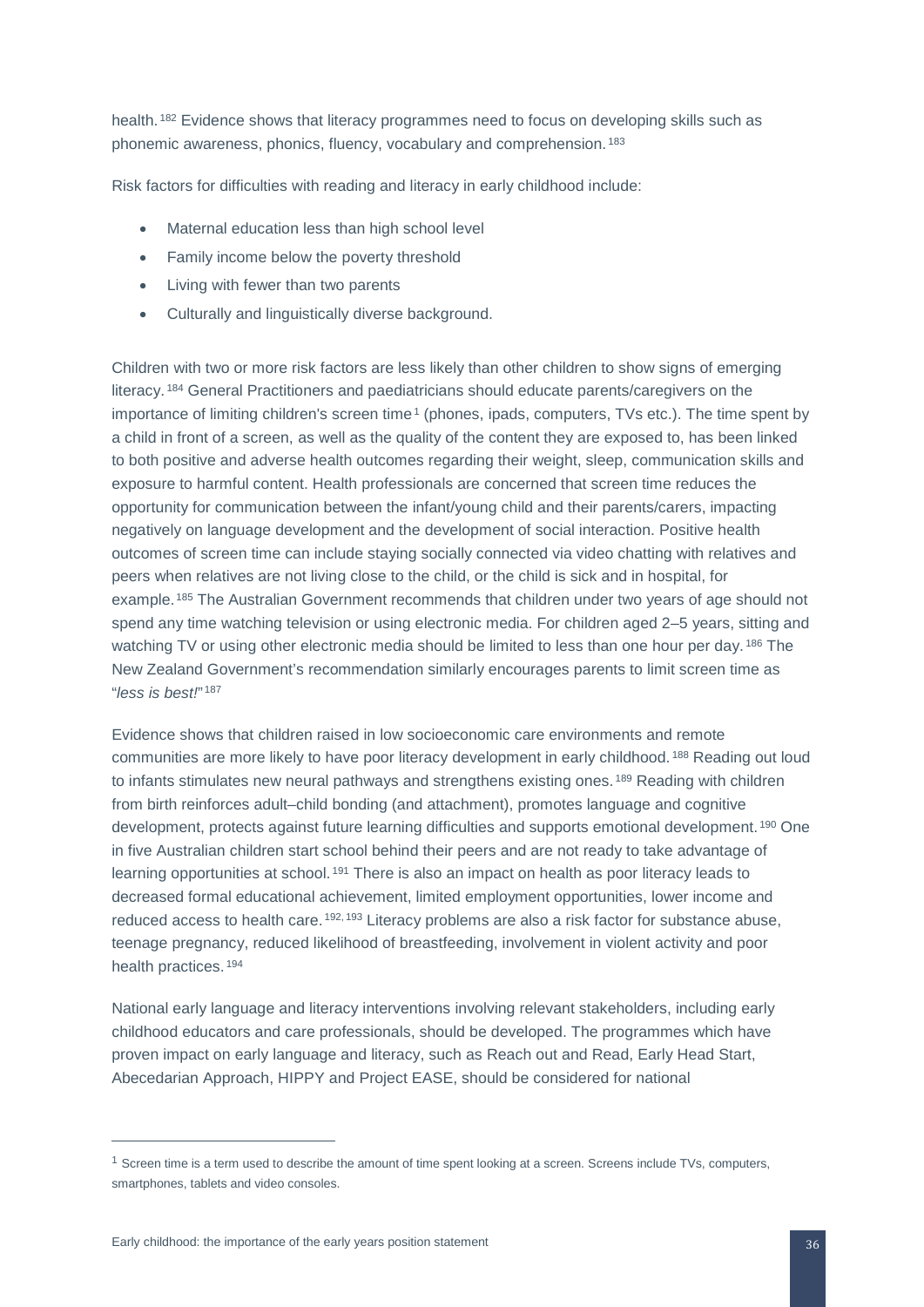implementation. [195](#page-53-117) A range of delivery settings should also be considered including childcare/early childhood education, home, or healthcare settings.

#### <span id="page-37-0"></span>*Quality early childhood and preschool education*

Ample research<sup>[196](#page-53-118)</sup> demonstrates the benefits of early childhood education (ECE) as later life outcomes are long-term and far-reaching, particularly for disadvantaged children. Broader impacts of quality ECE, beyond improved school performance, include a higher level of employment, income and financial security, improved health outcomes and reduced crime. [197](#page-53-119)

Based on this evidence, both the Australian and New Zealand Governments have made commitments to improving participation in ECE. Australia developed a national commitment to universal access to ECE for all children in the year before full-time schooling in 2006. The National Partnership Agreement on Early Childhood Education (NPAECE) commits Australian state and territory governments to provide universal access to an ECE programme for 15 hours per week or 600 hours a year to all Australian children in the year before school. Under the NPAECE, the Australian Government provides funding to the state and territory governments to implement this universal access initiative. [198](#page-53-120) In New Zealand, the Ministry of Education has recently achieved a target of 98% of children starting school with experience of ECE. [199](#page-53-121)

"*Experts agree that the most effective and cost-effective way of increasing equality of opportunity is by providing high quality early childhood education in the first five years of life. [...] quality preschool education has a bigger influence on children's literacy and numeracy skills at ages 11 and 14 than their primary school education.*" [200](#page-53-122)

Based on recent evidence<sup>[201](#page-53-48)</sup>, the RACP strongly recommends to at least keep and ideally extend the 15 hours per week (600 hours per year) of subsidised preschool places to all Australian children from 3 years old, as well as the 20 hours per week ECE subsidy programme in New Zealand. The RACP also supports the New Zealand 98% ECE enrolment target. [202](#page-53-123)

#### <span id="page-37-1"></span>*Legislation to incentivise immunisation*

The RACP strongly supports immunisation<sup>[203](#page-53-50)</sup> as a highly effective preventative health measure. This includes efforts to ensure the highest possible vaccine coverage to protect both individual children and the population more generally. All children should be fully vaccinated, according to the relevant national Immunisation Programme Schedule<sup>204</sup>, unless parents are advised by a qualified health professional that their child has a medical contraindication to receiving specific vaccines, as documented in the Australian and New Zealand Immunisation Handbooks.

The RACP is concerned about the withdrawal of access to early childhood education and social benefits to families of children who are not fully immunised. "No jab, no play" or "No jab, no pay" policies must respect the need to provide the most comprehensive access to early childhood education and family support possible. This should be balanced against the need for protection against vaccine-preventable diseases (VPDs).

The growth and development of children in early childhood must remain the priority of all governments. This includes a specific focus on the affordability of, and access to, early childhood education. Lack of access to early childhood education is highly detrimental, especially from 3 to 4 years of age, and to children from vulnerable families. Early childhood education's importance in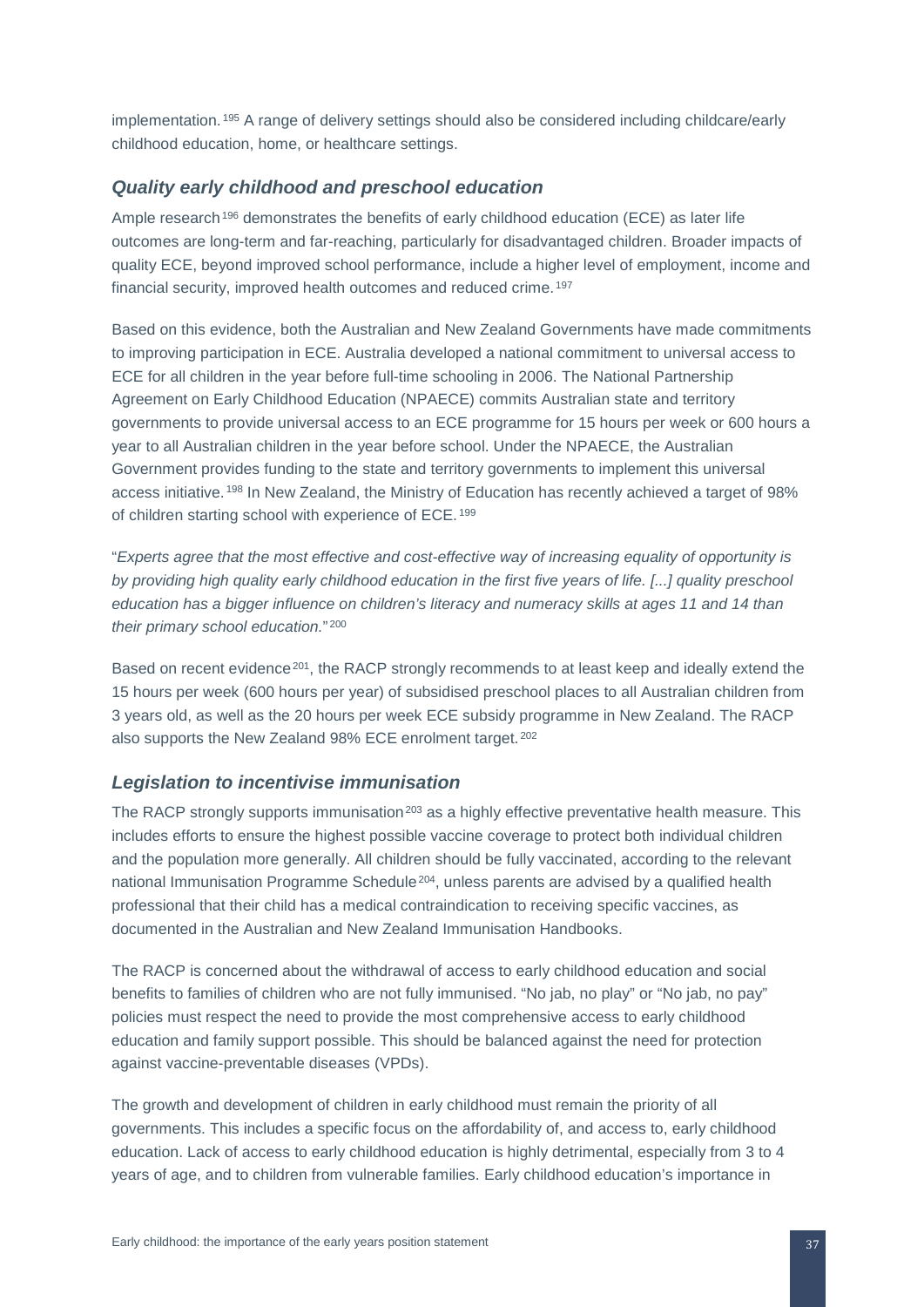maximising health and development outcomes for children during their school years is supported by strong evidence. <sup>[205](#page-53-125)</sup> Children between 2 and 5 years of age who are incompletely immunised due to unfavourable socioeconomic or geographic circumstances face having their disadvantage further compounded if denied access to early childhood education.

While recent Australian Immunisation Register (AIR) data suggests that there has been a small increase in immunisation coverage since implementation of the 'no jab, no play' and 'no jab, no pay' legislation, a formal evaluation of the full impact of these policies has not been conducted. The RACP is concerned that no examination of the impact of these policies on early childhood education engagement and families' ability to adequately care for their children, especially for children in more deprived families, has been undertaken. In line with an early childhood growth and development approach, the RACP strongly recommends that an impact evaluation should be conducted as a matter of urgency.

#### <span id="page-38-0"></span>*RACP recommendations on early childhood education and care*

The RACP recommends that:

- 29. The Australian Government commits to long-term, sustainable funding of the National Partnership on Universal Access to Early Childhood Education beyond 2020–21 for all Australian children and expands it to starting at three years old.
- 30. The Australian Government continues to fund early childhood education through the Child Care Subsidy programme.
- 31. The Australian Government conducts a full, independent evaluation and review of its "no jab, no pay" policy, including both its impact on immunisation rates and any effect on access to early childhood education.
- 32. State and Territory governments in Australia review the effect of "No jab, no play" policies on equity of access to early childhood education, and do not implement further "No jab, no play" measures until reviews have been completed.
- 33. The Australian Government provides funding and support to develop national early language and literacy interventions based on current evidence, in collaboration with experts in early childhood education, healthcare professionals and educators.
- 34. The New Zealand Government continues its 20 hours per week Early Childhood Education (ECE) subsidy programme and extends this programme for vulnerable children.

The RACP recommends that paediatricians, physicians and other health professionals:

35. Incorporate early language and literacy promotion into routine encounters such as regular health checks with children and their families in the primary and specialist healthcare settings. Paediatricians, physicians and other health professionals should support early language and literacy development through anticipatory guidance.

### <span id="page-38-1"></span>**4.3 A social safety net for children**

Growing up in poverty is damaging to children's development and health status, both in childhood and over their life course. [206](#page-53-126) In New Zealand, 20% of children and young people live in income poverty [207,](#page-53-127) and grow up in families who struggle to provide the basic amenities of life of our modern societies. A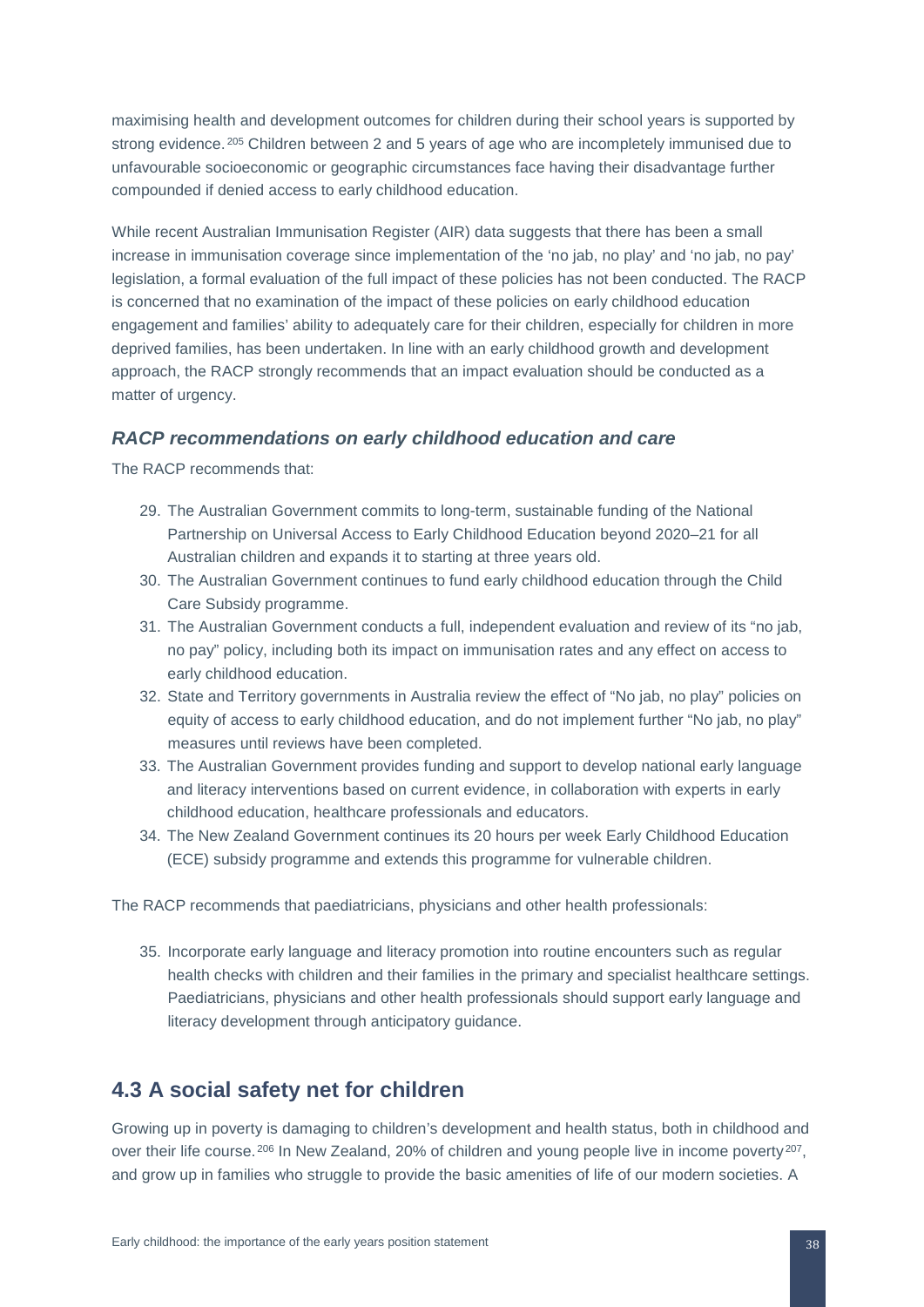slightly lower but significant proportion of children (17.4%) live in poverty in Australia<sup>208</sup>, according to the Australian Council of Social Services (ACOSS). [209](#page-53-32) In New Zealand, the costs of the consequences of child poverty on society have been estimated at \$6 billion per year. [210](#page-53-55)

Although individual and family resilience sometimes means that many children cope with adversity, at a population level it is clear that relative poverty, irrespective of the way it is measured, is associated with a range of poor health, educational and psycho-social outcomes and reduced life opportunities. [211](#page-53-129) Recent research has identified altered brain structure with a reduction in regional grey matter volumes in the frontal and temporal lobes and the hippocampus as one mediator of the effect of poverty on a child's learning and development. [212](#page-53-130)

There are several contributing factors to child poverty in developed countries, but parental stress, mental health difficulties and drug addiction are common factors. Chronic intergenerational underemployment and dependence on welfare benefits are also commonly seen, although poverty may not always be associated with receipt of welfare benefits. It is also important not to lose sight of the Determinants of Health as defined by the World Health Organization. [213](#page-53-131) Access to basic amenities such as clean water and sanitation, warm, dry housing, safe physical and social environments, and health care and education are considered universal child rights in New Zealand and Australia<sup>[214](#page-53-88)</sup> but are not always available to children and their families. Child poverty has multiple complex social causes, and addressing it will require a whole of government approach. For this reason, it will be essential to set a target to which critical social and central agencies are explicitly committed. Addressing child poverty means ensuring that all families have sufficient income to provide an acceptable standard of living.

While stable, satisfying and adequately remunerated employment for parents/caregivers is the ideal solution, there will always be some for whom this is not available at critical stages of a child's life. For this group welfare benefits must be sufficient to prevent material hardship, either through income support, in-kind transfers (free or very low-cost access to services), or a combination of both. In-kind transfers will mitigate the impact of poverty on early childhood development through the provision of free and accessible universal health and education services to children under five, although the recipients may pay the price for these services through their experience of lower quality and stigma.

For this reason, the RACP advocates that adequate, child-focused income support should be provided where there are dependent children of parents who are unemployed or living with a disability which prevents them from working. Children of parents who have a mental illness, suffer the effects of psychological trauma, or are dependent on alcohol, drugs and gambling deserve special consideration. The RACP recommends prioritisation of mental health and drug and alcohol dependence services for parents with dependent children and modification of current policies to facilitate this. New Zealand and Australia both have systems in place to support adult mental health services and improve the care and support of children of parents with mental illness and addictions (COPMIA) [215,](#page-53-132) [216](#page-53-133), but the implementation in New Zealand, in particular, has been unusually slow.

Recent research looking at conditional<sup>[217](#page-53-91)</sup> and unconditional cash transfers has also demonstrated a strong association between increased levels of financial support to parents, especially more impoverished mothers, and improved child outcomes. [218,](#page-53-134) [219](#page-53-12) Programmes which combine parental support with social protection activities have shown greater effectiveness, presumably because they also address the underlying causes of poverty.<sup>[220](#page-53-135)</sup> The RACP argues that New Zealand and Australian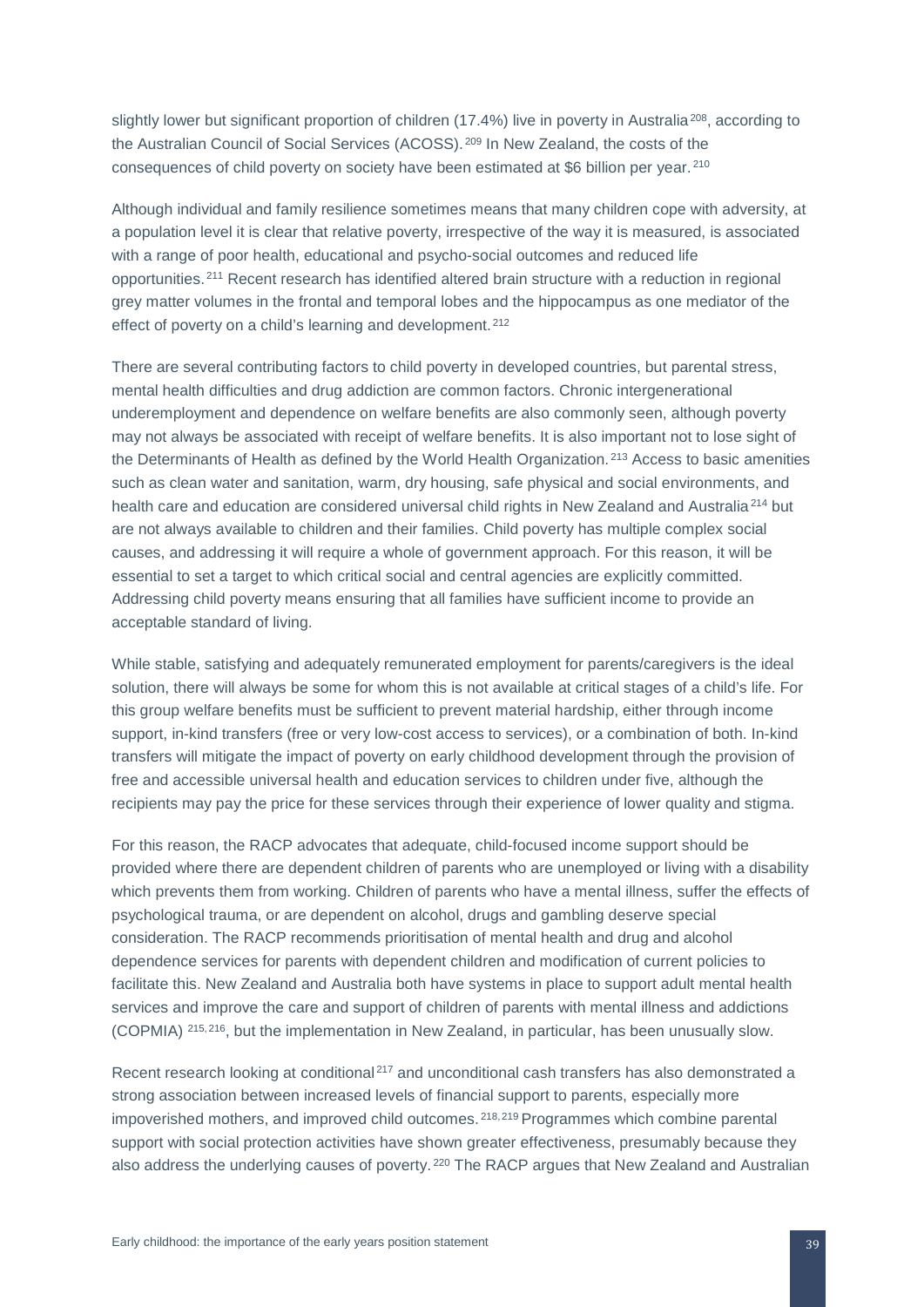governments and jurisdictions should investigate innovative ways, such as financial incentives rewarding pregnant women who regularly attend antenatal and postnatal health checks and seek professional support to quit smoking, as a way of supporting and protecting child development, health and wellbeing.

#### <span id="page-40-0"></span>*RACP recommendations on a social safety net for children*

The RACP recommends that:

- 36. The Australian and New Zealand Governments provide high-quality universal health services for children and young people while including measures to ensure that financial and cultural social barriers do not impede access to those services.
- 37. The Australian and New Zealand Governments provide adequate child-focused income support where there are dependent children of parents who are unemployed or living with a disability which prevents them from working.
- 38. State and Territory Governments in Australia and the New Zealand Government prioritise and provide mental health and drug, alcohol and gambling addiction services for parents with dependent children.
- 39. The Australian and New Zealand Governments investigate innovative ways, such as financial incentives for pregnant women who regularly attend antenatal and postnatal health checks and seek professional support to quit smoking, for example, as a way of supporting and protecting child development, health and wellbeing.

### <span id="page-40-1"></span>**4.4 Safe home environment, safe neighbourhoods and communities**

Safe environments for children include safe streets, playgrounds, parks and neighbourhoods which are designed to promote child and family health and wellbeing. Environments should not just be safe but should also be "health-enhancing". [221,](#page-53-14) [222](#page-53-136) The evidence of the importance of safe and healthy environments for children when at home or travelling has been recognised through implementation of an array of regulations over the last decades, including:

- Mandatory use of car seats and booster seats<sup>[223](#page-53-137)</sup>
- Prevention of smoking in cars (only in Australia to date) and leaving children unattended in vehicles
- $\bullet$  Bicycle helmet use  $224, 225$  $224, 225$  $224, 225$
- Mandatory four-sided swimming pool fencing<sup>[226](#page-53-98)</sup>
- Household hot water temperature below 50 degrees Celsius [227](#page-53-138)
- Child resistant enclosures for prescription medicines, harmful household products and other toxic chemicals
- Warrant of fitness schemes for rental housing. [228,](#page-53-139) [229](#page-53-140)

New Zealand and Australia have higher child injury rates compared with other OECD countries.<sup>[230](#page-53-141)</sup> A recent report indicated that child injury rates in New Zealand are significantly higher than the OECD average and ranked New Zealand 30th out of 32 countries for injury mortality in children aged 0– 14. [231](#page-53-142) A recent Australian report on childhood injuries [232](#page-53-143) identified injury as the leading cause of death for children aged 1–16 and showed that hospitalisations for injury had not changed over the last 10 years despite the existence of a Child Injury Prevention strategy which expired in 2014. [233](#page-53-144) Children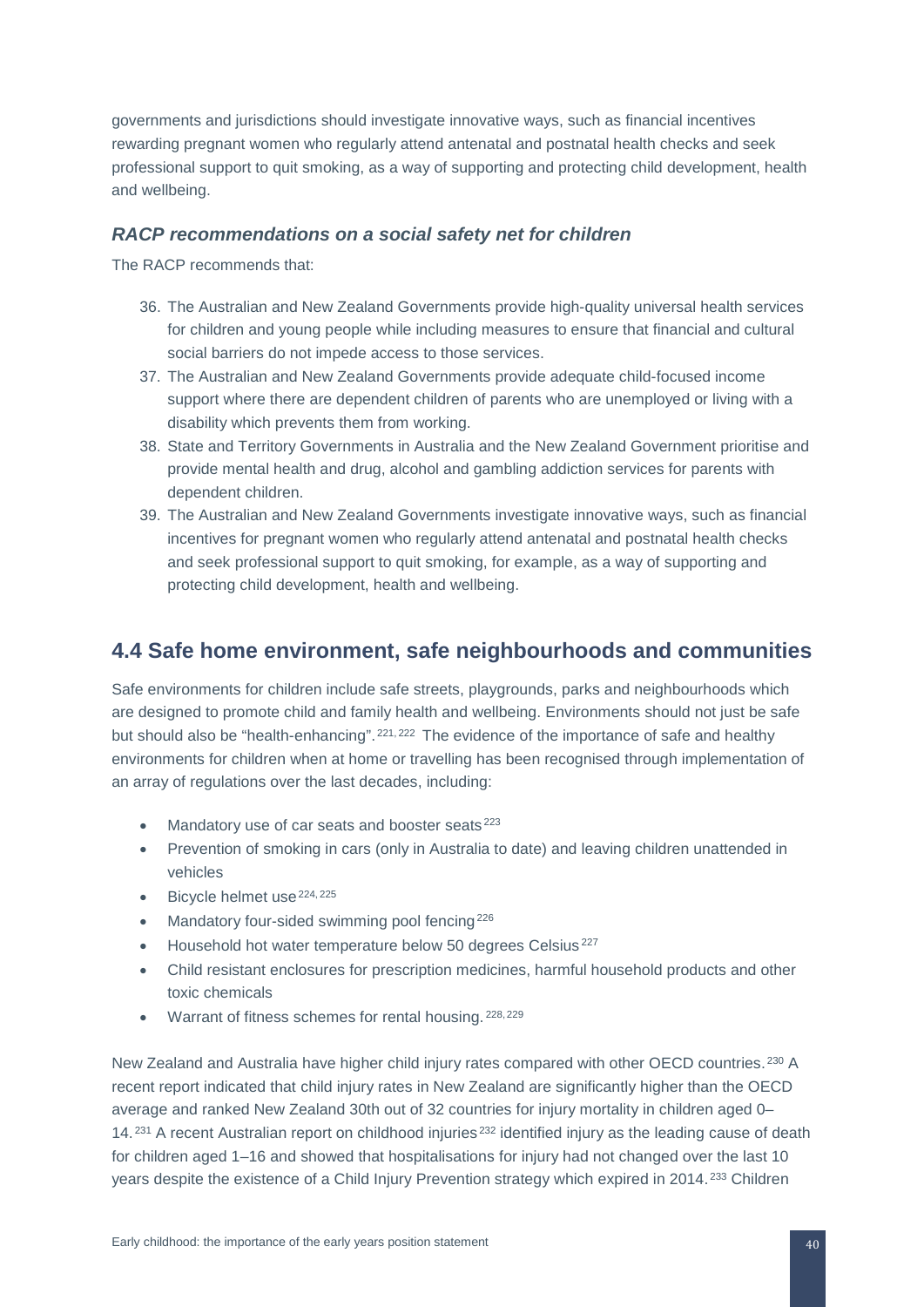living in families experiencing poverty, substandard housing, alcohol and substance misuse, poor mental health and interpersonal violence are more likely to be injured.

It is vital to maintain and enforce these protections for children in the face of pressure for "less regulation" in people's lives. Framing safety and health-promoting regulations as a way of protecting those who are unable to protect themselves is an important strategy for pushing back when protective regulations are challenged or undermined. [234](#page-53-145) As an example, the New Zealand Government has repealed the Fencing of Swimming Pools regulations and replaced them with measures which children's advocates have argued will increase the risk of toddler drownings. [235,](#page-53-146) [236](#page-53-29) It is essential that any such regulatory changes are monitored for unintended consequences. The RACP contends that the current inequities in domestic and community childhood injury rates can be addressed through stronger regulation of public and private rental housing and residential neighbourhood environments in disadvantaged communities.

Sustained nurse home visiting programmes have been shown to reduce early childhood injury rates, and there are early indications that targeted parenting programmes and "wrap-around" or "child team" multiagency integrated service delivery approaches can further support families who are experiencing high levels of stress.

#### <span id="page-41-0"></span>*Protecting children from abuse and neglect*

Children have the right to grow up in an environment free from violence and neglect. Health practitioners, especially paediatricians, have the opportunity and responsibility to work with families and statutory agencies to protect children and support families in providing warm, consistent and nurturing parenting. <sup>[237](#page-53-30)</sup> RACP's position on [child protection](https://www.racp.edu.au/docs/default-source/advocacy-library/pol-protecting-children-is-every-bodys-business.pdf) can be found on its website.

Children have a right to live and grow up in a safe environment free from family violence including physical punishment of children. The evidence is well established that using physical punishment (such as hitting or smacking a child) to discipline children can have adverse consequences in the long term for the child's health, particularly their behaviour and emotional wellbeing. [238](#page-53-53), [239,](#page-53-54) [240,](#page-53-55) [241](#page-53-147), [242](#page-53-148)

The RACP believes that children should not be subject to physical punishment and parents should be supported to use more effective, non-violent methods of discipline. Communities, including health professionals, should help parents to understand better the harmful effects of physical punishment and other violence on children. [243](#page-53-4) Families will benefit from population-based parenting and family violence reduction programmes. [244](#page-53-149) For more information, please refer to RACP's position statement [on physical punishment.](https://www.racp.edu.au/docs/default-source/default-document-library/physical-punishment-of-children.pdf) [245](#page-53-150)

Children engaged with child protection services have poorer health, developmental and wellbeing outcomes than their peers. <sup>[246](#page-53-133)</sup> This is largely due to the adverse effects of neglect and abuse on neurodevelopment [247](#page-53-151) and epigenetic/metabolic pathways. [248,](#page-53-35) [249](#page-53-36) There is a growing body of literature that illustrates the life-long impact of adverse childhood experiences on chronic disease, health, development and wellbeing. [250](#page-53-12) In Australia and New Zealand, children of Aboriginal, Torres Strait Islander and Māori ethnicity are markedly over-represented in reports and substantiations of child abuse and neglect. [251](#page-53-112), [252](#page-53-95) Ongoing colonisation and institutional racism continue to be highly destructive of the social structure and function of Indigenous families and communities. Many Aboriginal and Torres Strait Islander people see the separation of children "from land and kin" as a form of abuse in itself. Disruption of cultural ties and identity can result in life-long harm and trauma,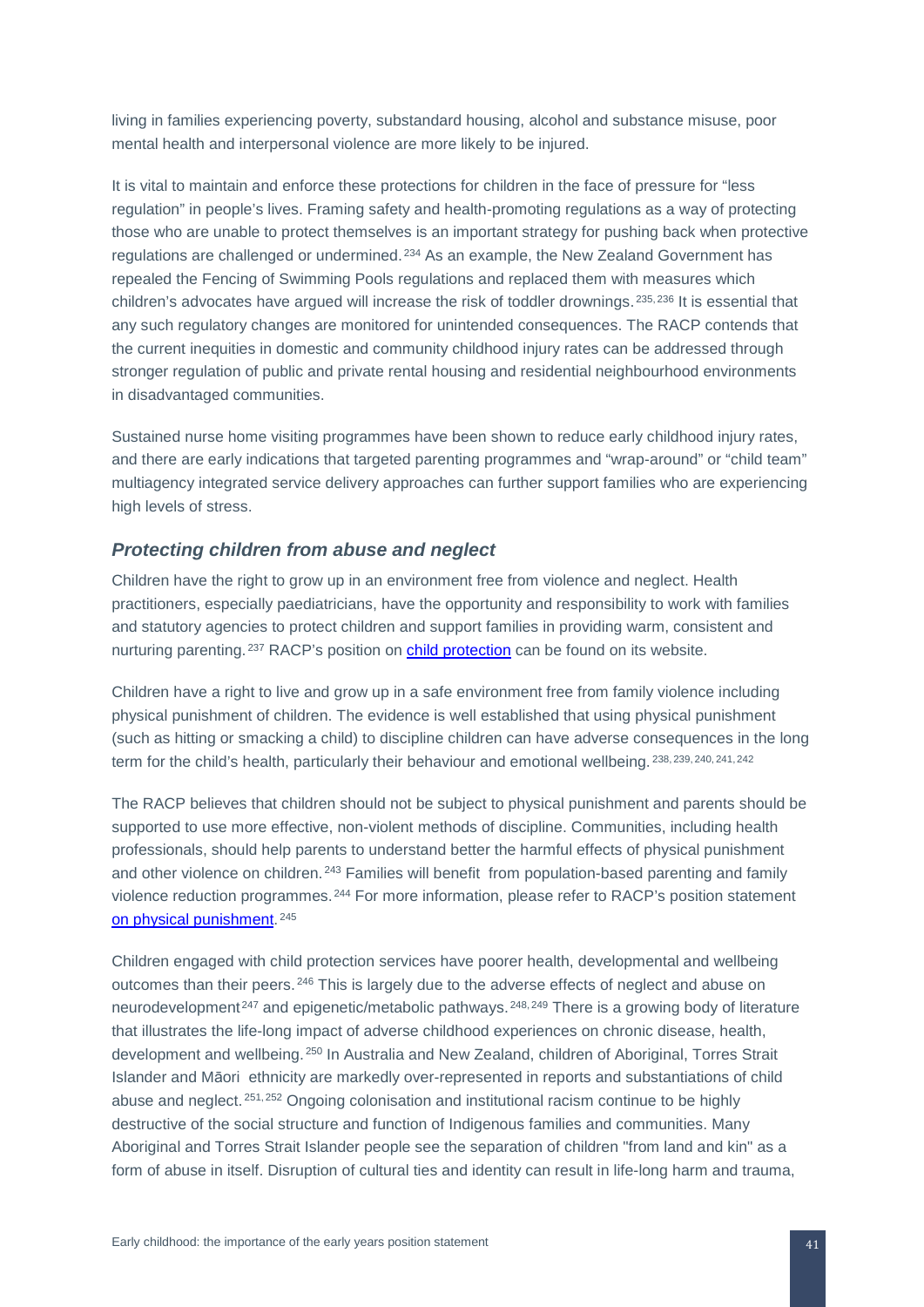as recognised in "the stolen generation". [253](#page-53-15) Whilst the Stolen Generations are now adults, their children and grandchildren embody the transgenerational transmission of this trauma. For the children of the Stolen Generations, recognition of this trauma must be considered when delivering health care and child protection services. <sup>[254](#page-53-152)</sup> It is also important to acknowledge that Indigenous children continue to be removed from their families at higher rates than the general population<sup>[255](#page-53-17)</sup>, and this can have lasting impacts on children as they grow and develop.

The RACP plans to review its policy position on children engaged with care and protection services, recognising their poorer health outcomes and the need for greater screening and health assessment.

#### <span id="page-42-0"></span>*Intimate partner violence*

It is essential to reduce the prevalence and impact of intimate partner violence (IPV), which has significant implications for maternal and fetal wellbeing with a fourfold increase in stillbirth, a doubling of preterm birth rates and a threefold increase in fetal death. [256](#page-53-97)

In Australia and New Zealand, between 1 in 3<sup>[257](#page-53-98)</sup> and 1 in 6 women<sup>[258](#page-53-99)</sup> experience IPV during their lifetimes and around 1 in 12 women experience IPV during pregnancy. [259](#page-53-139) IPV is also experienced by 1 in 20 men. [260](#page-53-140) In many relationships, IPV starts or gets worse when a woman is pregnant.

Children living in families where there is IPV directly experience emotional trauma through exposure to the violence between those adults. They are also at increased risk of physical, sexual and emotional abuse and child neglect compared to children who do not live with IPV.<sup>[261](#page-53-153)</sup> IPV in families constitutes an emotional abuse of children and often precedes the physical abuse of children. [262](#page-53-154) Those traumatised children who experience recurrent violence against their primary caregiver are at high risk of psychological trauma. They are also more likely to have poorer social, behavioural, educational and mental health outcomes long term. [263](#page-53-155)

Strong partner relationships during pregnancy and after the child's birth are essential for maintaining the emotional health of both partners in the relationship and children born to the couple. Family interpersonal relations, and IPV in particular, have a significant impact on parental mental health and thereby a child's attachment and psychological development.<sup>[264](#page-53-156)</sup> IPV and harsh, inconsistent parenting practices contribute to the development of mental health problems in children and their sequelae. The RACP supports policy and action to promote and support familial relationships, to prevent IPV, and to identify and help people who experience it. The assessment and management of IPV provide an opportunity to positively impact the health, development and wellbeing of infants and young children and it should be incorporated into maternity, paediatric and child health clinical practice and service systems. The RACP believes that safe and sensitive enquiry about IPV should be taught and practised by all paediatricians and physicians as part of their assessment of children in the context of their families. As discussed previously, an integrated service system is required from early in pregnancy to support clinicians and families to address the impact of IPV and other social determinants of health on early childhood development. As part of this service system, it is essential that trauma informed mental health services are developed and provided to families where there has been significant exposure to family violence and other traumatic experiences in childhood.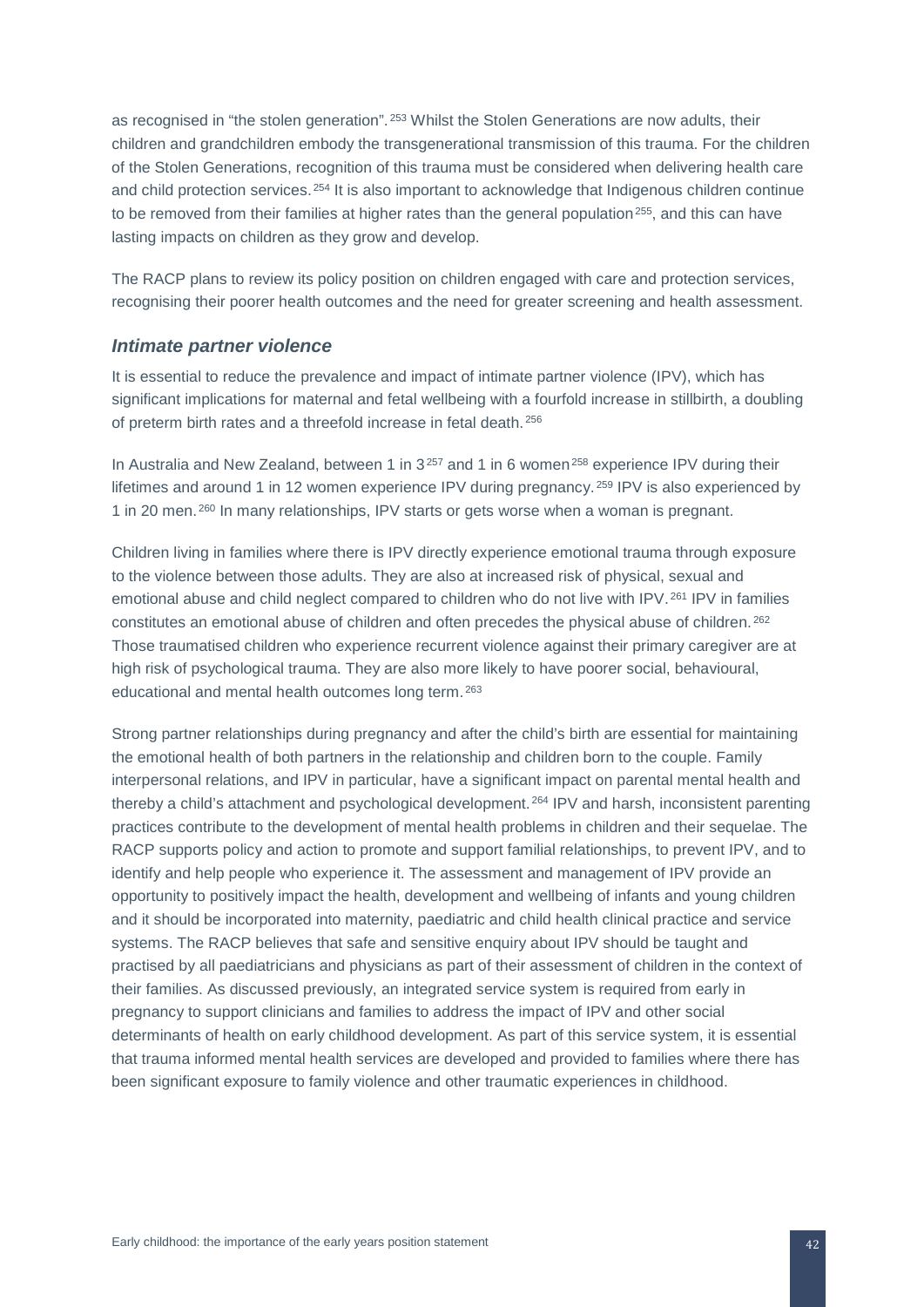#### <span id="page-43-0"></span>*RACP recommendations on creating safe environments for children*

The RACP recommends that:

- 40. Governments in Australia and New Zealand consider the safety and wellbeing of children as being a paramount factor in all policy and legislative decisions taken by State and Federal/National governments.
- 41. The Australian Government updates and refreshes the implementation of the *National Injury Prevention and Safety Promotion Plan: 2004–2014*.
- 42. The Australian Government continues the implementation of the *Protecting Children is Everyone's Business: National Framework for Protecting Australia's Children 2009–2020*.
- 43. The Australian Government amends the legal defences in Australia for the use of corporal punishment to state that all forms of corporal punishment are unlawful so that the law protects children from assault to the same extent that it does adults.
- 44. The Australian Government develops health promotion activities encouraging parents to use more effective, non-violent methods of parenting by explaining early childhood social, emotional and cognitive development.
- 45. Trauma informed mental health services are developed and provided to families where there has been significant exposure to family violence, child abuse and neglect, and other traumatic experiences in childhood.

The RACP recommends that paediatricians, physicians and other health professionals:

- 46. Use their skills and access to families to promote safe, nurturing environments for families and acknowledge that the protection of children from abuse and early detection of abusive environments are vital to the safety of children and their families.
- 47. Are trained in the safe and sensitive enquiry about intimate partner violence (IPV) and required to apply it in their daily practice as part of their assessment of children in the context of their families.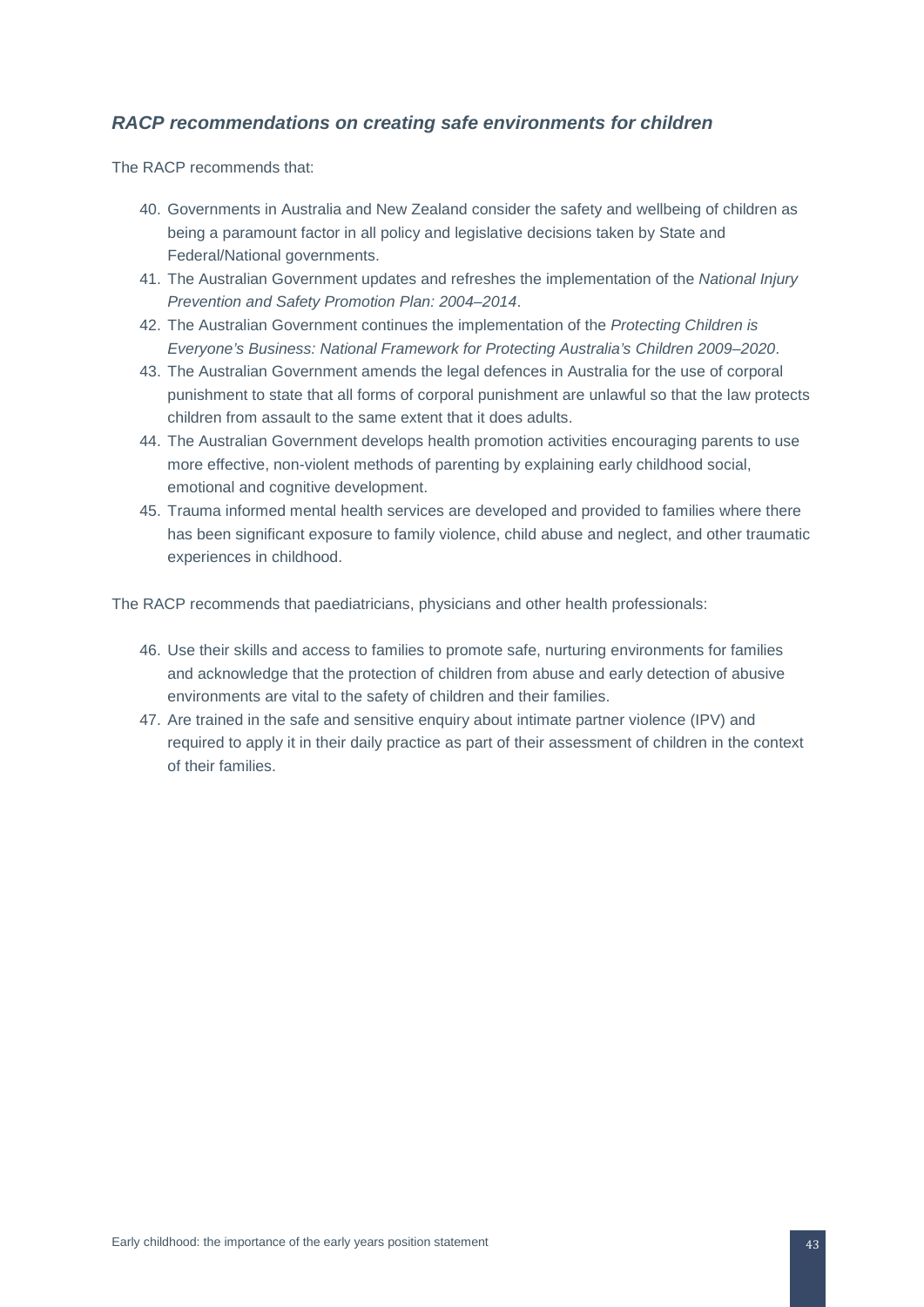## <span id="page-44-0"></span>**Conclusion**

The RACP believes that policymakers, health professionals and service providers widely recognise the importance of early childhood development as considerable funding and effort are already being committed to providing all children in Australia and New Zealand with the best possible start in life. While Australia's ongoing efforts since 2009 are commendable, it still seems that a significant proportion of children and their families are falling behind because they do not receive the support they need early in their child's life.

While New Zealand's First Child and Youth Wellbeing Strategy demonstrates renewed leadership in the area by taking a cross-sector and social investment approach, it is too early to comment on the strategy's success or failure. However, the RACP welcomes the strategy as urgently needed, noting that child poverty rates have not shown any significant decline in New Zealand over the last two decades.

Based on the expertise of RACP members and their feedback, the RACP has developed this position statement to provide evidence-informed advice about how early childhood development in Australia and New Zealand can be further improved. The RACP recommends an increased, adequate and long-term funding commitment by all governments. We also recommend better targeting and integration of services to address existing inequities.

Services such as high-quality antenatal care, targeted nurse home visiting and parenting programmes as well as high-quality early childhood education, are critical to improving the wellbeing of children and families.

The importance of the early years in establishing good physical, mental and emotional wellbeing cannot be overestimated. We now know that these years are critical in setting our children on the trajectory of good health and wellbeing throughout their life. This statement sets out the actions needed to establish good health and wellbeing in children. All tiers of government in Australia and New Zealand should set the bar high and provide the best possible health and social care to allow every child to grow to their full potential.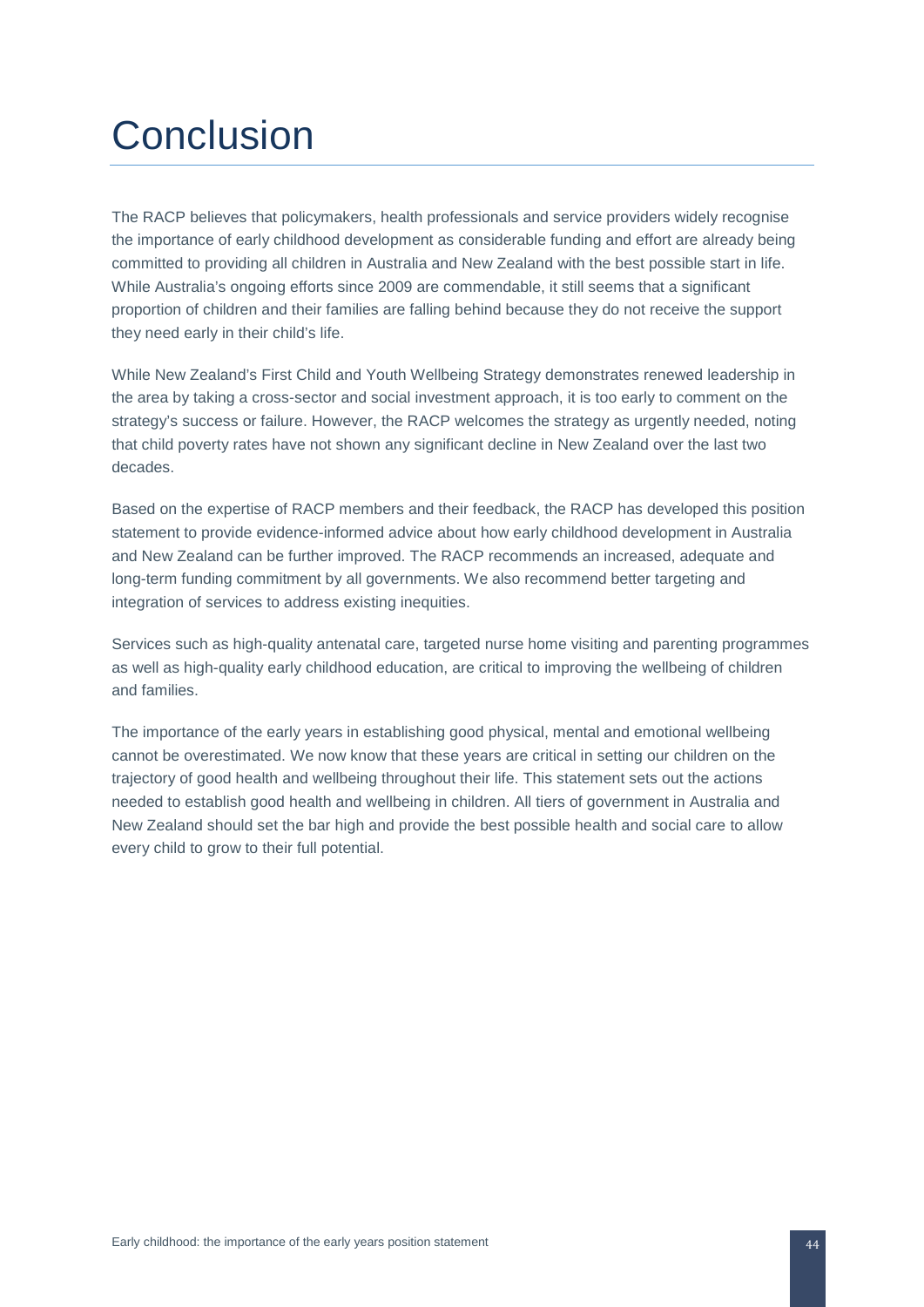## <span id="page-45-0"></span>**References**

 $\overline{a}$ 

<span id="page-45-1"></span><sup>1</sup> Moore TG, Arefadib N, Deery A, West S (2017). The First Thousand Days: An Evidence Paper. Parkville, Victoria: Centre for Community Child Health, Murdoch Children's Research Institute. Available at: [https://www.rch.org.au/uploadedFiles/Main/Content/ccchdev/CCCH-The-First-](https://www.rch.org.au/uploadedFiles/Main/Content/ccchdev/CCCH-The-First-Thousand-Days-An-Evidence-Paper-September-2017.pdf)[Thousand-Days-An-Evidence-Paper-September-2017.pdf](https://www.rch.org.au/uploadedFiles/Main/Content/ccchdev/CCCH-The-First-Thousand-Days-An-Evidence-Paper-September-2017.pdf) (accessed February 2018).

<span id="page-45-2"></span><sup>2</sup> Shonkoff JP (2010). Building a New Biodevelopmental Framework to Guide the Future of Early Childhood Policy. Child Development 81(1):357-367.

<span id="page-45-3"></span><sup>3</sup> Shonkoff JP, Richter L, Van Der Gaag J, Bhutta ZA (2012). An integrated scientific framework for child survival and early childhood development. Pediatrics 129(2):e460–e472.

<span id="page-45-4"></span><sup>4</sup> Felitti VJ, Anda RF, Nordenberg MD et al (1998). Relationship of Childhood Abuse and Household Dysfunction to Many of the Leading Causes of Death in Adults: The Adverse Childhood Experiences (ACE) Study. Am J Prev Med;14(4):245–258. Available at: <http://www.sciencedirect.com/science/journal/07493797>

<span id="page-45-5"></span><sup>5</sup> Halfon N, Shulman E, Hochstein M (2001). Brain development in early childhood. In Halfon N, Shulman E, Hochstein M. *Building Community Systems for Young Children*. UCLA Center for Healthier Children, Families and Communities.

<span id="page-45-6"></span><sup>6</sup> Shonkoff JP, Phillips DA (2000). From Neurons to Neighborhoods: The Science of Early Childhood Development. Committee on Integrating the Science of Early Childhood Development Board on Children, Youth, and Families.

<span id="page-45-7"></span><sup>7</sup> Bronfenbrenner U (1979). *The ecology of human development*. Cambridge, MA: Harvard University Press.

<span id="page-45-8"></span><sup>8</sup> Silburn SR, Nutton G, Arney F, Moss B (2011). *The First 5 Years: Starting Early.* Topical paper commissioned for the public consultations on the Northern Territory Early Childhood Plan. Darwin: Northern Territory Government.

<span id="page-45-9"></span><sup>9</sup> Caspi A, Houts RM, Belsky DW, Harrington H, Hogan S, Ramrakha S, Poulton R, Moffitt TE (2016). Childhood forecasting of a small segment of the population with large economic burden. Nature. Human Behaviour 1. Available at: <https://www.ncbi.nlm.nih.gov/pmc/articles/PMC5505663/> (accessed 26 May 2017)

<sup>10</sup> Gluckman PD, Hanson MD, Low FM (2011). The role of developmental plasticity and epigenetics in human health. Birth Defects Research Part C. Embryo Today: Reviews 93(1):12–18.

<sup>11</sup> Bravemen P & Barclay C (2009). Health Disparities Beginning in Childhood: A Life-Course Perspective. Pediatrics 124 (supp):S163–S175.

<sup>12</sup> Barker DJP (1992). Fetal and infant origins of adult disease. London: BMJ Publishing.

<sup>13</sup> Thevenon, Olivier & Adema, Willem (2016). Enhancing Child Well-Being to Promote Inclusive Growth. Available at:<br>https://www.researchgate.net/publication/312125995. Enhancing Child Well-Being to Promote Inclusive Growt hancing Child Well-Being to Promote Inclusive Growth (accessed May 2018)

<sup>14</sup> Panter-Brick C, Leckman JF (2013). Editorial Commentary: Resilience in child development – interconnected pathways to wellbeing. Journal of Child Psychology and Psychiatry 54(4):333–336.

<sup>15</sup> Ben-Shlomo Y, Kuh D (2002). A life course approach to chronic disease epidemiology: conceptual models, empirical challenges and interdisciplinary perspectives. Int J Epidemiol;31:285–293.

<sup>16</sup> [El Hajj](javascript:;) N[, Haertle](javascript:;) L, [Dittrich](javascript:;) M[, Denk](javascript:;) S[, Lehnen](javascript:;) H, Hahn T[, Schorsch](javascript:;) M, [Haaf](javascript:;) T (2017). DNA methylation signatures in cord blood of ICSI children. Human Reproduction 32(8):1761–1769.

<sup>17</sup> American Academy of Pediatrics, Council on Community Pediatrics and Committee on Native American Child Health (2010). Health Equity and Children's Rights[. Pediatrics](http://pediatrics.aappublications.org/) 125(4):838–849. Available at[: http://pediatrics.aappublications.org/content/pediatrics/125/4/838.full.pdf](http://pediatrics.aappublications.org/content/pediatrics/125/4/838.full.pdf) (accessed May 2018).

<sup>18</sup> RACP (2018). Inequities in child health. Available at[: https://www.racp.edu.au/docs/default-source/advocacy-library/racp-inequities-in-child](https://www.racp.edu.au/docs/default-source/advocacy-library/racp-inequities-in-child-health-position-statement.pdf?sfvrsn=6)[health-position-statement.pdf?sfvrsn=6](https://www.racp.edu.au/docs/default-source/advocacy-library/racp-inequities-in-child-health-position-statement.pdf?sfvrsn=6) (accessed May 2018).

<sup>19</sup> United Nations Human Rights Office of the Human Rights Commissioner. Convention on the Rights of the Child, adopted and opened for signature, ratification and accession by General Assembly resolution 44/25 of 20 November 1989, entry into force 2 September 1990, in accordance with article 49. Available at:<https://www.ohchr.org/en/professionalinterest/pages/crc.aspx> (accessed May 2018).

 $20$  Heckman JJ (2006). Skill formation and the economics of investing in disadvantaged children. Science 312:1900–1902.

<sup>21</sup> Heckman, J (2006). The Case for Investing in Disadvantaged Young Children. The Heckman Equation.

<sup>22</sup> Lowitja Institute, ARACY (2015). Good Beginnings: Getting it right in the early years. Available at: <https://www.lowitja.org.au/sites/default/files/docs/Early-Childhood-web.pdf>

<sup>23</sup> Garcia J, Heckman J, Leaf D, Prados MJ (2017). Quantifying the Life-cycle benefits of a prototypical Early Childhood Program. Available at: [https://heckmanequation.org/www/assets/2017/12/abc\\_comprehensivecba\\_JPE-SUBMISSION\\_2017-05-26a\\_sjs\\_sjs.pdf](https://heckmanequation.org/www/assets/2017/12/abc_comprehensivecba_JPE-SUBMISSION_2017-05-26a_sjs_sjs.pdf) (accessed May 2018).

<sup>24</sup> OECD. Investing in high-quality early childhood education and care (ECEC). Available at:<https://www.oecd.org/education/school/48980282.pdf> (accessed July 2017).

<sup>25</sup> Lowitja Institute, ARACY (2015).

<sup>26</sup> Heckman Equation 2019: The Heckman curve. Available at: <https://heckmanequation.org/resource/the-heckman-curve/> (accessed March 2019) <sup>27</sup> Caspi et al (2016).

<sup>28</sup> RACP (2018). Medical Specialist Access Framework. A Guide to Equitable Access to Specialist Care for Aboriginal and Torres Strait Islander People. Available at: **[www.racp.edu.au/MSAF](http://www.racp.edu.au/MSAF)** (accessed March 2019).

<sup>29</sup> RACP (2018). Indigenous Strategic Framework. Available at[: https://www.racp.edu.au/about/board-and-governance/governance](https://www.racp.edu.au/about/board-and-governance/governance-documents/indigenous-strategic-framework-2018-2028/indigenous-strategic-framework)[documents/indigenous-strategic-framework-2018-2028/indigenous-strategic-framework](https://www.racp.edu.au/about/board-and-governance/governance-documents/indigenous-strategic-framework-2018-2028/indigenous-strategic-framework) (accessed March 2019).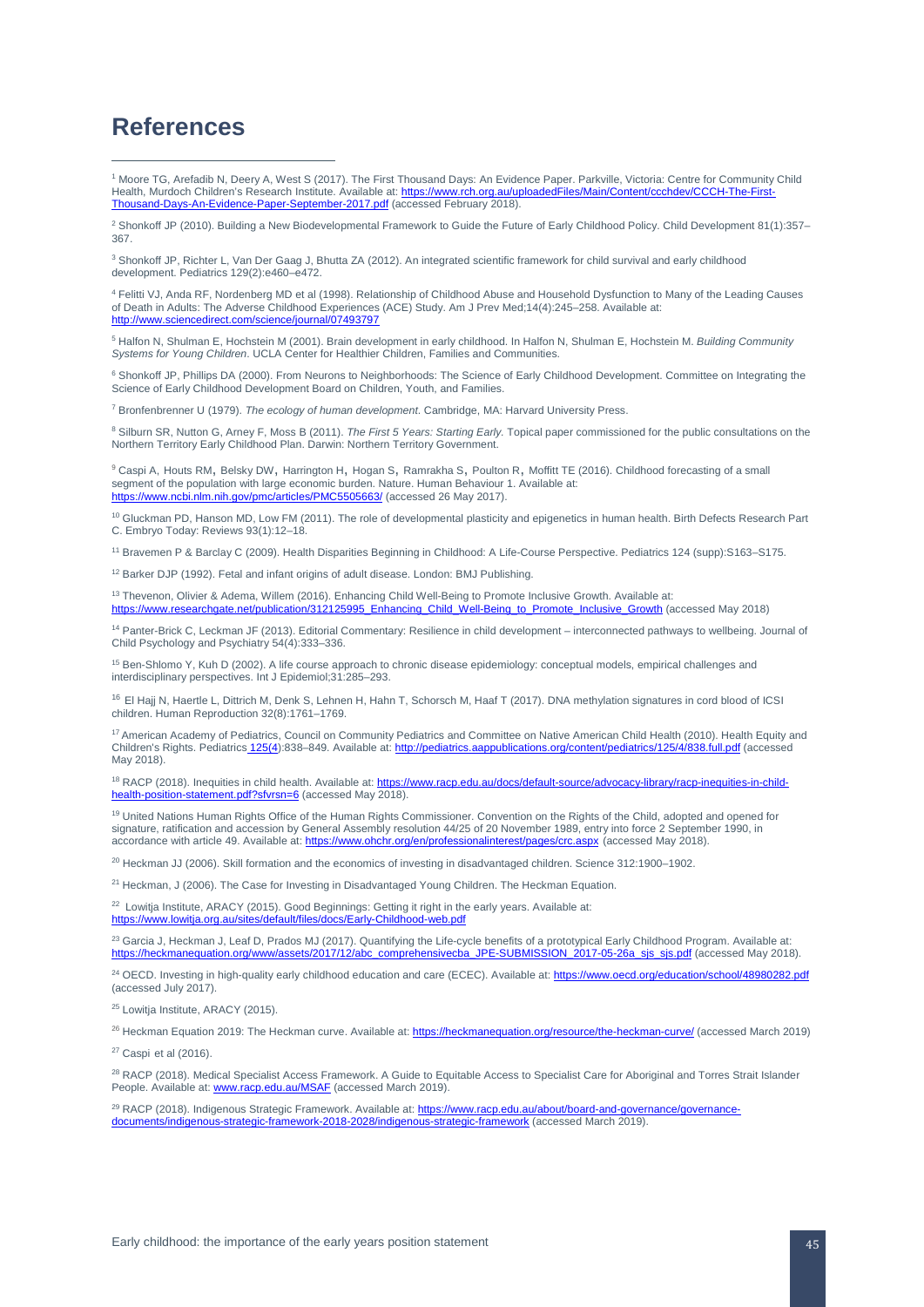30 RACP (2018). Aboriginal and Torres Strait Islander Health Position Statement. The RACP's role in improving Aboriginal and Torres Strait Islander Health. Available at[: https://www.racp.edu.au/docs/default-source/advocacy-library/racp-2018-aboriginal-and-torres-strait-islander-health](https://www.racp.edu.au/docs/default-source/advocacy-library/racp-2018-aboriginal-and-torres-strait-islander-health-position-statement.pdf?sfvrsn=cd5c151a_4)[position-statement.pdf?sfvrsn=cd5c151a\\_4](https://www.racp.edu.au/docs/default-source/advocacy-library/racp-2018-aboriginal-and-torres-strait-islander-health-position-statement.pdf?sfvrsn=cd5c151a_4) (accessed March 2019).

<sup>31</sup> Milroy, H (2013). Beyond cultural security; towards sanctuary. Med J Aust 199(1):14. Available at <https://www.mja.com.au/journal/2013/199/1/beyond-cultural-security-towards-sanctuary> (accessed February 2019).

32 RACP (2018). Medical Specialist Access Framework. A guide to Equitable Access to Specialist Care for Aboriginal and Torres Strait Islander people.

<sup>33</sup> NZ Ministry of Health (2016). *Health Loss in New Zealand 1990–2013: A report from the New Zealand Burden of Diseases, Injuries and Risk <i>Factors Study.* Wellington: Ministry of Health. Available at: http://www.health *Factors Study*. Wellington: Ministry of Health. Available at: http://www.health.gov zes-injuries-and-risk-factors-study (accessed April 2017).

34 Office of the Children's Commissioner. State of Care (2016). What we learnt from monitoring Child, Youth and Family. Wellington: Office of the Children's Commissioner. Available at: <http://www.occ.org.nz/assets/Publications/OCC-State-of-Care-2016FINAL.pdf> (accessed January 2017).

35 Minister of Health (2016). NZ health strategy: Future direction. Wellington: Ministry of Health.

<sup>36</sup> Ministry of Health (2014). The Guide to He Korowai Oranga – Māori Health Strategy. Available at: https://www.health.gov.nz/system/files/documents/publications/quide-to-he-korowai-oranga-maori-health-strategy-jun14-v2.pdf (accessed April 2017).

37 NZ Department of Prime Minister and Cabinet (2018). Child and Youth Wellbeing Strategy. Available at[: https://dpmc.govt.nz/our](https://dpmc.govt.nz/our-programmes/child-and-youth-wellbeing-strategy)[programmes/child-and-youth-wellbeing-strategy](https://dpmc.govt.nz/our-programmes/child-and-youth-wellbeing-strategy) (accessed March 2019).

38 RACP (2017). Make it the norm. Equity through the social determinants of health. Available at[: https://www.racp.edu.au/fellows/resources/new](https://www.racp.edu.au/fellows/resources/new-zealand-resources/new-zealand-election-statement-2017)[zealand-resources/new-zealand-election-statement-2017](https://www.racp.edu.au/fellows/resources/new-zealand-resources/new-zealand-election-statement-2017) (accessed March 2019).

39 Ministry of Māori Development: Whānau Ora. Available at: <http://www.tpk.govt.nz/en/whakamahia/whanau-ora> (accessed May 2018).

<sup>40</sup> RACP (2018). Aboriginal and Torres Strait Islander Health Position Statement.

<span id="page-46-0"></span><sup>41</sup> Radford, K, Delbaere, K, Draper, B et al. (2017). Childhood Stress and Adversity is Associated with Late-Life Dementia in Aboriginal Australians[. The American Journal of Geriatric Psychiatry](http://www.sciencedirect.com/science/journal/10647481) 25(10):1097–1106.

<span id="page-46-1"></span><sup>42</sup> First 1000 Days Australia website. Available at: <http://www.first1000daysaustralia.org.au/> (accessed February 2018).

<span id="page-46-2"></span>43 Commonwealth of Australia, Department of the Prime Minister and Cabinet. Closing the Gap Prime Minister's Report 2019. Available at: <https://ctgreport.pmc.gov.au/sites/default/files/ctg-report-2019.pdf?a=1> (accessed March 2019).

<span id="page-46-3"></span><sup>44</sup> NT Government (2018). Starting early for a better future: Early childhood development in the Northern Territory 2018–2028. Available at:<br>https://earlychildhood.nt.gov.au/ (accessed March 2019). earlychildhood.nt.gov.au/ (accessed March 2019).

<span id="page-46-4"></span><sup>45</sup> RACP (2018). Aboriginal and Torres Strait Islander Health Position Statement.

<sup>46</sup> Ravulo J (2015). Pacific Communities in Australia. University of Western Sydney.

47 Simpson J, Oben G, Craig E, Adams J, Wicken A, Duncanson M, Reddington A (2016). The Determinants of Health for Pacific Children and Young People in New Zealand 2014. Dunedin: NZ Child & Youth Epidemiology Service, University of Otago.

48 Simpson J, Duncanson M, Oben G, Adams J, Wicken A, Pierson, M, Gallagher, S (2017). The Health Status of Pacific Children and Young People in New Zealand 2015. Dunedin: New Zealand Child and Youth Epidemiology Service, University of Otago.

<sup>49</sup> Ravulo, J (2015).

<sup>50</sup> New Zealand Ministry of Health (2014). 'Ala Mo'ui': Pathways to Pacific Health and Wellbeing 2014–2018. Available at: <https://www.health.govt.nz/system/files/documents/publications/ala-moui-pathways-to-pacific-health-and-wellbeing-2014-2018-jun14-v2.pdf> (accessed October 2017).

<sup>51</sup> White L, Chalmers S (2011). Responding to cultural diversity at two Sydney-based children's hospitals. Journal of Paediatrics and Child Health 47:788–794.

<sup>52</sup> Halfon N, Shulman E, Hochstein M (2004). Brain Development in Early Childhood. Readings on the Development of Children: 45.

<sup>53</sup> National Scientific Council on the Developing Child (2007). The Science of Early Childhood Development: Closing the Gap Between What We Know and What We Do.

<sup>54</sup> ibid.

<sup>55</sup> Gable S, Hunting M (2000). Nature, nurture and early brain development. Missouri: University of Missouri-Columbia.

<sup>56</sup> Shonkoff JP, Phillips DA (2000). From neurons to neighborhoods: The science of early childhood development. Washington: National Academies Press.

<sup>57</sup> Zero to Three Infant Mental Health Task Force (2002).

58 Raman S, Kadir A, Seth R (2017). Violence against children of the world: Burden, consequences and recommendations for action.

<sup>59</sup> Bretherton I (1992). The origins of attachment theory: John Bowlby and Mary Ainsworth. Developmental Psychology 28(5):759–775.

60 Schore AN (2001). The effects of early relational trauma on right brain development, affect regulation, and infant mental health. Infant Mental Health Journal 22(1-2):201–269.

<sup>61</sup> Morrison T (2010). Embracing diversity in families. Extract from Putting Children First: The magazine of the National Childcare Accreditation Council (NCAC). Issue 35, 24-26 September. Available at: [http://ncac.acecqa.gov.au/educator-resources/pcf](http://ncac.acecqa.gov.au/educator-resources/pcf-articles/Embracing_diversity_in_families_Sept10.pdf)[articles/Embracing\\_diversity\\_in\\_families\\_Sept10.pdf](http://ncac.acecqa.gov.au/educator-resources/pcf-articles/Embracing_diversity_in_families_Sept10.pdf) (accessed December 2017).

<sup>62</sup> National Scientific Council on the Developing Child (2014). Excessive stress disrupts the architecture of the developing brain: Working paper 3 (updated edition). University of Harvard.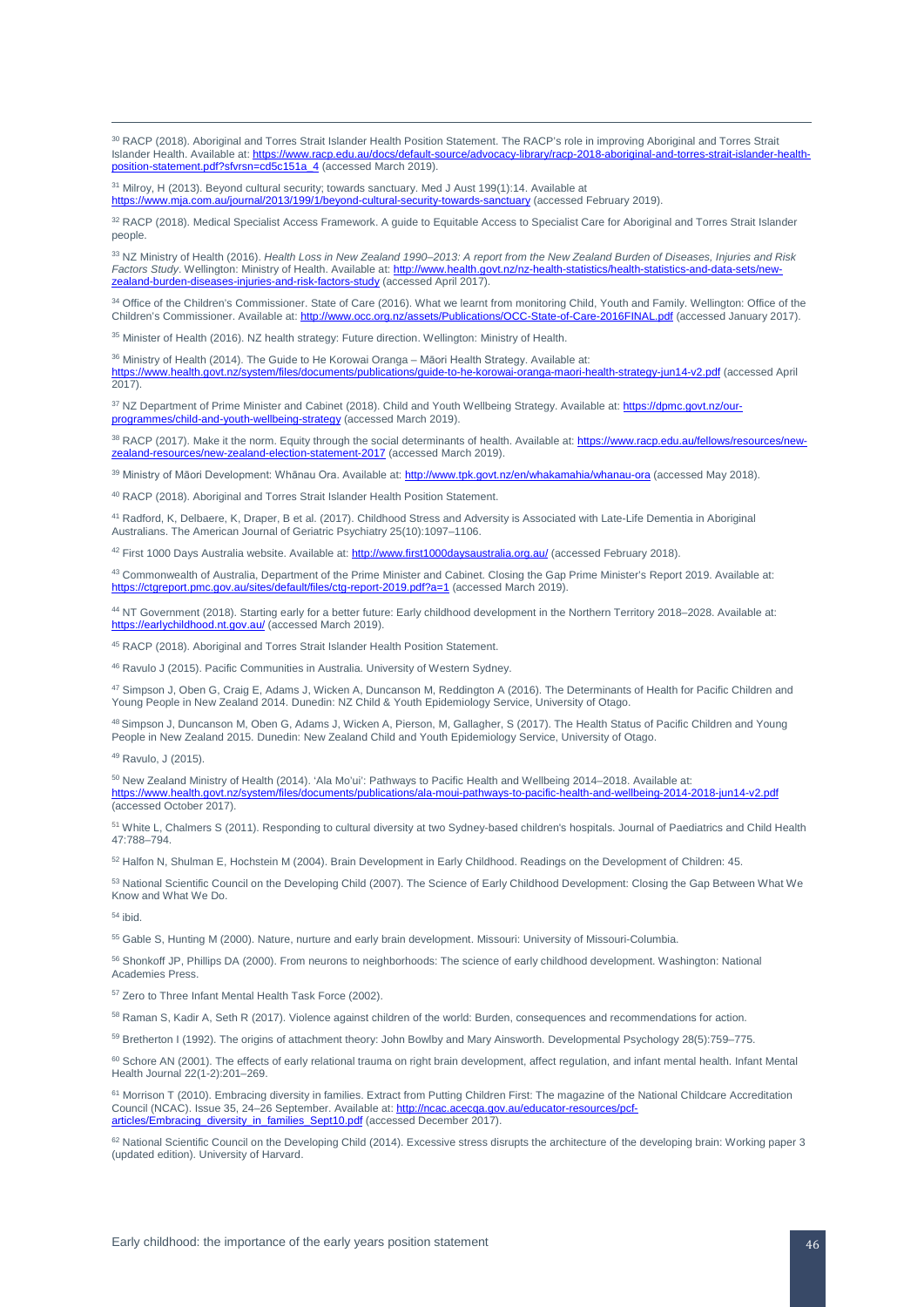63 [Sroufe](https://www.cambridge.org/core/search?filters%5BauthorTerms%5D=L.%20ALAN%20SROUFE&eventCode=SE-AU) IA[, Carlson](https://www.cambridge.org/core/search?filters%5BauthorTerms%5D=ELIZABETH%20A.%20CARLSON&eventCode=SE-AU) EA[, Levy](https://www.cambridge.org/core/search?filters%5BauthorTerms%5D=ALISSA%20K.%20LEVY&eventCode=SE-AU) A, [Egeland](https://www.cambridge.org/core/search?filters%5BauthorTerms%5D=BYRON%20EGELAND&eventCode=SE-AU) B 1999. Implications of attachment theory for developmental psychopathology. Development and Psychopathology [11\(](https://www.cambridge.org/core/journals/development-and-psychopathology/volume/CE326DDC7BD32CA7148E802359B76FE8)1):1–13.

<sup>64</sup> NHMRC (2017). Report on the evidence: promoting social and emotional development and wellbeing of infants in pregnancy and the first year of life. Available at[: https://www.nhmrc.gov.au/book/promoting-social-and-emotional-development-and-wellbeing-infants-nhmrc-report-evidence](https://www.nhmrc.gov.au/book/promoting-social-and-emotional-development-and-wellbeing-infants-nhmrc-report-evidence) (accessed May 2017).

<sup>65</sup> Leahy-Warren P, McCarthy G. Postnatal Depression: Prevalence, Mothers' Perspectives, and Treatments. Archives of Psychiatric Nursing  $21(2)91-100$ .

<sup>66</sup> Postnatal Depression in New Zealand: Findings from the 2015 New Mothers' Mental Health Survey. New Zealand Health Promotion Agency. May 2016. Wellington.

<sup>67</sup> Goodman JH (2003). Paternal postpartum depression, its relationship to maternal postpartum depression, and implications for family health. Journal of Advanced Nursing 45(1). Available at: <http://onlinelibrary.wiley.com/doi/10.1046/j.1365-2648.2003.02857.x/full> (accessed July 2017).

68 Tsivos ZL, Calam R, Sanders MR, Wittkowski A (2015). Interventions for postnatal depression assessing the mother-infant relationship and child developmental outcomes: a systematic review. Int J Womens Health [7:4](https://www.dovepress.com/international-journal-of-womens-health-archive45-v857)29–447.

<sup>69</sup> Myrskyla M, Gagnon A, Bengtsson T (2014). Pathways to health and well-being – Introduction to a special issue on pathways to health. Social Science and Medicine 119:175–179.

<sup>70</sup> Non AL, Rewak M, Kawachi I, Gilman SE, Loucks EB, Appleton AA, Román JC, Buka SL, Kubzansky LD (2014). Childhood social disadvantage, cardiometabolic risk, and chronic disease in adulthood. Am J Epidemiology 180(3):263–271.

<sup>71</sup> Rohde P, Ichikawa L, Simon GE, Ludman EJ, Linde JA, Jeffery RW, Operskalski BH (2008). Associations of child sexual and physical abuse with obesity and depression in middle-aged women. Child Abuse & Neglect 32(9):878–887.

<sup>72</sup> Mørkved N, Endsjø M, Winje D, Johnsen E, Dovran A, Arefjord K, Kroken, RA., Helle S, Anda-Ågotnes LG, Rettenbacher MA, Huber N, Løberg EM (2017). [Childhood trauma in schizophrenia spectrum disorder as compared to other mental health disorders.](http://www.tandfonline.com/doi/abs/10.1080/17522439.2016.1201135) [Psychosis 9](http://www.tandfonline.com/toc/rpsy20/9/1)(1):48–59.

73 Ogata SN, Silk KR, Goodrich S, Lohr NE, Westen, D et al (1990). Childhood Sexual and Physical Abuse in Adult Patients with Borderline Personality Disorder. The American Journal of Psychiatry 147(8):1008-1013.

<sup>74</sup> Barker DJP (2006). Adult Consequences of Fetal Growth Restriction. Clinical Obstetrics & Gynecology [49\(2\):270–283.](http://journals.lww.com/clinicalobgyn/toc/2006/06000)

<sup>75</sup> Brown AS, Derkits EJ (2010). [Prenatal Infection and Schizophrenia: A Review of Epidemiologic and Translational Studies.](http://ajp.psychiatryonline.org/doi/abs/10.1176/appi.ajp.2009.09030361) American Journal of Psychiatry 167:3:261–280.

<sup>76</sup> Raja AS, Mukherjee RAS (2015). Fetal Alcohol Spectrum Disorders. [Paediatrics and Child Health](http://www.sciencedirect.com/science/journal/17517222) [25\(12\)](http://www.sciencedirect.com/science/journal/17517222/25/12):580–586.

<sup>77</sup> Caspi A, Sugden K, Moffitt TE, Taylor A, Craig IW, Harrington H, McClay J, Mill J, Martin J, Braithwaite A, Poulton R (2003). Influence of life stress on depression: moderation by a polymorphism in the 5-HTT gene. Science 301(5631):386–389.

<sup>78</sup> Karg K, Burmeister M, Shedden K, Sen S (2011). The Serotonin Transporter Promoter Variant (5-HTTLPR), Stress, and Depression Meta-Analysis Revisited Evidence of Genetic Moderation. Arch Gen Psychiatry 68(5):444–454.

<span id="page-47-0"></span><sup>79</sup> ibid.

<span id="page-47-1"></span>80 White A & NSW Centre for Parenting and Research (2005). Assessment of parenting capacity literature review. Ashfield, NSW: NSW Centre for Parenting & Research, Department of Community Services. Available at:<http://nla.gov.au/nla.arc-58139> (Accessed February 2018).

<span id="page-47-2"></span>81 NHMRC (2017). Report on the evidence: promoting social and emotional development and wellbeing of infants in pregnancy and the first year of life. Available at: https://www.nhmrc.gov.au/book/promoting-social-and-emotional-development-and-wellbeing-inj (accessed May 2017).

<span id="page-47-3"></span>82 Felitti et al (1998). Relationship of childhood abuse and household dysfunction to many of the leading causes of death in adults. The Adverse Childhood Experiences (ACE) Study. Am J Prev Med 14(4):245–258.

<span id="page-47-4"></span>83 Bayer J, Hiscock H, Scalzo K, Mathers M, McDonald M, Morris A, Birdseye J, Wake M (2009). Systematic review of preventive interventions for children's mental health: what would work in Australian contexts? Aust NZ J Psychiatry 43(8):695–710.

84 Tully L & NSW Centre for Parenting and Research (2009). What makes parenting programs effective? An overview of recent research. NSW Department of Community Services, Ashfield, NSW.

85 Barlow J, Coren E (2018). The Effectiveness of Parenting Programs: A Review of Campbell Reviews Research on Social Work Practice 28(1) 99–102.

<sup>86</sup> ibid.

87 The California Evidence-Based Clearinghouse for Child Welfare. Available a[t www.cebc4cw.org](https://www.cebc4cw.org/) (accessed March 2019).

88 Kaminski JW, Valle LA, Filence JH, Boyle C (2008). A meta-analytic review of components associated with parent training program effectiveness. Journal of Abnormal Child Psychology 36:567–589.

89 The California Evidence-Based Clearinghouse for Child Welfare. Available a[t www.cebc4cw.org](https://www.cebc4cw.org/) (accessed March 2019).

90 Wright B, Edginton, E (2016). Evidence-Based Parenting Interventions to Promote Secure Attachment: Findings from a Systematic Review and Meta-Analysis. Global Pediatric Health 3. Available at[: https://dx.doi.org/10.1177%2F2333794X16661888](https://dx.doi.org/10.1177%2F2333794X16661888)

91 Centre for Community Child Health (2010). Engaging marginalised and vulnerable families. CCCH Policy Brief No. 18. Parkville, Victoria: Centre for Community Child Health, The Royal Children's Hospital. Available at [http://www.rch.org.au/emplibrary/ccch/PB18\\_Vulnerable\\_families.pdf](http://www.rch.org.au/emplibrary/ccch/PB18_Vulnerable_families.pdf) (accessed May 2017).

92 Carbone S, Fraser A, Ramburuth R, Nelms L (2004). 'Breaking cycles, building futures. Promoting inclusion of vulnerable families in antenatal and universal early childhood services: a report on the first three stages of the project. Melbourne: Victorian Department of Human Services.

<sup>93</sup> Guardian Australia (2019). Welfare program has 'devastating' impact on single parents, inquiry told. Available at:<br>https://www.thequardian.com/australia-news/2019/feb/27/welfare-program-has-devastating-impact-on-singl https://www.theguardian.com/australia-news/2019/feb/27/welfare-program-has-de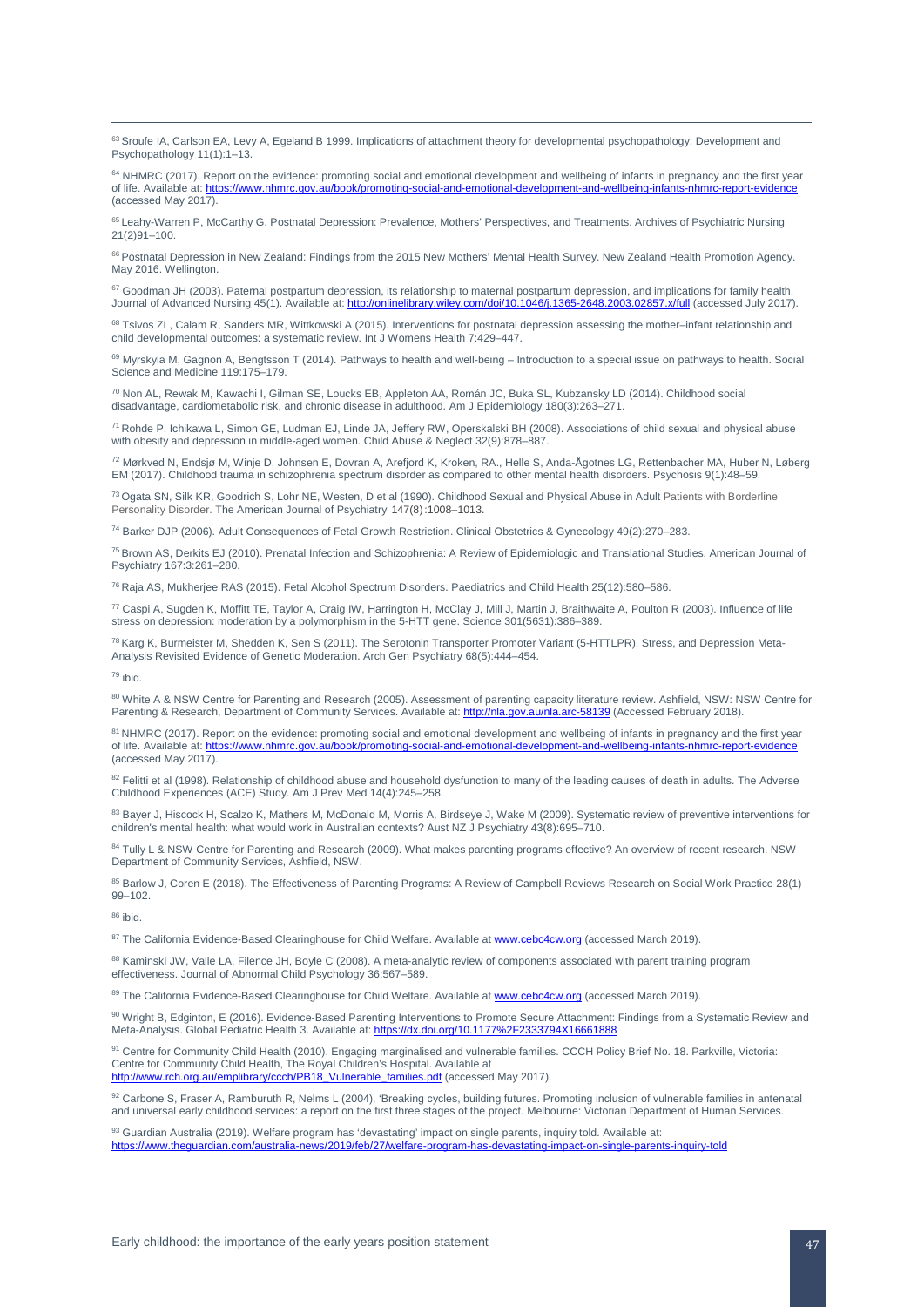94 Carbone S, Fraser A, Ramburuth R, Nelms L (2004). 'Breaking cycles, building futures. Promoting inclusion of vulnerable families in antenatal and universal early childhood services: a report on the first three stages of the project. Melbourne: Victorian Department of Human Services.

<sup>95</sup> Tully L & NSW Centre for Parenting and Research (2009), op cit.

96 Lundahl BW, Tollefson, D, Risser, H, Lovejoy, MC (2008). A metaanalysis of father involvement in parent training. Research on Social Work Practice 18:97–106.

97 Berger L, Hill J, Waldfogel J (2005). Maternity leave, early maternal employment and child health and development in the US. Econ. J.115:F29-F47.

<sup>98</sup> ibid.

99 Chatterji P, Markowitz S (2005). Does the length of maternity leave affect maternal health? Southern Economic Journal 72:16-41.

<sup>100</sup> Ruhm CJ (2000). Parental Leave and Child Health‖. Journal of Health Economics 19(6):931–960.

<sup>101</sup> Tanaka S (2005). Parental leave and child health across OECD countries. The Economic Journal 115(501):F7–F28.

<sup>102</sup> Productivity Commission (2009). Paid Parental Leave: Support for Parents with Newborn Children. Inquiry report.

<sup>103</sup> Department of Human Services (2018). Parental leave pay. Available at:

<https://www.humanservices.gov.au/individuals/services/centrelink/parental-leave-pay> (accessed February 2018). Dad and Partner Pay, available at<https://www.humanservices.gov.au/individuals/services/centrelink/dad-and-partner-pay> (accessed February 2018).

<sup>104</sup> Carneiro P, Pedro C Løken KV, Salvanes KG (2015). A Flying Start? Maternity leave benefits and long-run outcomes of children. J. Political Econ. 123:365–412.

<sup>105</sup> Australian Department of Education and Training (2017). New Child Care Package – families (from 2 July 2018). Available at:<br>https://www.education.gov.au/new-child-care-package-families-2-july-2018 (accessed January 2 tion.gov.au/new-child-care-package-families-2-july-2018 (accessed January 2018).

106 Sydney Morning Herald (13 February 2018). Childcare changes more likely to hit low to middle-income families. Available at: <http://www.smh.com.au/federal-politics/political-news/childcare-changes-more-likely-to-hit-low-to-middle-income-families-20180211-p4yzyb.html> (accessed February 2018).

107 Organisation for Economic Co-operation and Development (OECD) (2016). PF2.3: Additional leave entitlements for working parents. OECD Family Database, Social Policy Division – Directorate of Employment, Labour and Social Affairs. Available at: [http://www.oecd.org/els/soc/PF2\\_3\\_Additional\\_leave\\_entitlements\\_of\\_working\\_parents.pdf](http://www.oecd.org/els/soc/PF2_3_Additional_leave_entitlements_of_working_parents.pdf) (accessed March 2019).

108 Fairwork Ombudsman. Sick and carer's leave. Available at: <https://www.fairwork.gov.au/leave/sick-and-carers-leave> (accessed March 2019).

109 RACP and RANZCP (2016). Alcohol Policy, pages 33-38. Available at[: https://www.racp.edu.au/docs/default-source/advocacy-library/pa-racp](https://www.racp.edu.au/docs/default-source/advocacy-library/pa-racp-ranzcp-alcohol-policy.pdf)[ranzcp-alcohol-policy.pdf](https://www.racp.edu.au/docs/default-source/advocacy-library/pa-racp-ranzcp-alcohol-policy.pdf) (accessed March 2019).

<sup>110</sup> Commonwealth of Australia as represented by the Department of Health (2018). National Fetal Alcohol Spectrum Disorder Strategic Action Plan. Available at:<https://beta.health.gov.au/resources/publications/national-fetal-alcohol-spectrum-disorder-fasd-strategic-action-plan-2018-2028> (accessed March 2019).

<sup>111</sup> FASD Working Group 2016. Taking Action on Fetal Alcohol Spectrum Disorder: 2016–2019: An action plan. Wellington: Ministry of Health. Available at[: https://www.health.govt.nz/system/files/documents/publications/taking-action-\\_fetal-alcohol-spectrum-disorder-2016-2019](https://www.health.govt.nz/system/files/documents/publications/taking-action-_fetal-alcohol-spectrum-disorder-2016-2019-aug16.docx) [aug16.docx](https://www.health.govt.nz/system/files/documents/publications/taking-action-_fetal-alcohol-spectrum-disorder-2016-2019-aug16.docx) (accessed March 2019)

112 Davies P, Funder J, Palmer D, Sinn J, Vickers M, Wall C (2016). Early life nutrition and the opportunity to influence long-term health: An Australasian perspective. Journal of Developmental Origins of Health and Disease*,* 7(5):440-448. doi:10.1017/S2040174415007989

<sup>113</sup> Health Scotland (2017). Delivering alcohol brief interventions in the antenatal setting. Available at: [http://www.healthscotland.scot/media/1362/antenatal-briefing-paper\\_apr2017\\_english.pdf](http://www.healthscotland.scot/media/1362/antenatal-briefing-paper_apr2017_english.pdf) (Accessed 5 May 2018).

<sup>114</sup> Wright TE, Terplan M, Ondersma SJ, Boyce C, Yonkers K, Chang G, Creanga AA (2016). The role of screening, brief intervention, and referral to treatment in the perinatal period. American Journal of Obstetrics and Gynecology 215(5):539–547.

<sup>115</sup> NHMRC (2017). Report on the evidence: promoting social and emotional development and wellbeing of infants in pregnancy and the first year of life. Available at[: https://www.nhmrc.gov.au/book/promoting-social-and-emotional-development-and-wellbeing-infants-nhmrc-report-evidence](https://www.nhmrc.gov.au/book/promoting-social-and-emotional-development-and-wellbeing-infants-nhmrc-report-evidence) (accessed 10 May 2017).

<span id="page-48-1"></span><span id="page-48-0"></span><sup>116</sup> Elkan 2000 in NHMRC (2017). Report on the evidence: promoting social and emotional development and wellbeing of infants in pregnancy and the first year of life. Available at: https://www.nhmrc.gov.au/book/promoting-social-and-emotional-development-and-wellbeing-infants-nhmrc [report-evidence](https://www.nhmrc.gov.au/book/promoting-social-and-emotional-development-and-wellbeing-infants-nhmrc-report-evidence) (accessed 10 May 2017).

<span id="page-48-2"></span>117 Davies P et al. (2016). op. cit.

<span id="page-48-3"></span>118 Ad hoc Working Group on Science and Evidence for Ending Childhood Obesity (2016). Consideration of the evidence on childhood obesity for the Commission on Ending Childhood Obesity. Switzerland: Geneva.

<span id="page-48-4"></span><sup>119</sup> [Skouteris H,](https://www.ncbi.nlm.nih.gov/pubmed/?term=Skouteris%20H%5BAuthor%5D&cauthor=true&cauthor_uid=24568270) [Nagle C,](https://www.ncbi.nlm.nih.gov/pubmed/?term=Nagle%20C%5BAuthor%5D&cauthor=true&cauthor_uid=24568270) [Fowler M,](https://www.ncbi.nlm.nih.gov/pubmed/?term=Fowler%20M%5BAuthor%5D&cauthor=true&cauthor_uid=24568270) [Kent B,](https://www.ncbi.nlm.nih.gov/pubmed/?term=Kent%20B%5BAuthor%5D&cauthor=true&cauthor_uid=24568270) [Sahota P,](https://www.ncbi.nlm.nih.gov/pubmed/?term=Sahota%20P%5BAuthor%5D&cauthor=true&cauthor_uid=24568270) [Morris H](https://www.ncbi.nlm.nih.gov/pubmed/?term=Morris%20H%5BAuthor%5D&cauthor=true&cauthor_uid=24568270) (2014). Interventions designed to promote exclusive breastfeeding in high-income countries: a systematic review. Breastfeed 9(3):113–27[. 10.1089/bfm.2013.0081.](https://doi.org/10.1089/bfm.2013.0081) Epub 2014 Feb 25

<span id="page-48-5"></span> $120$  ibid.

<span id="page-48-6"></span><sup>121</sup> Australian Institute of Family Studies (2013). Workplace support, breastfeeding and health. Available a[t https://aifs.gov.au/publications/family](https://aifs.gov.au/publications/family-matters/issue-93/workplace-support-breastfeeding-and-health)[matters/issue-93/workplace-support-breastfeeding-and-health](https://aifs.gov.au/publications/family-matters/issue-93/workplace-support-breastfeeding-and-health) (accessed 29 June 2017).

<sup>122</sup> Mirkovic KR, Perrine CG, Scanlon KS (2016). Paid Maternity Leave and Breastfeeding Outcomes. Birth 43(3):233–239.

<sup>123</sup> [Ogbuanu](https://www.ncbi.nlm.nih.gov/pubmed/?term=Ogbuanu%20C%5BAuthor%5D&cauthor=true&cauthor_uid=21624878) C[, Glover](https://www.ncbi.nlm.nih.gov/pubmed/?term=Glover%20S%5BAuthor%5D&cauthor=true&cauthor_uid=21624878) S, Probst J, [Liu](https://www.ncbi.nlm.nih.gov/pubmed/?term=Liu%20J%5BAuthor%5D&cauthor=true&cauthor_uid=21624878) J, [Hussey](https://www.ncbi.nlm.nih.gov/pubmed/?term=Hussey%20J%5BAuthor%5D&cauthor=true&cauthor_uid=21624878) J (2011). The Effect of Maternity Leave Length and Time of Return to Work on Breastfeeding. Pediatrics 127(6):e1414–e1427.

<sup>124</sup> Burtle A, Bezruchka S. Review: What the United States Can Learn from Two Decades of Research. Population Health and Paid Parental Leave. Healthcare 4(2):e30.

<sup>125</sup> Cooklin AR, [Rowe](https://onlinelibrary.wiley.com/action/doSearch?ContribAuthorStored=Rowe%2C+Heather+J) HJ, [Fisher](https://onlinelibrary.wiley.com/action/doSearch?ContribAuthorStored=Fisher%2C+Jane+RW) JRW (2012). Paid parental leave supports breastfeeding and mother-infant relationship: a prospective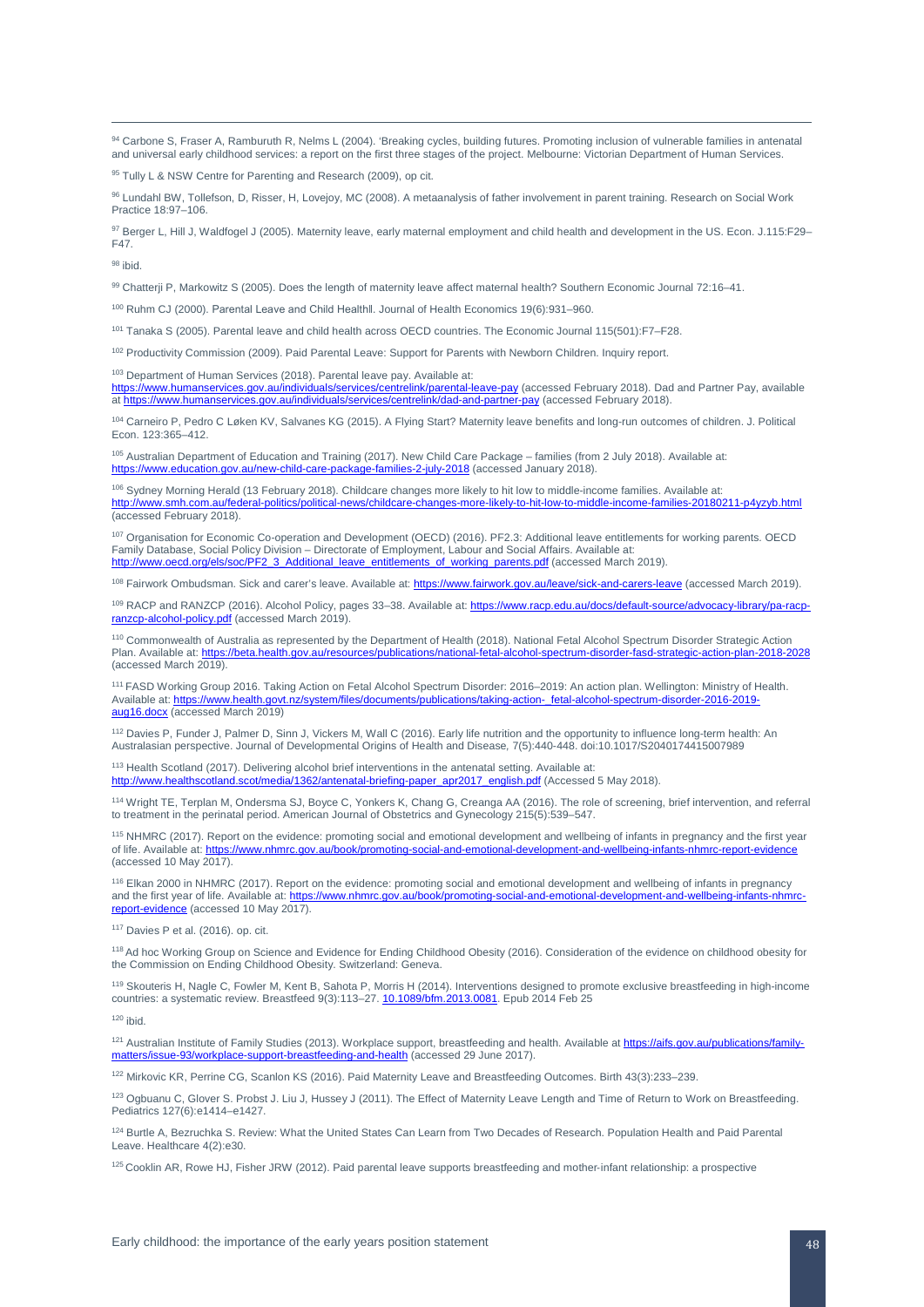<span id="page-49-3"></span>investigation of maternal postpartum employment. Australian and New Zealand Journal of Public Health 36(3):249–56.

<sup>126</sup> National Breastfeeding Advisory Committee of New Zealand (2009). National Strategic Plan of Action for Breastfeeding 2008–2012. Wellington, New Zealand: Ministry of Health.

<span id="page-49-4"></span><sup>127</sup> NZ Ministry of Health (2016). Childhood obesity plan: background information. Available at[: https://www.health.govt.nz/our-work/diseases-and](https://www.health.govt.nz/our-work/diseases-and-conditions/obesity/childhood-obesity-plan/childhood-obesity-plan-background-information)[conditions/obesity/childhood-obesity-plan/childhood-obesity-plan-background-information](https://www.health.govt.nz/our-work/diseases-and-conditions/obesity/childhood-obesity-plan/childhood-obesity-plan-background-information) (accessed July 2017).

<span id="page-49-5"></span>128 NZ Ministry of Health (2017): Reducing child obesity: the intervention logic model. Available at: <https://www.health.govt.nz/sites/default/files/images/our-work/diseases-conditions/obesity/obesity-interventionmodel.png> (accessed July 2017).

<sup>129</sup> RACP (2012). Oral Health in Children and Young People Position Statement. Available at[: https://www.racp.edu.au/docs/default](https://www.racp.edu.au/docs/default-source/default-document-library/pa-pos-oral-health-in-children-and-young-people%20.pdf)[source/default-document-library/pa-pos-oral-health-in-children-and-young-people%20.pdf](https://www.racp.edu.au/docs/default-source/default-document-library/pa-pos-oral-health-in-children-and-young-people%20.pdf) (accessed December 2017).

<sup>130</sup> NZ Ministry of Health (2010). Our Oral Health: Key findings of the 2009 New Zealand Oral Health Survey. Wellington.

131 Do LG, Spencer AJ (eds). Oral health of Australian children: The National Child Oral Health Study 2012-14. Adelaide: University of Adelaide Press.

132 ARACY (2018). Report Card 2018. The wellbeing of young Australians. Available at[: https://www.aracy.org.au/publications](https://www.aracy.org.au/publications-resources/command/download_file/id/361/filename/ARACY_Report_Card_2018.pdf)[resources/command/download\\_file/id/361/filename/ARACY\\_Report\\_Card\\_2018.pdf](https://www.aracy.org.au/publications-resources/command/download_file/id/361/filename/ARACY_Report_Card_2018.pdf) (accessed April 2018).

133 Moynihan PJ & Kelly S (2014). Effect on caries of restricting sugars intake: systematic review to inform WHO guidelines. Journal of Dental Research 93(1):8–18.

<sup>134</sup> ABS (2015). National Health Survey: First results 2014–15. Overweight and obesity, table 8.3 and table 16.3. Available at: <http://www.abs.gov.au/ausstats/abs@.nsf/mf/4364.0.55.001> (accessed 22 May 2017).

135 Obesity Policy Coalition (2014). Policy brief. Overweight, obesity and chronic diseases in Australia. Available at: <http://www.opc.org.au/downloads/positionpapers/overweight-obesity-in-australia.pdf>(Accessed on 23 May 2017).

136 RACP (2018). Action to prevent obesity and reduce its impact across the life course. RACP Position Statement on Obesity. Available at: <https://www.racp.edu.au/docs/default-source/advocacy-library/racp-obesity-position-statement.pdf> (accessed May 2018).

<sup>137</sup> Stettler N et al (2002). Infant weight gain and childhood overweight status in a multicenter, cohort study. Pediatrics 109(2):194–199.

138 NZ Ministry of Health (2017). Active play guidelines for under-fives. Available at:

<http://www.health.govt.nz/system/files/documents/publications/active-play-guidelines-for-under-fives-may17.pdf> (accessed May 2017).

<sup>139</sup> Obesity Policy Coalition (2014), op. cit.

<sup>140</sup> RACP (2018). op. cit.

 $\overline{a}$ 

<sup>141</sup> [Redsell SA,](https://www.ncbi.nlm.nih.gov/pubmed/?term=Redsell%20SA%5BAuthor%5D&cauthor=true&cauthor_uid=25894857) [Edmonds B,](https://www.ncbi.nlm.nih.gov/pubmed/?term=Edmonds%20B%5BAuthor%5D&cauthor=true&cauthor_uid=25894857) [Swift JA,](https://www.ncbi.nlm.nih.gov/pubmed/?term=Swift%20JA%5BAuthor%5D&cauthor=true&cauthor_uid=25894857) [Siriwardena AN,](https://www.ncbi.nlm.nih.gov/pubmed/?term=Siriwardena%20AN%5BAuthor%5D&cauthor=true&cauthor_uid=25894857) [Weng S,](https://www.ncbi.nlm.nih.gov/pubmed/?term=Weng%20S%5BAuthor%5D&cauthor=true&cauthor_uid=25894857) [Nathan D,](https://www.ncbi.nlm.nih.gov/pubmed/?term=Nathan%20D%5BAuthor%5D&cauthor=true&cauthor_uid=25894857) [Glazebrook C](https://www.ncbi.nlm.nih.gov/pubmed/?term=Glazebrook%20C%5BAuthor%5D&cauthor=true&cauthor_uid=25894857) (2016). Systematic review of randomised controlled trials of interventions that aim to reduce the risk, either directly or indirectly, of overweight and obesity in infancy and early childhood. Matern Child Nutr.;12(1):24–38.

<sup>142</sup> Taylor BJ, Gray AR, Galland BC et al. (2017). Targeting Sleep, Food, and Activity in Infants for Obesity Prevention: An RCT. Pediatrics 139(3).

143 McDowall P, Elder D, Campbell A (2017). Relations between parent knowledge of child sleep, and child sleep practices and problems: A pilot study in a children's hospital cohort. J Paediatr Child Health 53:788-793.

<sup>144</sup> McDowall P, Galland B, Campbell A, Elder D (2017). Parent knowledge of child sleep: A systematic review. Sleep Medicine Reviews 31:39– 47.

<sup>145</sup> Byars KC, Yeomans-Maldonado G, Noll JG (2011). Parental functioning and pediatric sleep disturbance: An examination of factors associated with parenting stress in children clinically referred for evaluation of insomnia[. Sleep Medicine](http://www.sciencedirect.com/science/journal/13899457) [12\(9\)](http://www.sciencedirect.com/science/journal/13899457/12/9):898–905.

<sup>146</sup> Spinola e Castro AM (2014). Interventions for preventing obesity in children. Sao Paulo Med J.132(2):128–129. Available at: [https://www.ncbi.nlm.nih.gov/pubmed/?term=Spinola%20e%20Castro%20AM%5BAuthor%5D&cauthor=true&cauthor\\_uid=24714997](https://www.ncbi.nlm.nih.gov/pubmed/?term=Spinola%20e%20Castro%20AM%5BAuthor%5D&cauthor=true&cauthor_uid=24714997) (accessed May 2017).

<sup>147</sup> Tunçalp Ö, Were W, MacLennan C et al. (2015). Quality of care for pregnant women and newborns – the WHO vision. BJOG;122(8):1045– 1049.

<sup>148</sup> NSW Department of Health (2009). NSW Health/Families NSW Supporting Families Early Package – SAFE START Guidelines: Improving mental health outcomes for parents and infants. NSW Department of Health.

<sup>149</sup> Hobel CJ, Goldstein A, Barrett E (2008). Psychosocial Stress and Pregnancy Outcome. Clinical Obstetrics & Gynecology 51(2):333–348.

<sup>150</sup> [Talge NM,](https://www.ncbi.nlm.nih.gov/pubmed/?term=Talge%20NM%5BAuthor%5D&cauthor=true&cauthor_uid=17355398) [Neal C,](https://www.ncbi.nlm.nih.gov/pubmed/?term=Neal%20C%5BAuthor%5D&cauthor=true&cauthor_uid=17355398) [Glover V](https://www.ncbi.nlm.nih.gov/pubmed/?term=Glover%20V%5BAuthor%5D&cauthor=true&cauthor_uid=17355398) (2007). Antenatal maternal stress and long-term effects on child neurodevelopment: how and why? J Child Psychol Psychiatry;48(3-4):245–261.

<sup>151</sup> Eastwood J, Jalaludin B, Kemp L, Phung H, Barnett B, Tobin J (2012b): Social exclusion, infant behaviour, social isolation and maternal expectations independently predict maternal depressive symptoms. Brain Behav;3:14–23

<sup>152</sup> Larson CP (2007). Poverty during pregnancy: Its effects on child health outcomes. Paediatr [Child Health;1](https://www.ncbi.nlm.nih.gov/pmc/articles/PMC2528810/)2(8):673–677.

153 RACP (2018). Inequities in child health position statement. Available at[: https://www.racp.edu.au/docs/default-source/advocacy-library/racp](https://www.racp.edu.au/docs/default-source/advocacy-library/racp-inequities-in-child-health-position-statement.pdf?sfvrsn=6)inchild-health-position-statement.pdf?sfvrsn=6 (accessed May 2018).

<span id="page-49-1"></span><span id="page-49-0"></span><sup>154</sup> Clarke A, Nicholson S (2001). How 'child friendly' are you? Paedaitric Nursing 13(5):12–15.

<sup>155</sup> Corbett T (2013). Recommendations to enhance General Practice to improve access of Tamariki to immunisation.

<span id="page-49-2"></span><sup>156</sup> Dunst CJ, Trivette CM (2009). Meta-analytic structural equation modelling of the influences of family-centered care on parent and child psychological health. International Journal of Pediatrics.

<sup>157</sup> Rushton FE, Byrne WB, Darden PM, McLeigh J (2015). Enhancing child safety and well-being through pediatric group well-child care and home visitation: The Well Baby Plus Program. Child Abuse & Neglect 41:182–189.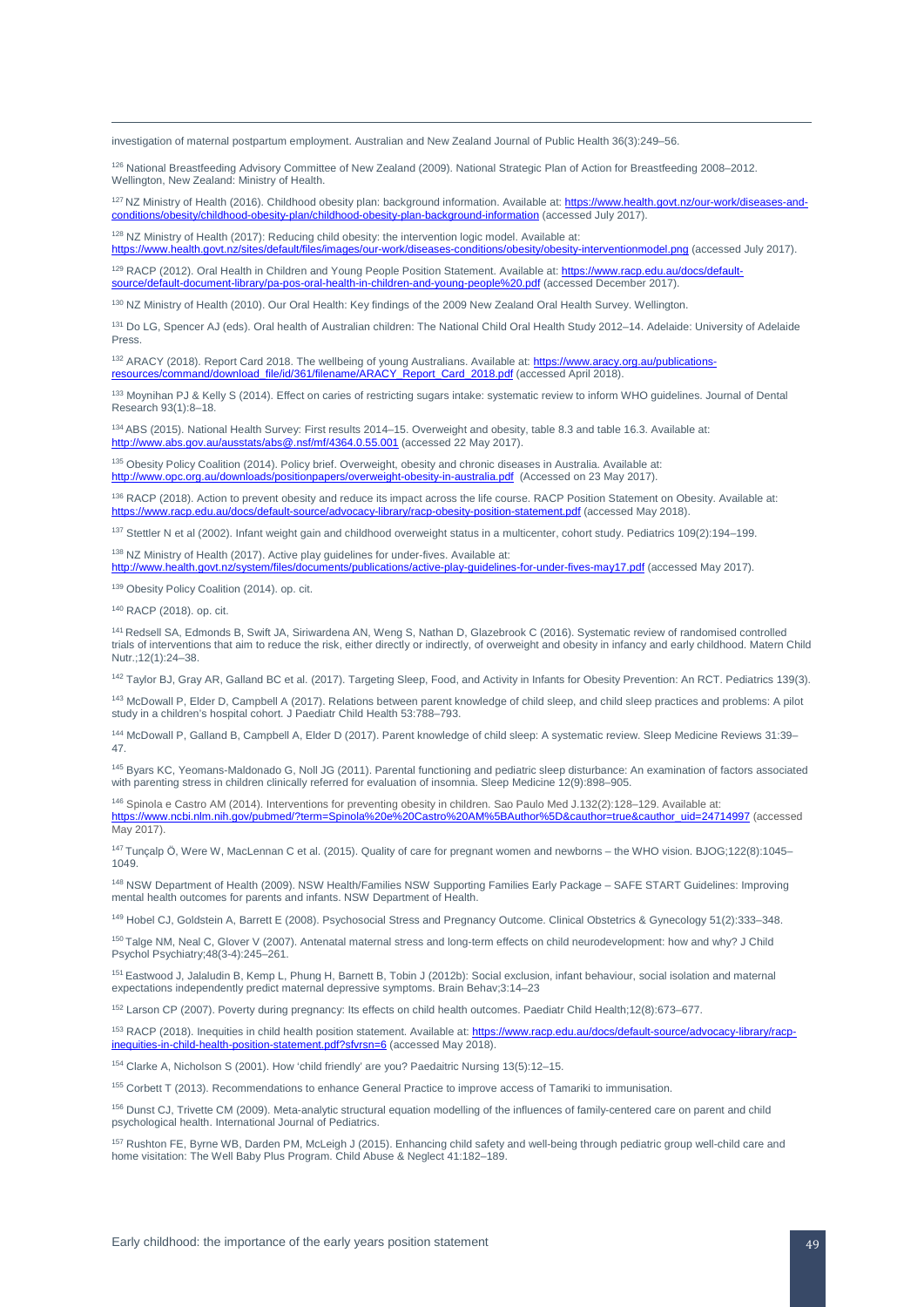158 [Fergusson DM,](https://www.ncbi.nlm.nih.gov/pubmed/?term=Fergusson%20DM%5BAuthor%5D&cauthor=true&cauthor_uid=16322138) [Grant H,](https://www.ncbi.nlm.nih.gov/pubmed/?term=Grant%20H%5BAuthor%5D&cauthor=true&cauthor_uid=16322138) [Horwood LJ,](https://www.ncbi.nlm.nih.gov/pubmed/?term=Horwood%20LJ%5BAuthor%5D&cauthor=true&cauthor_uid=16322138) [Ridder EM](https://www.ncbi.nlm.nih.gov/pubmed/?term=Ridder%20EM%5BAuthor%5D&cauthor=true&cauthor_uid=16322138) (2005). Randomized trial of the Early Start program of home visitation. Pediatrics 116(6):e803-9.

<sup>159</sup> New Zealand Ministry of Health (2016). Well Child/Tamariki Ora services. Available at: [https://www.health.govt.nz/our-work/life-stages/child](https://www.health.govt.nz/our-work/life-stages/child-health/well-child-tamariki-ora-services)[health/well-child-tamariki-ora-services](https://www.health.govt.nz/our-work/life-stages/child-health/well-child-tamariki-ora-services) (accessed July 2017).

<sup>160</sup> Australian Health Ministers' Advisory Council (2011). National Framework for universal child and family health services.

<sup>161</sup> Ministry of Health (2016). Indicators for the Well Child / Tamariki Ora Quality Improvement Framework: March 2016. Wellington. Available at:<br>https://www.health.govt.nz/publication/indicators-well-child-tamariki-ora-g alth.govt.nz/publication/indicators-well-child-tamariki-ora-quality-improvement-framework-march-2016 (accessed July 2017)

<span id="page-50-0"></span><sup>162</sup> Allen and Clarke (2011). Evaluation of the Child Health Check Initiative and the Expanding Health Service Delivery Initiative: Final report, Department of Health and Ageing, Canberra. Available at: http://www.health.gov.au/internet/publications/publishing.nsf/Content/oatsih-chci-eh<br>toc~oatsih-chci-ehsdi-4~oatsih-chci-ehsdi-4-2#423 (accessed July 2017) ci-ehsdi-4-2#423 (accessed July 2017)

<span id="page-50-1"></span>163Goldfeld S et.al. (2019). Nurse home visiting for families experiencing adversity: A randomized controlled trial. Pediatrics 143(1). Available at: <https://pediatrics.aappublications.org/content/143/1/e20181206> (accessed March 2019).

<span id="page-50-3"></span><span id="page-50-2"></span>164 NT Government (2017). Starting early for a better future – draft plan. Available at[: https://haveyoursay.nt.gov.au/earlychildhood](https://haveyoursay.nt.gov.au/earlychildhood) (accessed November 2017).

165 NZ Ministry of Health (2016). New Zealand Health Strategy 2016. Available at[: https://www.health.govt.nz/new-zealand-health-system/new](https://www.health.govt.nz/new-zealand-health-system/new-zealand-health-strategy-roadmap-actions-2016)[zealand-health-strategy-roadmap-actions-2016](https://www.health.govt.nz/new-zealand-health-system/new-zealand-health-strategy-roadmap-actions-2016) (accessed October 2017).

<span id="page-50-4"></span><sup>166</sup> Australian Health Ministers' Advisory Council (2011). National Framework for Universal Child and Family Health Services. Available at: <https://www.health.gov.au/internet/main/publishing.nsf/Content/AFF3C1C460BA5300CA257BF0001A8D86/%24File/NFUCFHS.PDF> (accessed November 2017).

<span id="page-50-6"></span><span id="page-50-5"></span><sup>167</sup> RACP (2013). Early intervention for children with developmental disabilities. Available at[: https://www.racp.edu.au/docs/default](https://www.racp.edu.au/docs/default-source/advocacy-library/early-intervention-for-children-with-developmental-disabilities.pdf)source/advocacy-library/early-intervention-for-children-with-developmental-disabilities.pd

168 NDIS website on Early Childhood Early Intervention approach. Available a[t https://www.ndis.gov.au/ecei](https://www.ndis.gov.au/ecei) (accessed 16 May 2017).

169 RACP (2017). Health and the National Disability Insurance Scheme. Available at: [https://www.racp.edu.au/docs/default-source/advocacy](https://www.racp.edu.au/docs/default-source/advocacy-library/health-and-the-national-disability-insurance-scheme-position-statement.pdf)[library/health-and-the-national-disability-insurance-scheme-position-statement.pdf](https://www.racp.edu.au/docs/default-source/advocacy-library/health-and-the-national-disability-insurance-scheme-position-statement.pdf) (accessed February 2018).

<sup>170</sup> Productivity Commission (2017). National Disability Insurance Scheme (NDIS): Costs, page 168. Available at:<br>http://www.pc.gov.au/inguiries/completed/ndis-costs/report (accessed November 2017). gov.au/inquiries/completed/ndis-costs/report (accessed November 2017).

<sup>171</sup> Australian Government (2014). Prevalence of Different Types of Speech, Language and Communication Disorders and Speech Pathology Services in Australia Report. Available at:

[https://www.aph.gov.au/Parliamentary\\_Business/Committees/Senate/Community\\_Affairs/Speech\\_Pathology/Report](https://www.aph.gov.au/Parliamentary_Business/Committees/Senate/Community_Affairs/Speech_Pathology/Report) (accessed April 2018).

172 UNESCO (2007). Global Monitoring Report 2008: Education for All by 2015. Will We Make It? United Nations Education. Paris: Science and Cultural Organization.

<sup>173</sup> Willis E, Kabler-Babbitt C, Zuckerman B (2007). Early literacy interventions: reach out and read. *Pediatric Clinics of North America* 54(3):625– 42.

174 Hart B, Risley TR (1995). Meaningful Differences in the Everyday Experience of Young American Children. Brookes Publishing, Baltimore, US.

175 Snow PC, Eadie PA, Connell J et al. (2014). Oral language supports early literacy: A pilot cluster randomized trial in disadvantaged schools. International Journal of Speech-Language Pathology 16(5):495–506.

<sup>176</sup> ibid

177 NICHD Early Child Care Research Network (2005). Pathways to reading: the role of oral language in the transition to reading. Developmental Psychology 41(2):428.

178 Shoghi A, Willersdorf E, Braganza L, McDonald M (2013). Let's Read Literature Review. Victoria: The Royal Children's Hospital Centre for Community Child Health, Murdoch Children's Research Institute. Available at: http:// [6cbe7588903e/2013-Let-s-Read-Literature-Review.pdf.aspx](http://www.letsread.com.au/getmedia/a5313369-d89b-4e11-931f-6cbe7588903e/2013-Let-s-Read-Literature-Review.pdf.aspx) (accessed February 2017).

179 Hamre BK, Pianta RC (2005). Can instructional and emotional support in the first-grade classroom make a difference for children at risk of school failure? Child Development 76(5):949–967.

180 Peisner-Feinberg ES, Burchinal MR, Clifford RM et al. (2001). The relation of preschool child-care quality to children's cognitive and social developmental trajectories through second grade. Child Development 72(5):1534–1553.

181 National Scientific Council on the Developing Child (2007). The Science of Early Childhood Development: Closing the Gap Between What We Know and What We Do. Available at[: www.developingchild.harvard.edu](http://www.developingchild.harvard.edu/)

182 Harris DJ (2011). Shake, rattle and roll – can music be used by parents and practitioners to support communication, language and literacy within a pre-school setting? Education 3-13; 39(2):139-151.

183 Muter V, Hulme C, Snowling MJ et al (2004). Phonemes, rimes, vocabulary, and grammatical skills as foundations of early reading development: evidence from a longitudinal study. Developmental Psychology 40(5):665.

<sup>184</sup> Willis et al (2007), op. cit.

<sup>185</sup> The Sydney Children's Hospitals Network: Children and screen time factsheet. Available at: [https://www.schn.health.nsw.gov.au/files/factsheets/screen\\_time\\_and\\_children-en.pdf](https://www.schn.health.nsw.gov.au/files/factsheets/screen_time_and_children-en.pdf) (accessed May 2018).

<sup>186</sup> Department of Health (2014). Is your family missing out on the benefits of being active every day? Available at:<br>https://www.health.gov.au/internet/main/publishing.psf/content/F01F92328FDADA5BCA257BF0001F720D/\$File/b ://www.health.gov.au/internet/main/publis [A5\\_Families.PDF](https://www.health.gov.au/internet/main/publishing.nsf/content/F01F92328EDADA5BCA257BF0001E720D/$File/brochure%20PA%20Guidelines_A5_Families.PDF) (accessed May 2018).

<sup>187</sup> NZ Ministry of Health (2017). Sit less, move more, sleep well: active play guidelines for under-fives. Available at: ication/sit-less-move-more-sleep-well-active-play-guidelines-under-fives (accessed May 2018).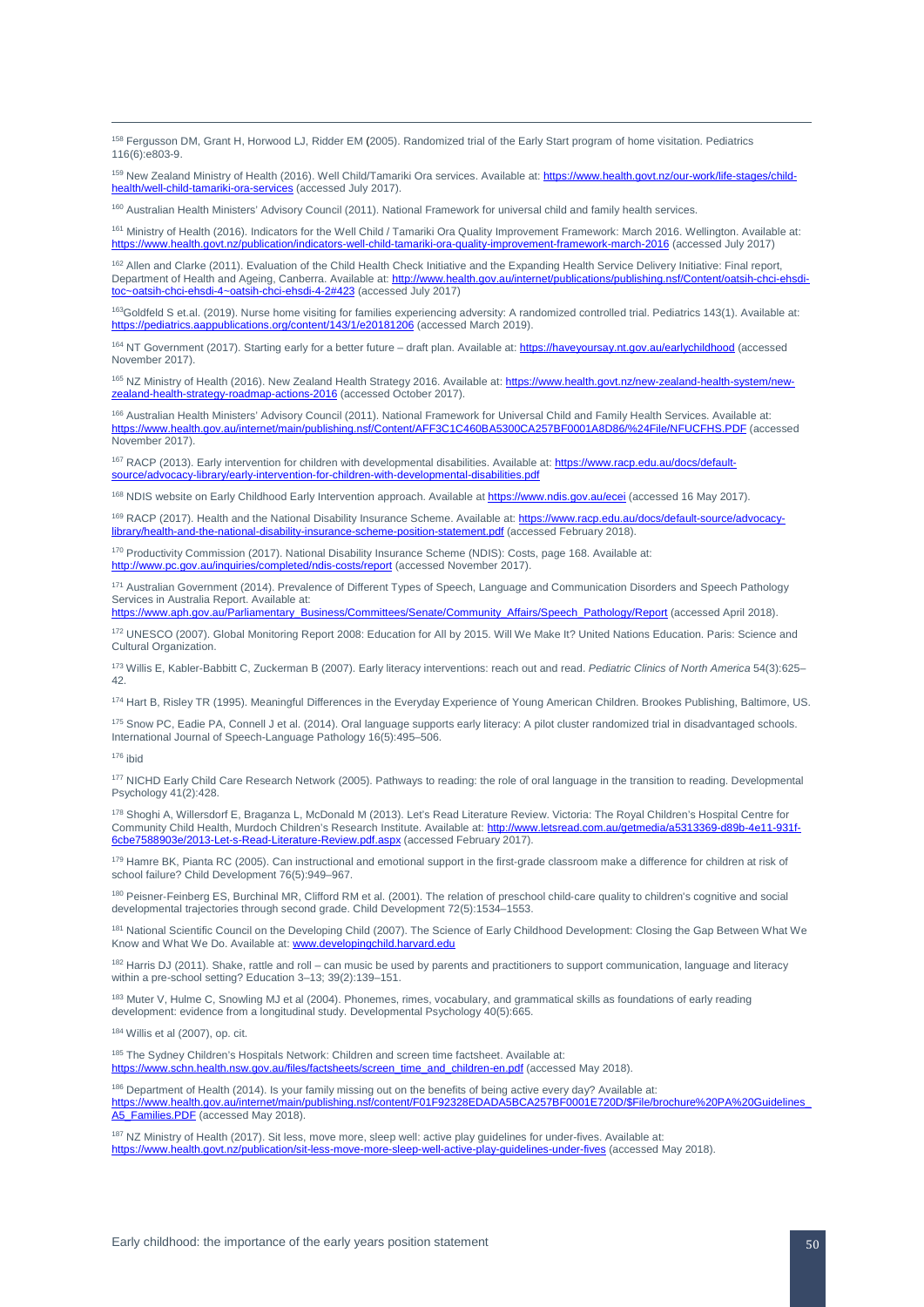<sup>188</sup> Shoghi et al (2013), op. cit.

189 Shore R (1997). Rethinking the brain: New insights into early development. Families and Work Institute, New York.

<sup>190</sup> Swanson E, Vaughn S, Wanzek J et al (2011): A synthesis of read-aloud interventions on early reading outcomes among preschool through third graders at risk for reading difficulties. Journal of Learning Disabilities 44(3):258–275.

191 Landry S (2008). Effective early childhood programs: Turning knowledge into action. In Tarlove AR, Debbink MP. Investing in early childhood development. Springer: 67–84.

<sup>192</sup> Willis et al (2007), op cit.

193 Heckman JJ, Masterov, DV (2007). The productivity argument for investing in young children. Applied Economic Perspectives and Policy 29(3):446–493.

<sup>194</sup> Silverstein M, Iverson L, Lozano P (2002). An English-language clinic-based literacy program is effective for a multilingual population. Pediatrics 109(5):e76–e76.

<sup>195</sup> Shoghi et al (2013), op. cit.

<sup>196</sup> OECD (2016), "What are the benefits from early childhood education?", *Education Indicators in Focus*, No. 42, OECD Publishing, Paris, Available at: https://doi.org/10.1787/5ilwgyr76dbg-en. (accessed February 2018). //doi.org/10.1787/5jlwgvr76dbq-en. (accessed February 2018).

197 Pascoe S, Brennan D (2017). Lifting our game. Lifting Our Game: Report of the Review to Achieve Educational Excellence in Australian Schools through Early Childhood Interventions. Available at:<http://www.education.vic.gov.au/Documents/about/research/LiftingOurGame.PDF> (accessed February 2018).

198 Australian Department of Education and Training. Universal Access to Early Childhood Education. Available at <https://www.education.gov.au/universal-access-early-childhood-education> (accessed May 2017).

199 Better Public Service Targets. Available at[: https://www.beehive.govt.nz/sites/all/files/PMResultsforNZers\\_Min.pdf](https://www.beehive.govt.nz/sites/all/files/PMResultsforNZers_Min.pdf)

<span id="page-51-0"></span><sup>200</sup> Douglas B, Friel S, Denniss R, Morawetz D (2014). Advance Australia Fair? What to do about growing inequality in Australia. Report following a roundtable held at Parliament House Canberra in January 2014.

<span id="page-51-1"></span><sup>201</sup> Pascoe & Brennan (2017), op. cit.

<span id="page-51-3"></span><span id="page-51-2"></span><sup>202</sup> Mitchell, L, Meagher-Lundberg, P, Davison, Kara, H, Kalavite, T (2016). ECE Participation Programme Evaluation, Stage 3. Report to the Ministry of Follocation Available from: https://www.educationcounts.govt.pz/ data Ministry of Education. Available from: https://www.educationcounts.govt.nz/ [Evaluation-Stage-3.pdf](https://www.educationcounts.govt.nz/__data/assets/pdf_file/0003/170760/ECE-Participation-Programme-Evaluation-Stage-3.pdf) (accessed March 2019).

<sup>203</sup> RACP (2012). Immunisation position statement. Available at[: https://ses.library.usyd.edu.au/bitstream/2123/14468/3/immunisation-position](https://ses.library.usyd.edu.au/bitstream/2123/14468/3/immunisation-position-statement.pdf)[statement.pdf](https://ses.library.usyd.edu.au/bitstream/2123/14468/3/immunisation-position-statement.pdf) (accessed January 2018).

<sup>204</sup> Department of Health website (2017). National Immunisation Program Schedule. Available at: <https://beta.health.gov.au/topics/immunisation/immunisation-throughout-life/national-immunisation-program-schedule> (accessed May 2018).

<sup>205</sup> OECD (2016). Education Indicators in Focus: What are the benefits from early childhood education? Available at: http://www.oecd [ilibrary.org/docserver/download/5jlwqvr76dbqen.pdf?expires=1502928065&id=id&accname=guest&checksum=C859CF41C1EC2A2C5AE567C5](http://www.oecd-ilibrary.org/docserver/download/5jlwqvr76dbqen.pdf?expires=1502928065&id=id&accname=guest&checksum=C859CF41C1EC2A2C5AE567C579429471) [79429471](http://www.oecd-ilibrary.org/docserver/download/5jlwqvr76dbqen.pdf?expires=1502928065&id=id&accname=guest&checksum=C859CF41C1EC2A2C5AE567C579429471) (accessed August 2017).

<sup>206</sup> Office of the Commissioner for children (2012). Solutions to Child Poverty in New Zealand – evidence for action. New Zealand: New Zealand Children's Commissioner.

<sup>207</sup> Based on a poverty line defined as 50% of the median income after housing costs.

208 Based on a poverty line defined as the same as the NZ measure.

<sup>209</sup> Australasian Council of Social Services (2016). Poverty in Australia 2016. Available at: **[www.acoss.org.au](http://www.acoss.org.au/)** (accessed June 2017).

<sup>210</sup> Fergusson, D, Horwood, L & Gibb, S (2011). Childhood family income and later outcomes: results of a 30-year longitudinal study. Children 79: 24–28.

<sup>211</sup> Gibson K, Abraham Q, Asher I, Black R, Turner, N, Waitoki, W, McMillan NI (2017). Child poverty and mental health: A literature review. Child Poverty Action Group Inc., The New Zealand Psychological Society Inc.

<sup>212</sup> Hair N, Hanson J, Wolfe B (2015). Association of Child Poverty, Brain Development, and Academic Achievement. [JAMA Pediatr:169\(9\):822–](https://www.ncbi.nlm.nih.gov/entrez/eutils/elink.fcgi?dbfrom=pubmed&retmode=ref&cmd=prlinks&id=26192216) [829.](https://www.ncbi.nlm.nih.gov/entrez/eutils/elink.fcgi?dbfrom=pubmed&retmode=ref&cmd=prlinks&id=26192216)

<sup>213</sup> World Health Organization: Health Impact Assessment. The Determinants of Health. Available at[: http://www.who.int/hia/evidence/doh/en/](http://www.who.int/hia/evidence/doh/en/) (accessed October 2017).

<sup>214</sup> UN Convention on the Rights of the Child. Available at: <http://www.ohchr.org/en/professionalinterest/pages/crc.aspx>

<sup>215</sup> Owen S (2008). Children of Parents with a Mental Illness: Systems change in Australia report. Australia: Australian Infant, Child, Adolescent and Family Mental Health Association.

<sup>216</sup> Ministry of Health (2015). Supporting Parents, Healthy Children. Available at[: https://www.health.govt.nz/publication/supporting-parents](https://www.health.govt.nz/publication/supporting-parents-healthy-children)[healthy-children](https://www.health.govt.nz/publication/supporting-parents-healthy-children) (accessed May 2018).

<sup>217</sup> Glassman A, Duran D, Koblinsky M (2013). Impact of conditional cash transfers on maternal and newborn health. Center for Global Development. Available at[: https://www.cgdev.org/publication/impact-conditional-cash-transfers-maternal-and-newborn-health](https://www.cgdev.org/publication/impact-conditional-cash-transfers-maternal-and-newborn-health) (accessed June 2015).

<sup>218</sup> [Akresh](https://elibrary.worldbank.org/author/Akresh%2C+Richard) R, [de Walque](https://elibrary.worldbank.org/author/de+Walque%2C+Damien) D, [Kazianga](https://elibrary.worldbank.org/author/Kazianga%2C+Harounan) H (2016). Evidence from a Randomized Evaluation of the Household Welfare Impacts of Conditional and Unconditional Cash Transfers Given to Mothers or Fathers. Available at:

[http://documents.worldbank.org/curated/en/944741467047531083/Evidence-from-a-randomized-evaluation-of-the-household-welfare-impacts-of](http://documents.worldbank.org/curated/en/944741467047531083/Evidence-from-a-randomized-evaluation-of-the-household-welfare-impacts-of-conditional-and-unconditional-cash-transfers-given-to-mothers-or-fathers)[conditional-and-unconditional-cash-transfers-given-to-mothers-or-fathers](http://documents.worldbank.org/curated/en/944741467047531083/Evidence-from-a-randomized-evaluation-of-the-household-welfare-impacts-of-conditional-and-unconditional-cash-transfers-given-to-mothers-or-fathers) (accessed July 2017).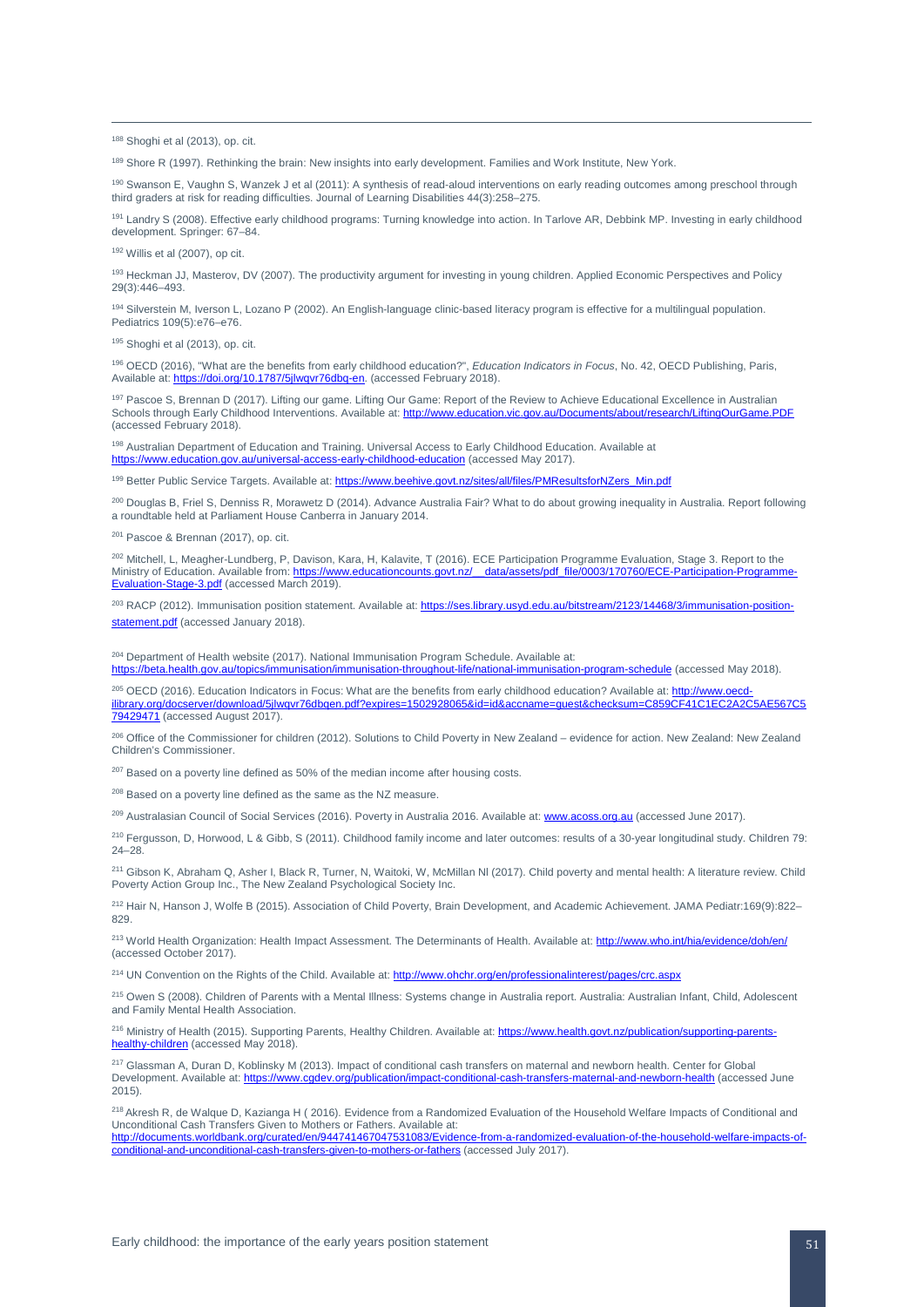<sup>219</sup> Bastagli F, Hagen-Zanker J, Harman ., Barca V, Sturge G, Schmidt T, Pellerano L (2016). Cash transfers: what does the evidence say? Overseas Development Institute. Available at: http://www.cashlearning.org/downloads/cash-transfers-what-do (accessed April 2018).

<sup>220</sup> Attanasio OP et al (2014). Using the infrastructure of a conditional cash transfer program to deliver a scalable integrated early child development program in Colombia: cluster randomized controlled trial. BMJ;349:g5785. Available at[: https://doi.org/10.1136/bmj.g5785](https://doi.org/10.1136/bmj.g5785)

<sup>221</sup> WHO (2003). Healthy Environments for Children Alliance. Framework for action. Available at[: http://www.who.int/heca/infomaterials/charter/en/](http://www.who.int/heca/infomaterials/charter/en/)

<sup>222</sup> International Child-Friendly Cities Secretariat. UNICEF Innocenti Research Centre (2001). The UNICEF child friendly cities initiative. Available at[: https://www.unicef.org/publications/files/pub\\_child\\_friendly\\_cities\\_en.pdf](https://www.unicef.org/publications/files/pub_child_friendly_cities_en.pdf) (accessed April 2018).

<sup>223</sup> Ehiri JE, Ejere HOD, Magnussen L, Emusu D, King W, Osberg SJ (2006). Interventions for promoting booster seat use in four to eight year olds travelling in motor vehicles. Cochrane Database of Systematic Reviews 2006, Issue 1.

<sup>224</sup> Thompson DC, Rivara F, Thompson R (1999). Helmets for preventing head and facial injuries in bicyclists. Cochrane Database of Systematic Reviews 1999, Issue 4.

225 Macpherson A, Spinks A (2008). Bicycle helmet legislation for the uptake of helmet use and prevention of head injuries. Cochrane Database of Systematic Reviews 2008, Issue 3.

<sup>226</sup> Thompson DC, Rivara F (1998). Pool fencing for preventing drowning of children. Cochrane Database of Systematic Reviews 1998, Issue 1.

<sup>227</sup> Turner C, Spinks A, McClure RJ, Nixon J (2004). Community-based interventions for the prevention of burns and scalds in children. Cochrane Database of Systematic Reviews 2004, Issue 3.

<sup>228</sup> Keall M, Baker MG, Howden-Chapman P, Cunningham M, Ormandy D (2010). Assessing housing quality and its impact on health, safety and sustainability. Journal of Epidemiology & Community Health 64:765–771.

<sup>229</sup> Breysse P, Farr N, Galke W Lanphear, B Morley, R, Bergofsky L (2004). The Relationship between Housing and Health: Children at Risk. Environmental Health Perspectives 112(15):1583–1588.

<sup>230</sup> Shepherd M, Kool B, Ameratunga S, Bland V, Hassall I, Chambers J, Carter W, Dalziel S (2013). Preventing child unintentional injury deaths: prioritising the response to the New Zealand Child and Adolescent Injury Report Card. Aust NZ J Public Health 37:470–474.

<sup>231</sup> ACC Injury prevention strategy 2011. New Zealand Accident Compensation Corporation. Wellington, NZ.

<sup>232</sup> Mitchell R, Curtis K, Foster K (2017). A 10-year review of the characteristics and health outcomes of injury-related hospitalisations of children in Australia. Macquarie University, Sydney University, Australian Catholic University.

<sup>233</sup> National Public Health Partnership (2004). The National Injury Prevention and Safety Promotion Plan: 2004–2014. Canberra: National Public Health Partnership.

<span id="page-52-0"></span><sup>234</sup> Lakoff G (2017). The public's viewpoint: Regulations are protections. Available at[: https://georgelakoff.com/2017/01/28/the-publics-viewpoint](https://georgelakoff.com/2017/01/28/the-publics-viewpoint-regulations-are-protections/)s/ (accessed November 2017).

<span id="page-52-2"></span><span id="page-52-1"></span><sup>235</sup> Building (Pools) Amendment Bill. Submission from the Office of the Children's Commissioner 5 November 2015. Available at:<br>http://www.occ.org.nz/assets/Publications/FINAL-OCC-sub-pools-amendment.pdf (accessed 19 July http://www.occ.org/FINAL-OCC-sub-pools-amendment.pdf (accessed 19 July 2017).

<span id="page-52-3"></span><sup>236</sup> Safekids Aotearoa (2017). Available at:<http://www.safekids.nz/Safety-Topics/Details/Type/View/ID/6/Water-Safety-Pools> (accessed July 2017).

<span id="page-52-4"></span><sup>237</sup> RACP (2015). Protecting children is everybody's business. Paediatricians responding to the challenge of child protection. Available at: <https://www.racp.edu.au/docs/default-source/advocacy-library/pol-protecting-children-is-every-bodys-business.pdf> (accessed September 2017).

<span id="page-52-6"></span><span id="page-52-5"></span><sup>238</sup> Smith AB, Gollop MM, Taylor NJ, Marshall KA (2004). The discipline and guidance of children: A summary of research. Dunedin, NZ: Children's Issues Centre, University of Otago and the Office of the Children's Commissioner.

<sup>239</sup> Gershoff ET (2000). The short- and long-term effects of corporal punishment on children: a meta-analytical review. In Elliman D & Lynch MA. The physical punishment of children; 83:196–198.

<sup>240</sup> Linke P (2002). Physical punishment: What does the research say? Every Child 8(3):28-29.

<sup>241</sup> Pritchard R (2006). Children are Unbeatable: Seven very good reasons not to hit children. New Zealand: The Office of the Children's Commissioner, UNICEF New Zealand and the Families Commission.

<sup>242</sup> [Felitti VJ,](https://www.ncbi.nlm.nih.gov/pubmed/?term=Felitti%20VJ%5BAuthor%5D&cauthor=true&cauthor_uid=9635069) [Anda RF,](https://www.ncbi.nlm.nih.gov/pubmed/?term=Anda%20RF%5BAuthor%5D&cauthor=true&cauthor_uid=9635069) [Nordenberg D,](https://www.ncbi.nlm.nih.gov/pubmed/?term=Nordenberg%20D%5BAuthor%5D&cauthor=true&cauthor_uid=9635069) [Williamson DF,](https://www.ncbi.nlm.nih.gov/pubmed/?term=Williamson%20DF%5BAuthor%5D&cauthor=true&cauthor_uid=9635069) [Spitz AM,](https://www.ncbi.nlm.nih.gov/pubmed/?term=Spitz%20AM%5BAuthor%5D&cauthor=true&cauthor_uid=9635069) [Edwards V,](https://www.ncbi.nlm.nih.gov/pubmed/?term=Edwards%20V%5BAuthor%5D&cauthor=true&cauthor_uid=9635069) [Koss MP,](https://www.ncbi.nlm.nih.gov/pubmed/?term=Koss%20MP%5BAuthor%5D&cauthor=true&cauthor_uid=9635069) [Marks JS](https://www.ncbi.nlm.nih.gov/pubmed/?term=Marks%20JS%5BAuthor%5D&cauthor=true&cauthor_uid=9635069) (1998). Relationship of childhood abuse and household dysfunction to many of the leading causes of death in adults. The Adverse Childhood Experiences (ACE) Study. Am J Prev Med;14(4):245–258.

<sup>243</sup> RACP (2013). Physical Punishment of Children. Available at: [https://www.racp.edu.au/docs/default-source/advocacy-library/pa-physical](https://www.racp.edu.au/docs/default-source/advocacy-library/pa-physical-punishment-of-children.pdf)[punishment-of-children.pdf](https://www.racp.edu.au/docs/default-source/advocacy-library/pa-physical-punishment-of-children.pdf)

<sup>244</sup> Prinz, RJ. et al (2009). Population-Based Prevention of Child Maltreatment: The U.S. Triple P System Population Trial. Prev Sci:10:1–12. DOI 10.1007/s11121-009-0123-3

<sup>245</sup> RACP (2013). Physical punishment of children.

<sup>246</sup> Nathanson D, Tzioumi D (2007). Health needs of Australian children living in out-of-home care. Journal of Paediatrics and Child Health 43:695–699. doi:10.1111/j.1440-1754.2007.01193.x

<sup>247</sup> Teicher, MH et al (2016). The effects of childhood maltreatment on brain structure, function and connectivity. Nature Reviews Neuroscience 17:652—666.

<sup>248</sup> Yang B-Z, Zhang H, Ma WG et al (2013). Child Abuse and Epigenetic Mechanisms of Disease Risk. American Journal of Preventive Medicine 44(2):101–107.

<sup>249</sup> Mehta D, Klengel T, Conneely KN, Smith et al (2013). Childhood maltreatment is associated with distinct genomic and epigenetic profiles in post-traumatic stress disorder. Proceedings of the National Academy of Sciences of the United States of America 110(20):8302–8307.